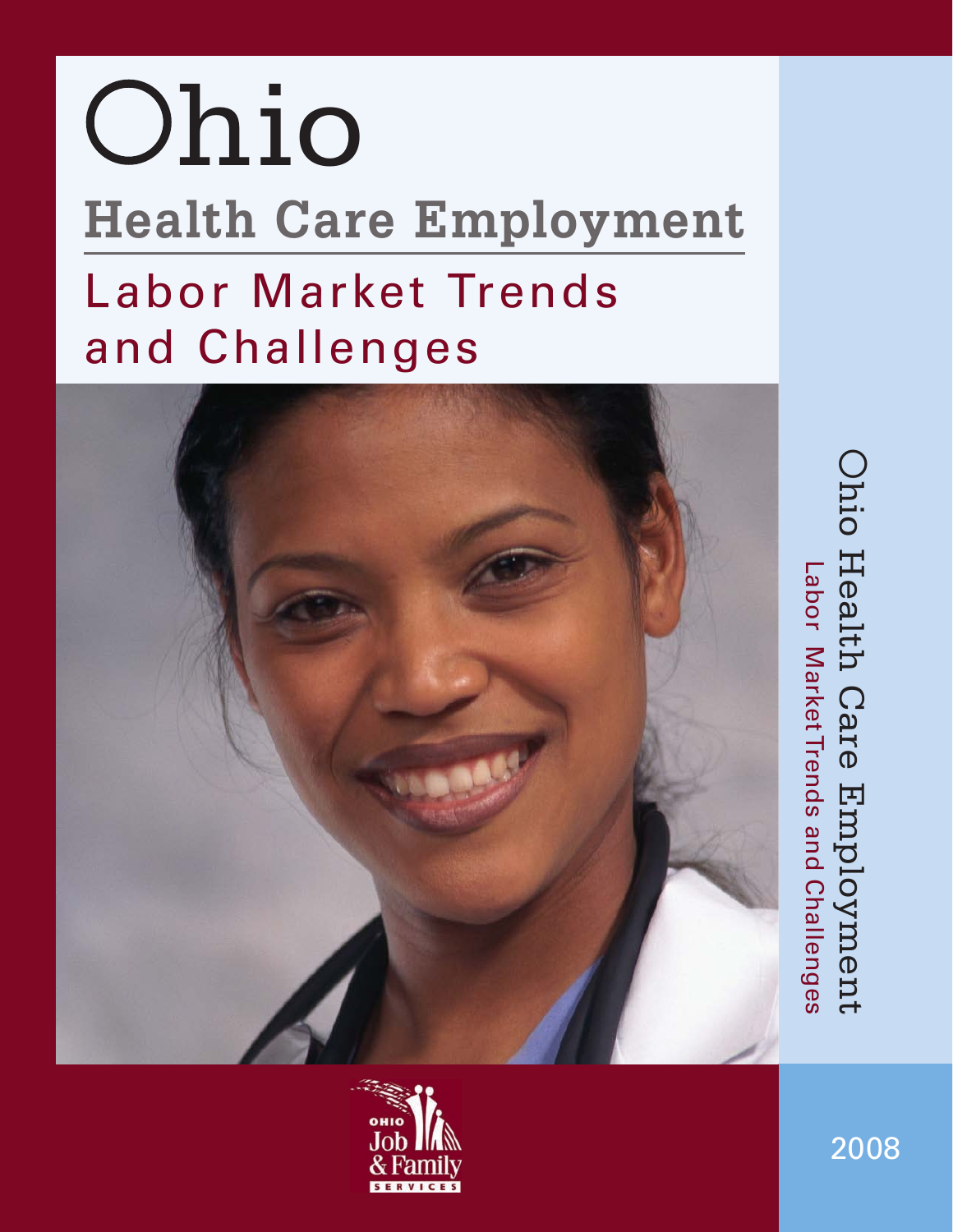## **Ohio Health Care Employment Labor Market Trends and Challenges**

#### **Table of Contents**

| Appendix B: Health Care-Related Occupational Projections by Training Needs  27<br>Appendix D: Employment Projections & Wages by Economic Development Region, |  |
|--------------------------------------------------------------------------------------------------------------------------------------------------------------|--|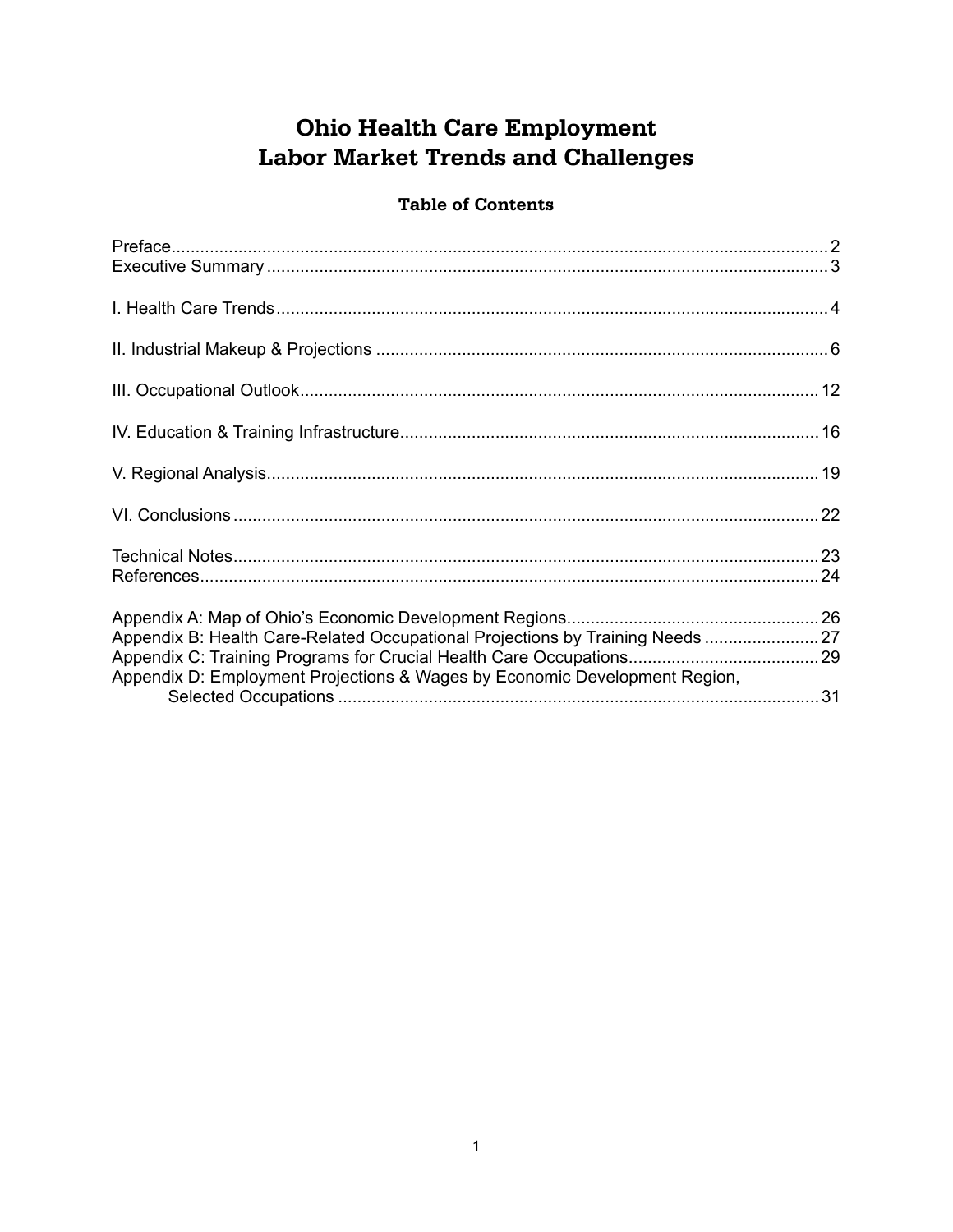## **Preface**

The health care industry is remarkable in that it appears largely resilient to the economic cycles that affect the rest of Ohio and the United States.<sup>1</sup> The demand for health care is not tied to the general state of the economy, but rather to public health, age demographics, and government policy and expenditures. As Ohio's population grows older, largely through the aging of the baby boom age cohort and as new medical technologies emerge, demand for health care will continue to increase, continuing its role as a high-growth sector within the economy.

Section I contains a brief review of employment growth in health care industries over the past 30 years. Section II takes a closer look at the industries that make up the health care sector, comparing establishment size and relative importance in the economy. Section III examines the occupations that feed into the health care industries and projections for employment through 2014. Section IV addresses the educational and training needs for key health care occupations and gauges our educational system's ability to meet demand for training program graduates. Section V compares the health care labor markets in each of the state's twelve Economic Development Regions (EDRs). Finally, section VI contains final analysis and conclusions about health care employment in Ohio and its role in the state economy. The technical notes and references sections at the end of this report provide important information about the sources of information used and their relative strengths and limitations.

In Ohio and nationwide, health care will be a crucial employment sector in the years to come. Careful examination of these industries and the occupations that feed into them will allow the state to take full advantage of health care's economic buoyancy.

> Keith Ewald, Ph.D., Chief Bureau of Labor Market Information Office of Workforce Development Ohio Department of Job and Family Services

 $<sup>1</sup>$  Goodman, 2006.</sup>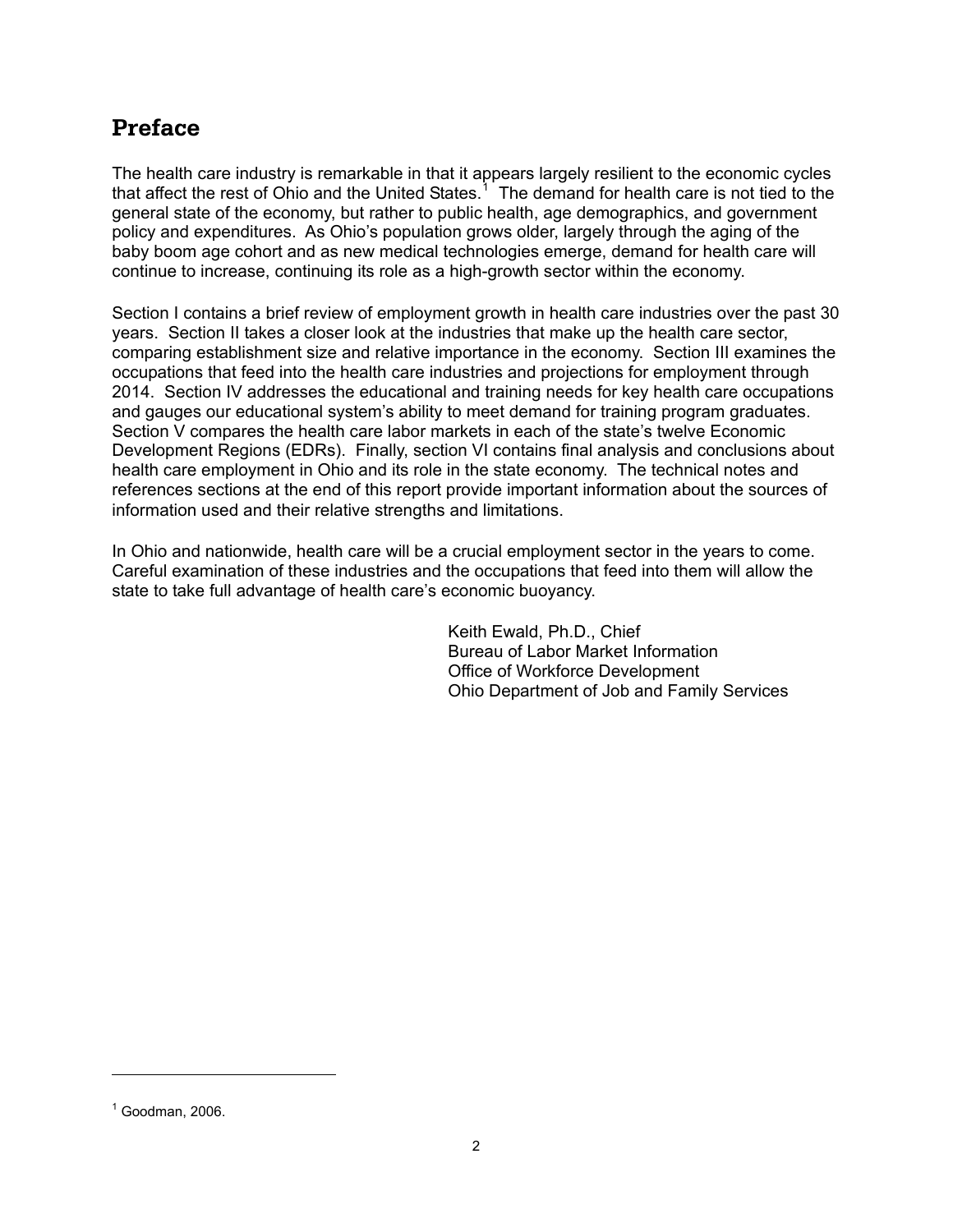## **Executive Summary**

The health care industry appears largely resilient to economic cycles, and demand is tied mostly to public health, age demographics, and government policy and expenditures. Demand for health care services will continue to increase in the coming years, making it a crucial employment sector in Ohio.

- The phrase 'health care' in workforce development may refer to either a set of industries or occupations.
- The health care industry generally refers to three sectors: ambulatory health care services (NAICS 621), hospitals (NAICS 622) and nursing and residential care facilities (NAICS 623).
- From 1976 to 2006, employment in health care industries in Ohio has risen from 277,500 (one employee per 39 residents) to 633,000 (one employee per 18 residents), with little reaction to recessions in 1981, 1991, and 2001.
- The hospital sector is organized around a relatively small number of large establishments with large workforces, while ambulatory health care services and nursing and residential care facilities show an opposite pattern of numerous, small establishments with small workforces.
- Health care industries tend to have a bimodal distribution of average wages, with lowskilled, low-paying occupations on the one hand and high-skilled, high-paying occupations on the other.
- Compared to 15 export subsectors in Ohio, hospitals and nursing and residential care facilities have shown impressive employment growth from 2000 to 2006.
- There are 77 different occupations that may be considered health care occupations. Employment in these occupations is projected to grow 19.5 percent from 2004 to 2014, compared with 7.3 percent across all occupations.
- Four health care occupations are projected to be among the fastest-growing of all occupations: home health aides (45.0%), physician assistants (43.0%), medical assistants (42.2%) and diagnostic medical sonographers (31.0%).
- Six health care occupations had high proportions of incumbents ages 45 to 55 in 2000: psychologists (42.8%); medical and health service managers (35.1%); counselors (33.7%); speech-language pathologists (33.7%); licensed practical and vocational nurses (30.9%); and registered nurses (29.8%). Of the total workforce, 22.7 percent are in the 45-to-55 age group.
- There will be 22,176 projected annual openings in health care occupations from 2004 to 2014, 48.1 percent of which will be for replacement needs.
- Over one-quarter of the projected openings in health care will require less than a year of training. Around 3,000 annual openings will require a master's degree or higher.
- Although there is high demand for most health care occupations, there is concern whether the current educational infrastructure is sufficient to meet market demand for medical and clinical laboratory technologists, registered nurses and dental assistants.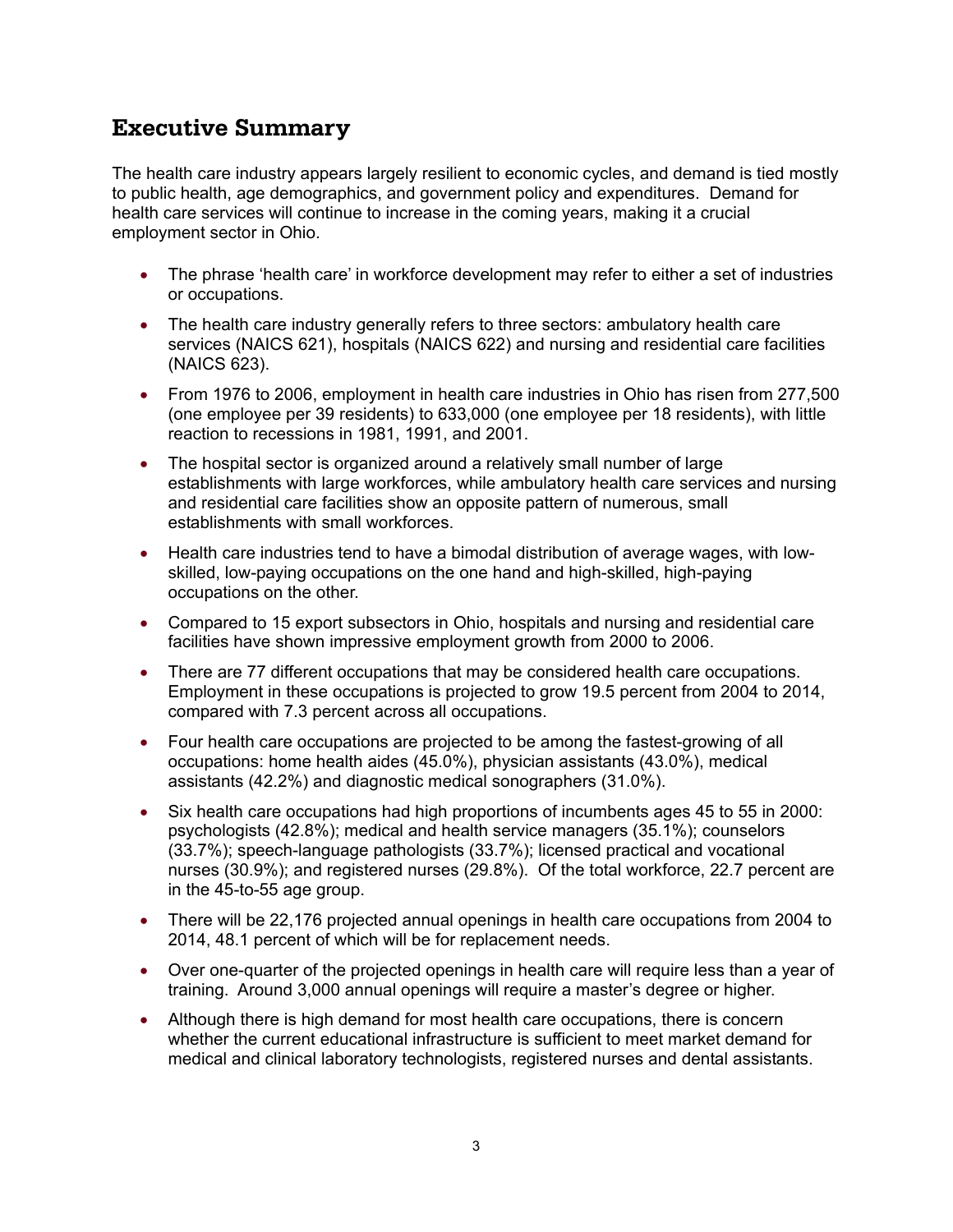## **I. Health Care Trends**

When we speak of health care, we may refer to a set of either industries or occupations. For industries these include ambulatory health care facilities; hospitals, both public and private; and nursing and residential care facilities. Figure 1 below compares the growth in these sectors with the growth across all industries. Total and health care employment levels were indexed or set equal to 100 for 1976. In 1976, there were 277,500 people employed in health care industries in Ohio. By 2006, this number had grown at a relatively linear rate to 633,000 people. While the growth in health care industries has been linear, with little reaction to economic cycles, total employment trends reflect the recessions of 1981, 1991 and 2001, along with the growth of the 1990s.



**Figure 1: Health Care and Total Employment Growth (Indexed to 100 in 1976) in Ohio** 

Source: QCEW.

-

Another way to appreciate the growth in Ohio's health care industries is to compare them to the population. In 1976, Ohio had a population of 10,753,000<sup>2</sup> and health care industry employment of 277,500—one employee in health care industries for every 39 people. Ten years later there was one employee for 27 people. Ten years after that, in 1996, there was one for every 22 people. Most recently, in 2006, the population was 11,478,000 and the health care

 $<sup>2</sup>$  U.S. Census Bureau, 2007.</sup>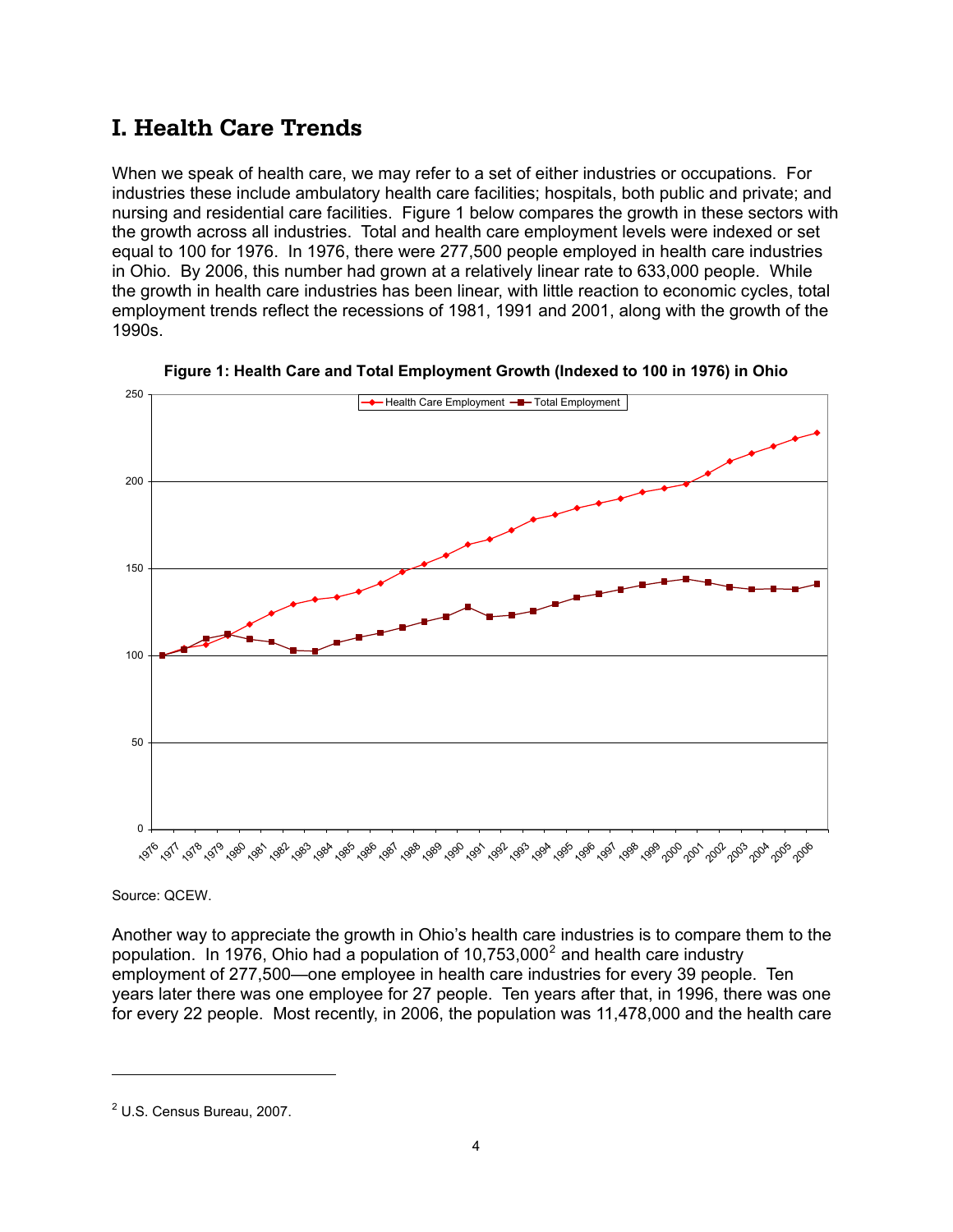industry's employment was 632,800, or one health care industry employee for every 18 people. In other words, health care industries have grown more than twice as fast as the population.

There is every reason to expect this growth will continue. Advances in medical technology and the aging of the population, whose health care needs are greater than the general population, should generate continued expansion. Expectations of public policy expanding health care coverage would further increase expenditures and utilization. In addition, since most of the health care industry cannot be outsourced, the growth will have to remain local.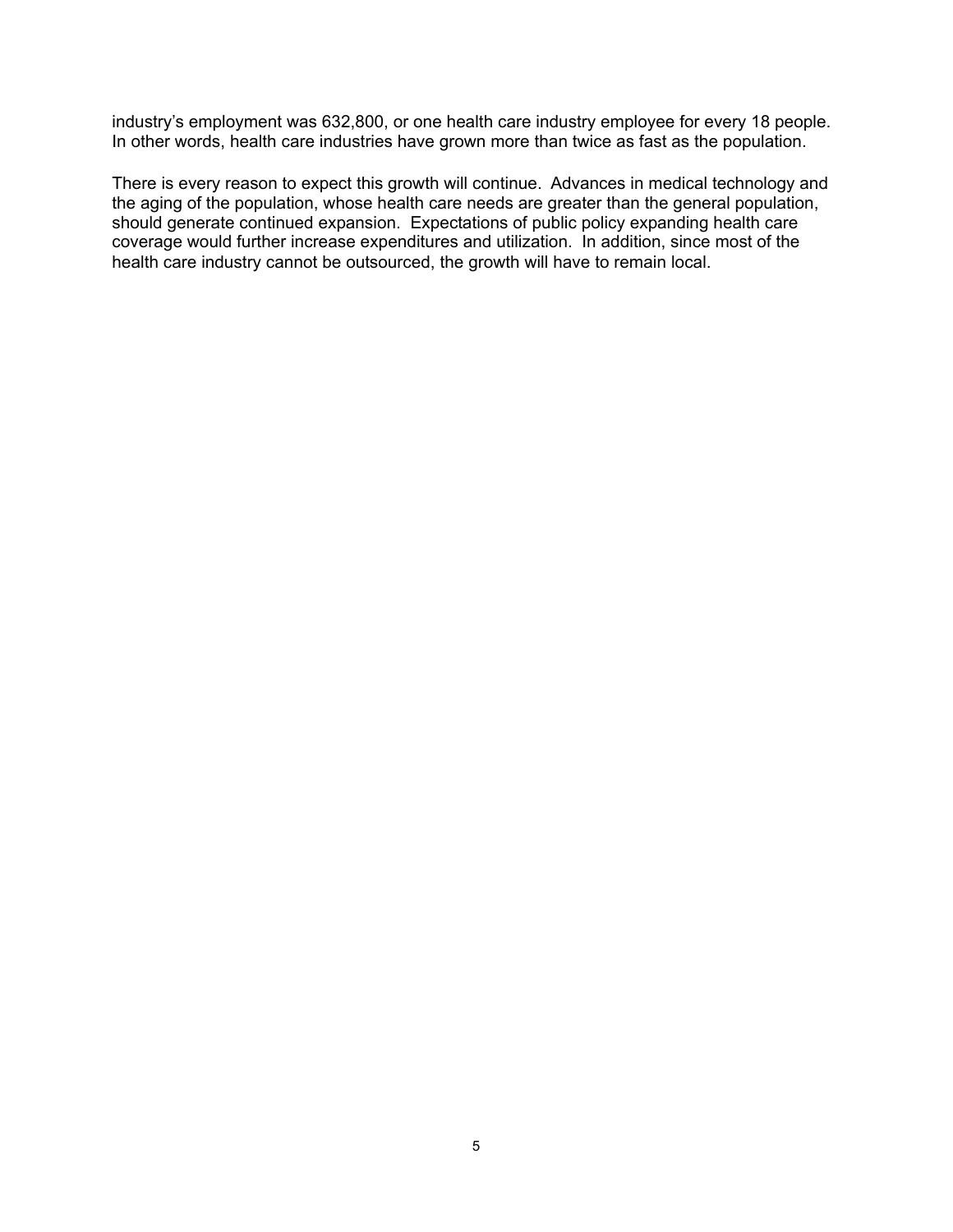## **II. Industrial Makeup & Projections**

At both the national and state levels, health care industries are projected to create more new jobs than any other major industry group—approximately three million new health care wage and salary jobs nationally between 2006 and 2016, and approximately 91,400 new jobs in the private health care system in Ohio from 2004-2014. $3$  As mentioned earlier, health care is composed, in terms of employment, primarily of three sectors under the North American Industrial Classification System (NAICS): ambulatory health care services (NAICS 621), hospitals (NAICS 622), and nursing and residential care facilities (NAICS 623).

These three sectors have important similarities and differences related to their employment patterns. First, all three of these health sectors in Ohio enjoyed continuous employment growth patterns from 2000 to 2006 (Figures 2 through 4). They were impervious to the 2001 recession.<sup>4</sup>

The data shown in Figures 2 through 7 do not include state and local government-owned hospitals. Although public hospitals are a small share of the total sector, trend statistics are similar. In 2006, there were 54 state and local hospitals in Ohio with a combined 29,430 employees and \$1.32 billion in total wages. From 2000 to 2006, employment rose 9.5 percent and average weekly wages rose 27.9 percent.

Normally, industry employment counts in publicly owned establishments are treated separately from private establishments since they may not react similarly to economic cycles. However, statistics relating to occupational employment, staffing patterns and training requirements, as used later in this report, include data from all types of establishment ownership.

| Year                           | <b>Number of</b><br><b>Establishments</b> | <b>Employees</b> | <b>Total Wages</b><br>(thousands) | <b>Average</b><br><b>Annual</b><br><b>Wage</b> |
|--------------------------------|-------------------------------------------|------------------|-----------------------------------|------------------------------------------------|
| 2000                           | 16,918                                    | 187,196          | \$7,580,449                       | \$40,495                                       |
| 2001                           | 17.058                                    | 190.572          | \$8.051.639                       | \$42.250                                       |
| 2002                           | 17.348                                    | 197,711          | \$8.495.049                       | \$42,967                                       |
| 2003                           | 17,628                                    | 203,774          | \$8,851,097                       | \$43,436                                       |
| 2004                           | 17,657                                    | 208,811          | \$9,388,042                       | \$44,960                                       |
| 2005                           | 17.836                                    | 216,033          | \$9.858.473                       | \$45.634                                       |
| 2006                           | 18,063                                    | 221,354          | \$10,304,252                      | \$46,551                                       |
| Absolute<br>Change,<br>2000-06 | 1,145                                     | 34,158           | \$2.723.803                       | \$6,056                                        |
| Percent<br>Change,<br>2000-06  | 6.8%                                      | 18.2%            | 35.9%                             | 15.0%                                          |

#### **Figure 2: Summary Profile of Ambulatory Health Care Services (NAICS 621)**

Source: ODJFS, 2007a.

<sup>&</sup>lt;sup>3</sup> U.S. Bureau of Labor Statistics [BLS], 2007a; Ohio Department of Job and Family Services [ODJFS], 2006b.<br><sup>4</sup> According to the National Bureau of Economic Besearch (NBEB, 2003), the last reseasien started in March 2 <sup>4</sup> According to the National Bureau of Economic Research (NBER, 2003), the last recession started in March 2001 and ended in November 2001, peak to trough.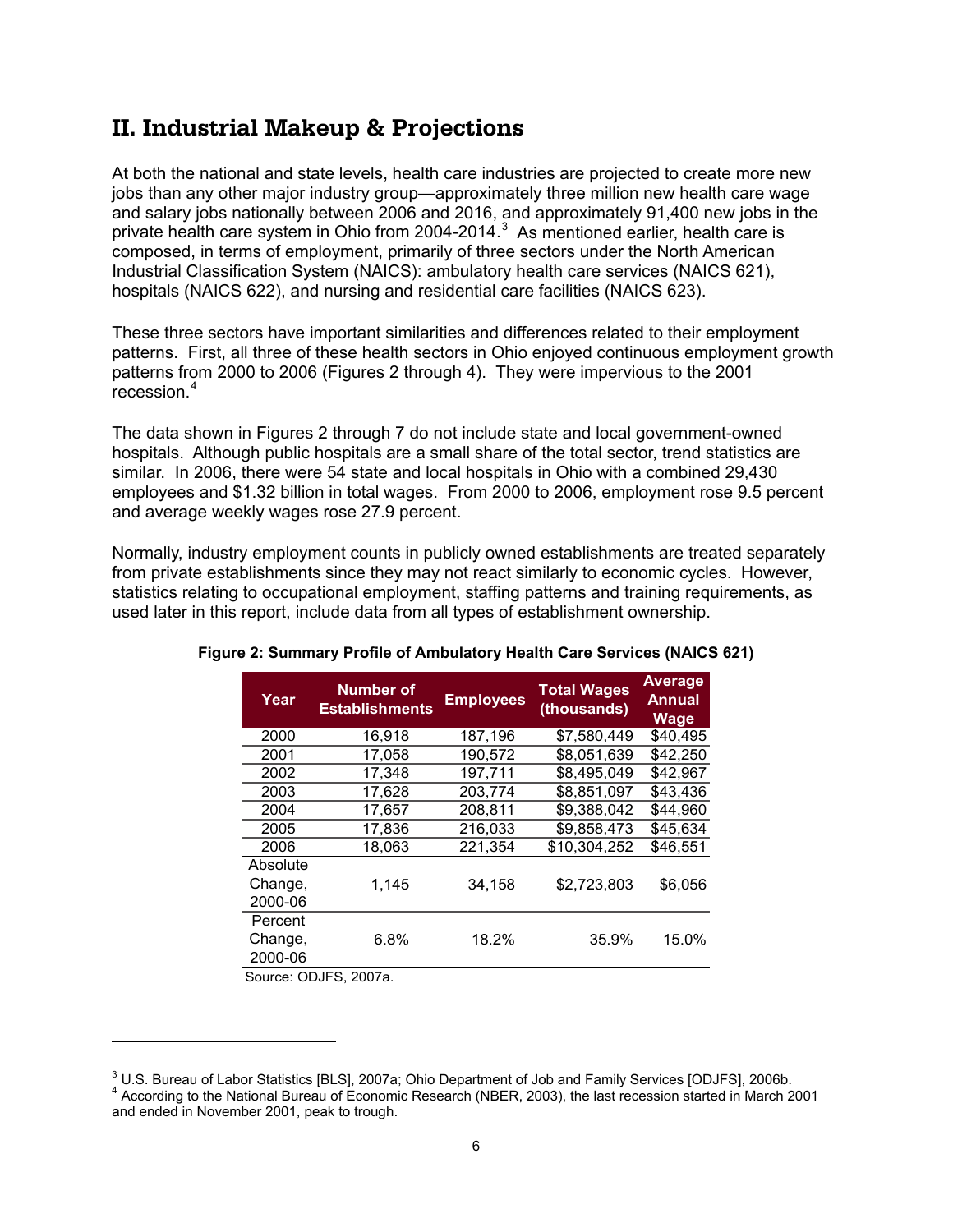| Year     | <b>Number of</b><br><b>Establishments</b> | <b>Employees</b> | <b>Total Wages</b><br>(thousands) | <b>Average</b><br><b>Annual</b><br><b>Wage</b> |
|----------|-------------------------------------------|------------------|-----------------------------------|------------------------------------------------|
| 2000     | 220                                       | 196,706          | \$6,420,405                       | \$32,640                                       |
| 2001     | 225                                       | 203,015          | \$6,856,892                       | \$33,775                                       |
| 2002     | 230                                       | 208,172          | \$7,303,838                       | \$35,086                                       |
| 2003     | 221                                       | 211,670          | \$7,775,848                       | \$36,736                                       |
| 2004     | 233                                       | 214,926          | \$8,368,529                       | \$38,937                                       |
| 2005     | 221                                       | 218,632          | \$8,788,419                       | \$40,197                                       |
| 2006     | 213                                       | 221,472          | \$9,361,792                       | \$42,271                                       |
| Absolute |                                           |                  |                                   |                                                |
| Change,  | $-7$                                      | 24,766           | \$2,941,387                       | \$9,631                                        |
| 2000-06  |                                           |                  |                                   |                                                |
| Percent  |                                           |                  |                                   |                                                |
| Change,  | $-3.2\%$                                  | 12.6%            | 45.8%                             | 29.5%                                          |
| 2000-06  |                                           |                  |                                   |                                                |
|          | Source: OD IES 20072                      |                  |                                   |                                                |

**Figure 3: Summary Profile of Hospitals (NAICS 622)** 

Source: ODJFS, 2007a.

| Figure 4: Summary Profile of Nursing and Residential Care Facilities (NAICS 623) |  |  |  |  |  |
|----------------------------------------------------------------------------------|--|--|--|--|--|
|----------------------------------------------------------------------------------|--|--|--|--|--|

| Year                           | <b>Number of</b><br><b>Establishments</b> | <b>Employees</b> | <b>Total Wages</b><br>(thousands) | <b>Average</b><br><b>Annual</b><br>Wage |
|--------------------------------|-------------------------------------------|------------------|-----------------------------------|-----------------------------------------|
| 2000                           | 2,654                                     | 144,246          | \$2,882,237                       | \$19,981                                |
| 2001                           | 2,841                                     | 150,117          | \$3,116,604                       | \$20,761                                |
| 2002                           | 2,862                                     | 153,531          | \$3,303,193                       | \$21,515                                |
| 2003                           | 2,940                                     | 156,599          | \$3,464,872                       | \$22,126                                |
| 2004                           | 2,992                                     | 158,538          | \$3,608,163                       | \$22,759                                |
| 2005                           | 3,131                                     | 159.700          | \$3.658.056                       | \$22,906                                |
| 2006                           | 3,225                                     | 160,476          | \$3,778,217                       | \$23,544                                |
| Absolute<br>Change,<br>2000-06 | 571                                       | 16,230           | \$895,980                         | \$3,563                                 |
| Percent<br>Change,<br>2000-06  | 21.5%                                     | 11.3%            | 31.1%                             | 17.8%                                   |

Source: ODJFS, 2007a.

Among the health care sectors, the organization of employment and number of establishments is markedly different for hospitals (Figure 5), in contrast to ambulatory health care services and nursing and residential care facilities (Figure 6). The hospital sector is organized around a relatively small number of establishments with very large workforces; the remainder of the health care industries are arranged in an opposite organizational pattern of numerous establishments with small workforces.<sup>5</sup> These contrasting organizational patterns have an impact upon the total wage package of workers and their respective training and advancement opportunities.

 $<sup>5</sup>$  BLS, 2007a.</sup>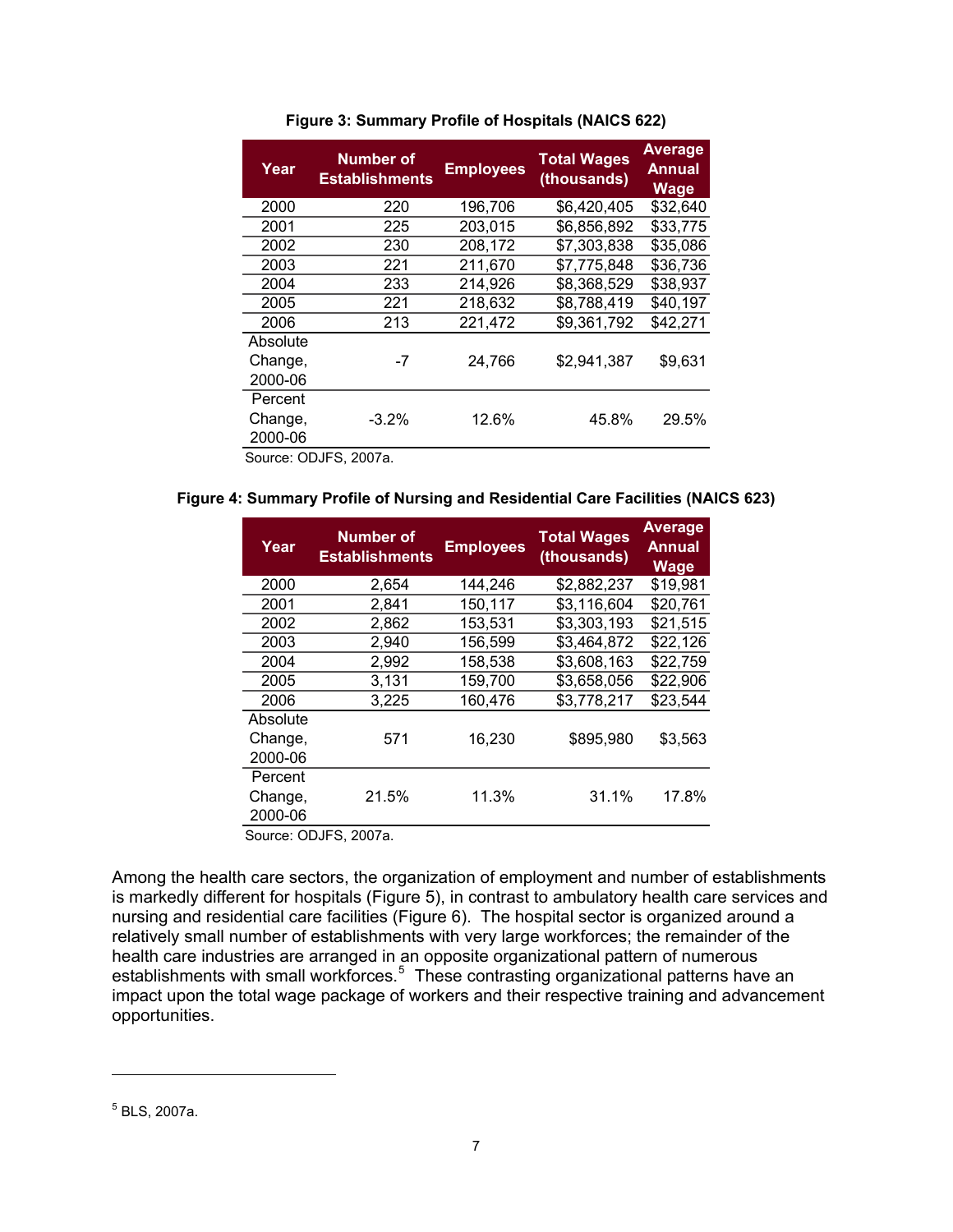

#### **Figure 5: Hospitals and Employment by Number of Workers**

Source: BLS, 2007a.



**Figure 6: Non-Hospital Health Services Establishments and Employment by Number of Workers** 

Source: BLS, 2007a.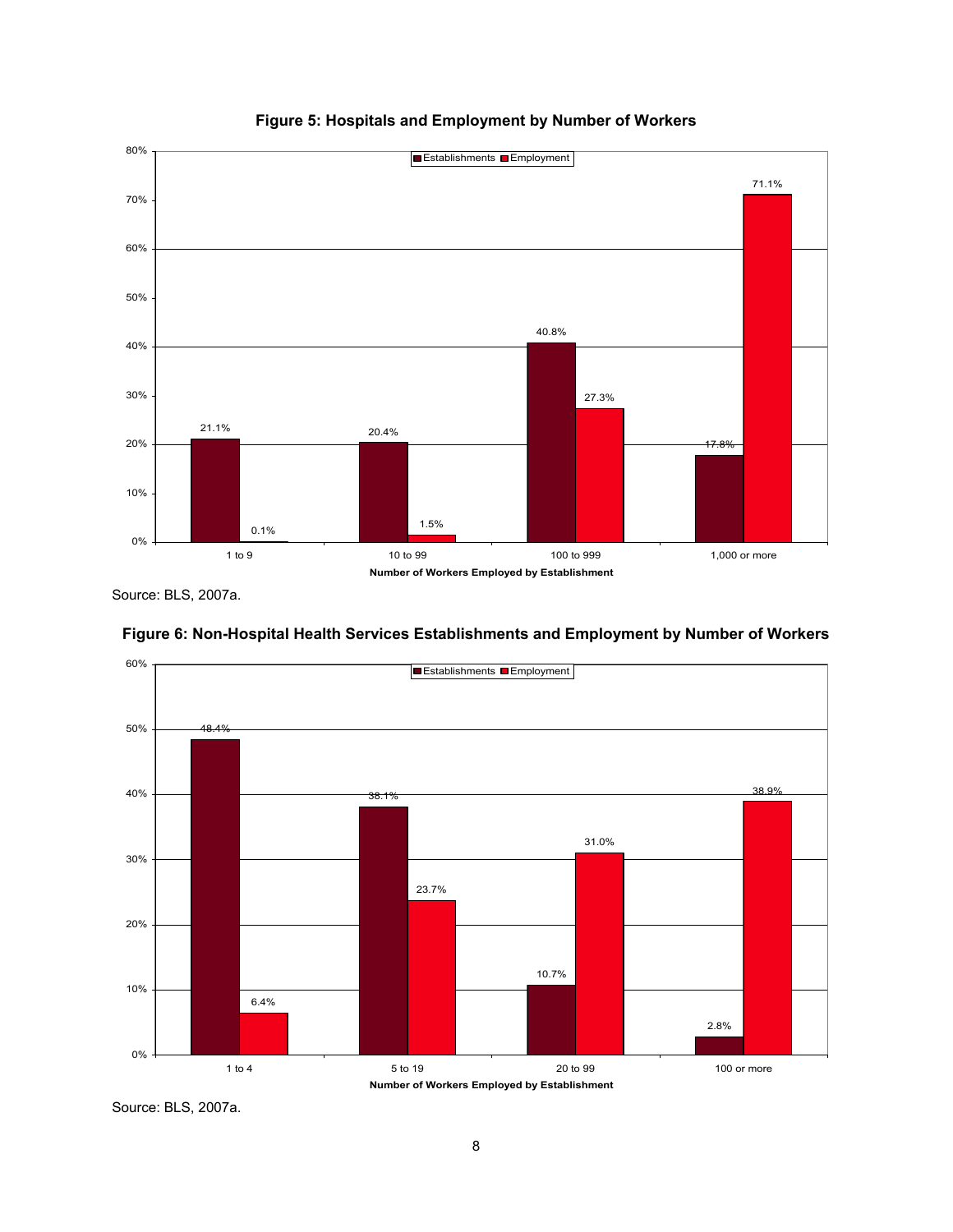Similar to the distributions of establishment sizes within the health care industries, average annual wages also differ between the health care subsectors. Figure 7 below shows that, while ambulatory health care services and private hospitals both had average annual wages above the state average, nursing and residential care provided below-average annual wages. These annual averages, however, tend to obscure the bi-modal characteristics of wage distributions within health care industries. These subsectors include large numbers of both high-wage/highskill occupations and low-wage/unskilled jobs. Individual occupations in health care are covered in greater detail in section III.

| Code | <b>Subsector/Segment</b>                                                                                                          | Average<br><b>Annual</b><br><b>Wage</b> | Empl.   |
|------|-----------------------------------------------------------------------------------------------------------------------------------|-----------------------------------------|---------|
| 621  | <b>Ambulatory Health Care Services</b>                                                                                            | \$46,551                                | 221,354 |
| 6211 | <b>Offices of Physicians</b>                                                                                                      | \$70,109                                | 80,719  |
| 6212 | <b>Offices of Dentists</b>                                                                                                        | \$41,052                                | 30,232  |
| 6213 | <b>Offices of Other Health Practitioners</b>                                                                                      | \$32,500                                | 27,403  |
| 6214 | <b>Outpatient Care Centers</b>                                                                                                    | \$40,195                                | 24,320  |
| 6215 | <b>Medical and Diagnostic Laboratories</b>                                                                                        | \$41,620                                | 7,150   |
| 6216 | Home Health Care Services                                                                                                         | \$22,549                                | 40,484  |
| 6219 | <b>Other Ambulatory Health Care Services</b>                                                                                      | \$29,464                                | 11,046  |
| 622  | Hospitals                                                                                                                         | \$42,271                                | 221,472 |
| 6221 | <b>General Medical and Surgical Hospitals</b>                                                                                     | \$42,374                                | 217,634 |
| 6222 | <b>Psychiatric &amp; Substance Abuse Hospitals</b>                                                                                | \$39,673                                | 1,163   |
| 6223 | <b>Other Hospitals</b>                                                                                                            | \$34,973                                | 2,676   |
| 623  | Nursing and Residential Care Facilities                                                                                           | \$23,544                                | 160,476 |
| 6231 | <b>Nursing Care Facilities</b>                                                                                                    | \$24,449                                | 103,125 |
| 6232 | <b>Residential Mental Health Facilities</b>                                                                                       | \$22,092                                | 23,629  |
| 6233 | Community Care Facility for the Elderly                                                                                           | \$21,337                                | 28,887  |
| 6239 | <b>Other Residential Care Facilities</b><br>Objectively colored the construction of the contract of construction of the state and | \$24,513                                | 4,835   |

|  | Figure 7: 2006 Ohio Average Annual Wages by Industry Segment |  |  |  |
|--|--------------------------------------------------------------|--|--|--|
|  |                                                              |  |  |  |

Shaded subsectors and segments have average wages above the state average \$38,600. (Approx. \$19.28 per hour.)

Source: ODJFS, 2007a.

Many approaches to economic and workforce development start by classifying industries or sectors as local or export, using location quotients (LQs). A location quotient compares the concentration of an industry in an area to the concentration in a larger area, often the United States as a whole. Industries or sectors with high LQs, generally 1.2 or higher, are highly concentrated in an area and may be expected to bring new capital into the community from outside the local area. $^6$  The LQ for the hospital sector is 1.2 and the LQ for the nursing and residential care facilities sector is 1.4, meaning the concentration of these sectors in Ohio is higher than average.

Although most hospitals provide services only to their local areas, there are several reasons they can become export industries. Research and medical specialty facilities may attract both patients and financial support from outside of their local areas. Ohio is home to several health

-

 $^6$  ODJFS, 2004.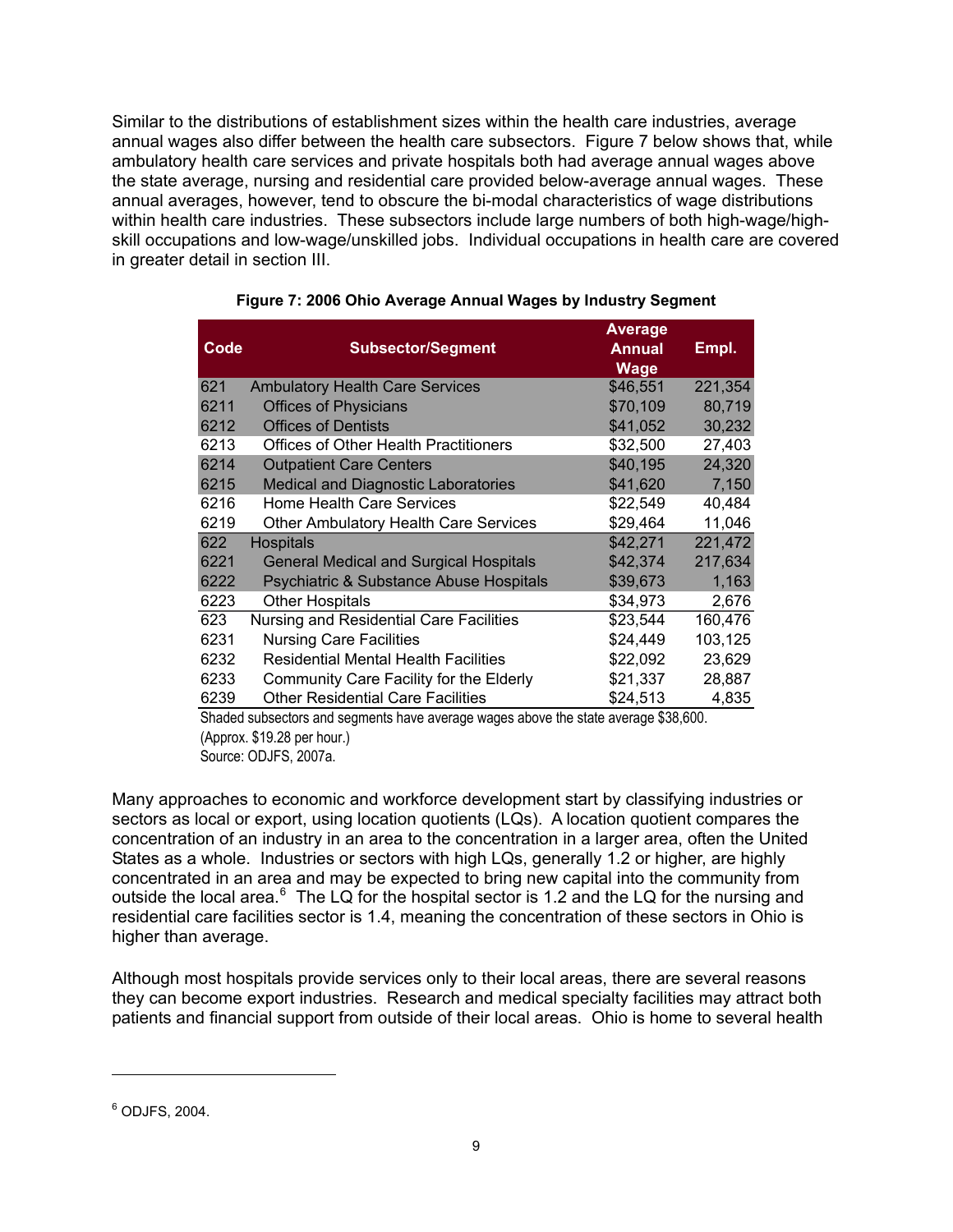care research facilities and nationally recognized specialty hospitals.<sup>7</sup> It may be more effective to concentrate some aspects of health care centrally within a region rather than have assets spread across the region.

Other factors, such as population demographics or government policies, may explain the concentration of nursing and residential care facilities. The percentage of Ohioans 65 and older is above the national average, suggesting a higher-than-average need for health care. Ohio's health care policies may be attractive to some health care providers. Ohio Medicaid payments per older enrollee are above the national average. $8$ 

In Ohio, which has not yet recovered the overall employment lost in the 2001 economic recession, the positive employment growth of the hospitals and nursing and residential care facilities (NAICS sectors 622 and 623, respectively) is impressive relative to other Ohio industrial sectors. Figure 8 identifies 17 export sectors in Ohio, including hospitals and nursing and residential care facilities. Compared with many of Ohio's manufacturing industries, health care employment has fared very well between 2000 and 2006.





Includes 3-digit NAICS sectors with a location quotient greater than 1.2. Source: ODJFS, 2007a.

<sup>&</sup>lt;sup>7</sup> America's Best Hospitals, 2007.

<sup>&</sup>lt;sup>8</sup> Kaiser Family Foundation, 2008.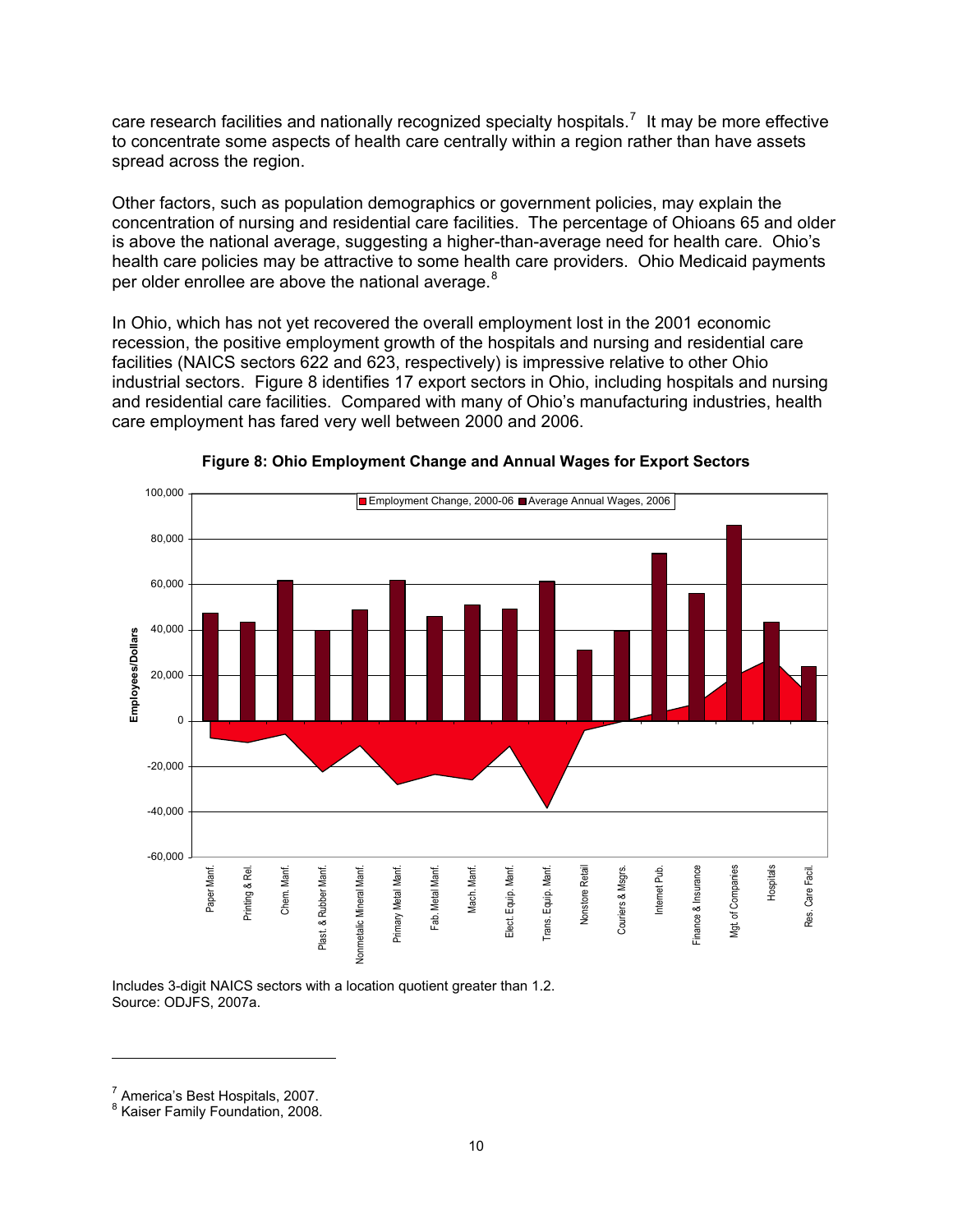The critical occupation for hospitals is the registered nurse (RN). For residential care facilities, the critical occupation is the licensed practical nurse (LPN).<sup>9</sup> These two occupations rank first in employment for skilled occupations within their sectors. Whether a result of high services demands of an aging population and shorter service-intensive stays in the hospital or financial incentives and government policy, hospital staffing patterns have changed significantly. An aging population has increased demand for hospital services. The funding reimbursement mechanisms used by the federal government for Medicare and by managed care programs have created a financial incentive for hospitals to keep patient stays as short as possible.<sup>10</sup> The result is that hospital patients require more highly skilled nursing than in the past, leading to increased employment of RNs by hospitals and decreased employment of LPNs.

In the Ohio hospital sector, employment of LPNs fell from 9.5 percent in 1980 to only 3.5 percent in 2004.<sup>11</sup> During the same period, employment of RNs grew from 21.2 percent of staff to 27.1. In addition, the concept of "magnet hospitals," which create attractive and productive work environments for nurses, emphasizes a preference for Bachelor of Science in Nursing (BSN) registered nurses.<sup>12</sup> In the U.S. and Ohio, it is projected that RNs will represent about 30 percent of the hospital sector's employment and that LPNs will represent between 11 and 13 percent of the nursing care facilities sector's employment in 2014.<sup>13</sup> Although both occupations are critical for the delivery of health care, as will be discussed in the next section, the labor markets for RNs and LPNs in Ohio represent two extremes.

-

<sup>9</sup> ODJFS, 2007b (pp. 8 & 12).

<sup>10</sup> Goodman, 2006.<br><sup>11</sup> Kelley, Blaine, Sandver & Wilkens, 1980 (p. viii); ODJFS, 2007c.<br><sup>12</sup> American Nurses Credentialing Center, 2008.<br><sup>13</sup> BLS, 2006; ODJFS, 2006b.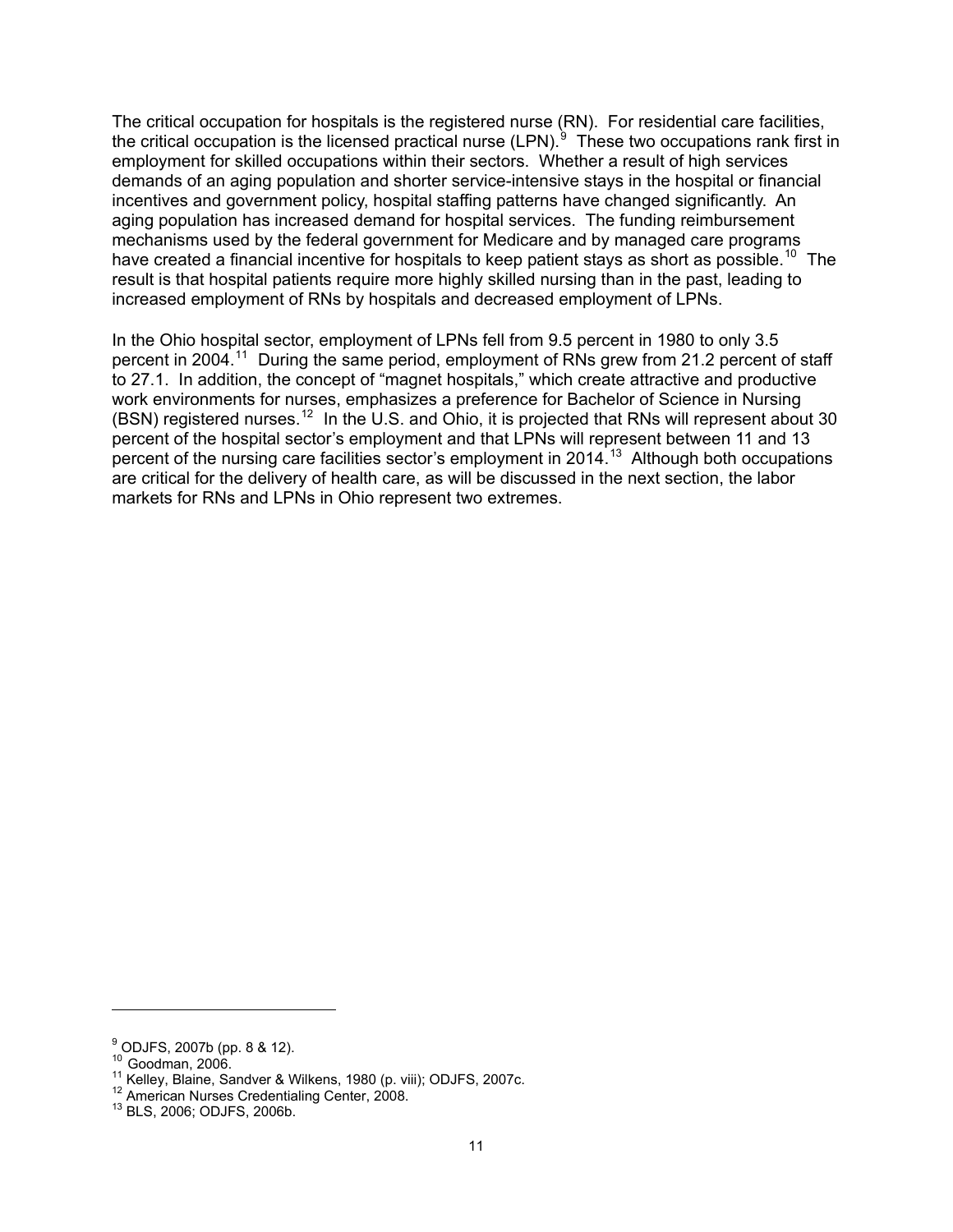## **III. Occupational Outlook**

Health care may refer to occupations as well as industries. In 2004, health care industries, including public hospitals, employed over 610,000 people. Health care occupations, on the other hand, account for over 590,000 people.

The difference in numbers can be explained by the fact that not all workers in health care occupations work in health care industries, while health care industries do not exclusively employ health care occupations. There is a large amount of overlap, but there are discrepancies. Registered nurses, for example, might work in a hospital or an elementary school. Conversely, a nursing care facility might employ both physical therapists and cafeteria cooks. Any examination of training needs will require a look at health care occupations.

Although advancements in technology have brought new and improved medical services to patients, most analysts of health care expect new technologies to have little impact upon overall employment levels. The Bureau of Labor Statistics notes the lack of significant technological effects upon health sector employment, particularly for home health care services; outpatient, laboratory, and other ambulatory care services; private hospitals; and residential care facilities.<sup>14</sup> Recent technologies such as computer-assisted diagnoses, dispensing of medications, and record keeping and sharing may improve services, but not necessarily efficiency, unless they are also accompanied by organizational and managerial changes.

There are 77 occupations that can be considered health care, as shown in appendix B. These health care occupations combined are projected to grow by 19.5 percent over the 2004 to 2014 time period, compared to 5.9 percent for non-health care occupations (7.3% for all occupations combined). Four health care occupations are among the fastest growing of all occupations: home health aides (45.0%), physician assistants (43.0%), medical assistants (42.2%) and diagnostic medical sonographers  $(31.0\%)$ .<sup>15</sup>

New job growth is one component of occupational demand, but another source of job openings is net replacement needs. On average there will be 22,176 annual openings for health care occupations in Ohio through 2014.16 Of these, 11,505 openings will be from growth and 10,671 will be from the need to replace people currently in these occupations. Even in many of lowgrowth health care occupations there will be a need to replace people. For example, for dispensing opticians in Ohio there will be 15 annual openings due to growth through 2014, but 68 annual openings due to replace needs.

Both growth and replacement come into play when discussing the aging of the Ohio labor force. There is a need for more people, both skilled and unskilled, to take care of an aging population and a need to replace health care workers when they retire. The 2000 census was studied from the perspective of which occupations have a high proportion of individuals in the 44-to-55 age group. There are five health care occupations where more than 25 percent of the occupation was in this age group in 2000. These occupations are shown in Figure 9.

<sup>14</sup> BLS, 2006 (pp. 119-120). 15 ODJFS, 2006b. 16 *Ibid*.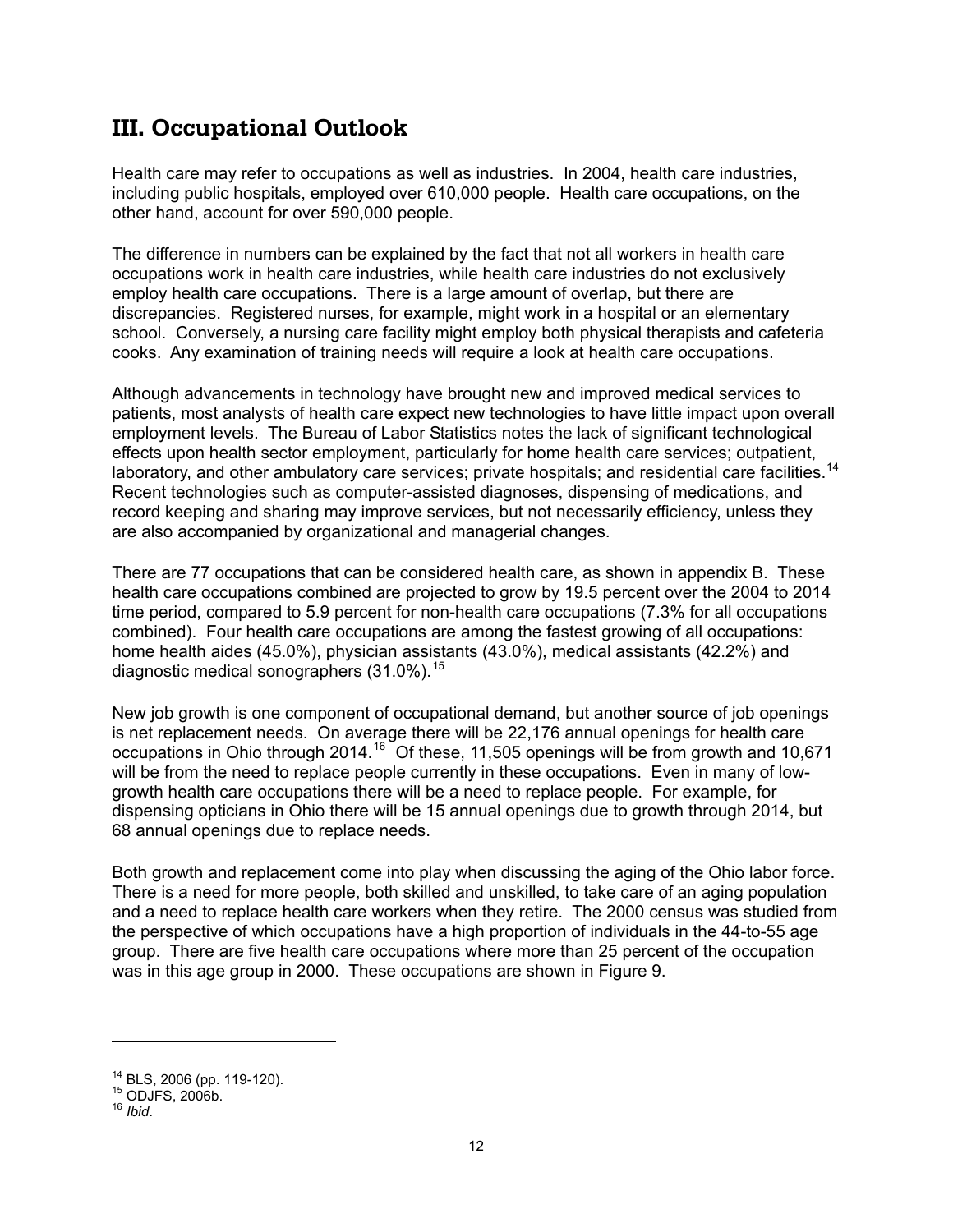| <b>Occupation</b>                               | <b>Percent</b> |
|-------------------------------------------------|----------------|
|                                                 | 45 to 55       |
| <b>Total, All Occupations, All Industries</b>   | 22.7%          |
| Psychologists                                   | 42.8%          |
| Medical & Health Service Managers               | 35.1%          |
| Counselors                                      | 33.7%          |
| Speech-Language Pathologists                    | 33.7%          |
| Licensed Practical & Licensed Vocational Nurses | 30.9%          |
| <b>Registered Nurses</b>                        | 29.8%          |

#### **Figure 9: Selected Occupations and Proportions 45 to 55, 2000**

Source: Goldstein, 2004. See technical notes for important details.

There are health care occupations and openings at every level of education or training. For example, home health aides and personal and home care aides require less than one month of training, dental hygienists and radiologic technicians require associate degrees, and physicians and surgeons need professional degrees. Figure 10 shows what the education and training needs are of all occupations. From this table, it can be seen that each year over one-quarter of the over 22,100 annual openings in health care occupations require less than a year of training. At the other end of the spectrum, there are 3,000 annual openings for health care jobs that require a master's degree or higher.

| <b>Training/Education Level</b>                    | <b>Employment</b><br>2014 |                  | 2004-14 Change |                | <b>Total</b><br><b>Annual</b> |
|----------------------------------------------------|---------------------------|------------------|----------------|----------------|-------------------------------|
|                                                    | 2004                      | <b>Projected</b> | <b>Net</b>     | <b>Percent</b> | <b>Openings</b>               |
| <b>All Healthcare Occupations</b>                  | 591,340                   | 706,390          | 115,050        | 19.5%          | 22,176                        |
| Short-Term On-the-Job Training                     | 81,540                    | 105,780          | 24,240         | 29.7%          | 3,758                         |
| Moderate-Term On-the-Job Training                  | 41,780                    | 54,280           | 12,500         | 29.9%          | 2,048                         |
| Long-Term On-the-Job Training                      | 5,960                     | 6,290            | 330            | 5.5%           | 147                           |
| Postsecondary Vocational Award                     | 167,530                   | 188,280          | 20,750         | 12.4%          | 4,821                         |
| Associate Degree*                                  | 154,460                   | 189,270          | 34,810         | 22.5%          | 6,616                         |
| Bachelor's Degree                                  | 39,050                    | 44,910           | 5,860          | 15.0%          | 1,372                         |
| Work Experience plus a Bachelor's or Higher Degree | 10,620                    | 12,260           | 1,640          | 15.4%          | 371                           |
| Master's Degree                                    | 31,800                    | 37,480           | 5,680          | 17.9%          | 1,150                         |
| Doctoral Degree                                    | 5,460                     | 6,200            | 740            | 13.6%          | 193                           |
| <b>First Professional Degree</b>                   | 52,370                    | 60,860           | 8,490          | 16.2%          | 1,687                         |

#### **Figure 10: Education and Training Need Summary**

\*Registered Nurses are included in this category. Training requirements may be met through a two-year associate's degree, a three-year diploma, or a four-year bachelor's degree.

Source: ODJFS, 2006b.

This analysis focuses on occupations that had a 2004 employment of at least 5,000 and education and training requirements of not more than a bachelor's degree. Occupations that require only short-term on-the-job training and are easier to replace, such as home health aides, were also eliminated. The list of occupations was further narrowed by looking at the health care industries' staffing patterns (occupational employment distributions for an industry) and choosing only occupations that were in the top 10. For this report, only occupations that had the largest numbers of employees in ambulatory health care facilities, nursing and residential care facilities, and hospitals were included. By looking at employment size, education and training requirements, and staffing pattern data, the list was reduced to 12 occupations. These occupations are shown in Figure 11. This table also provides data on the number of total annual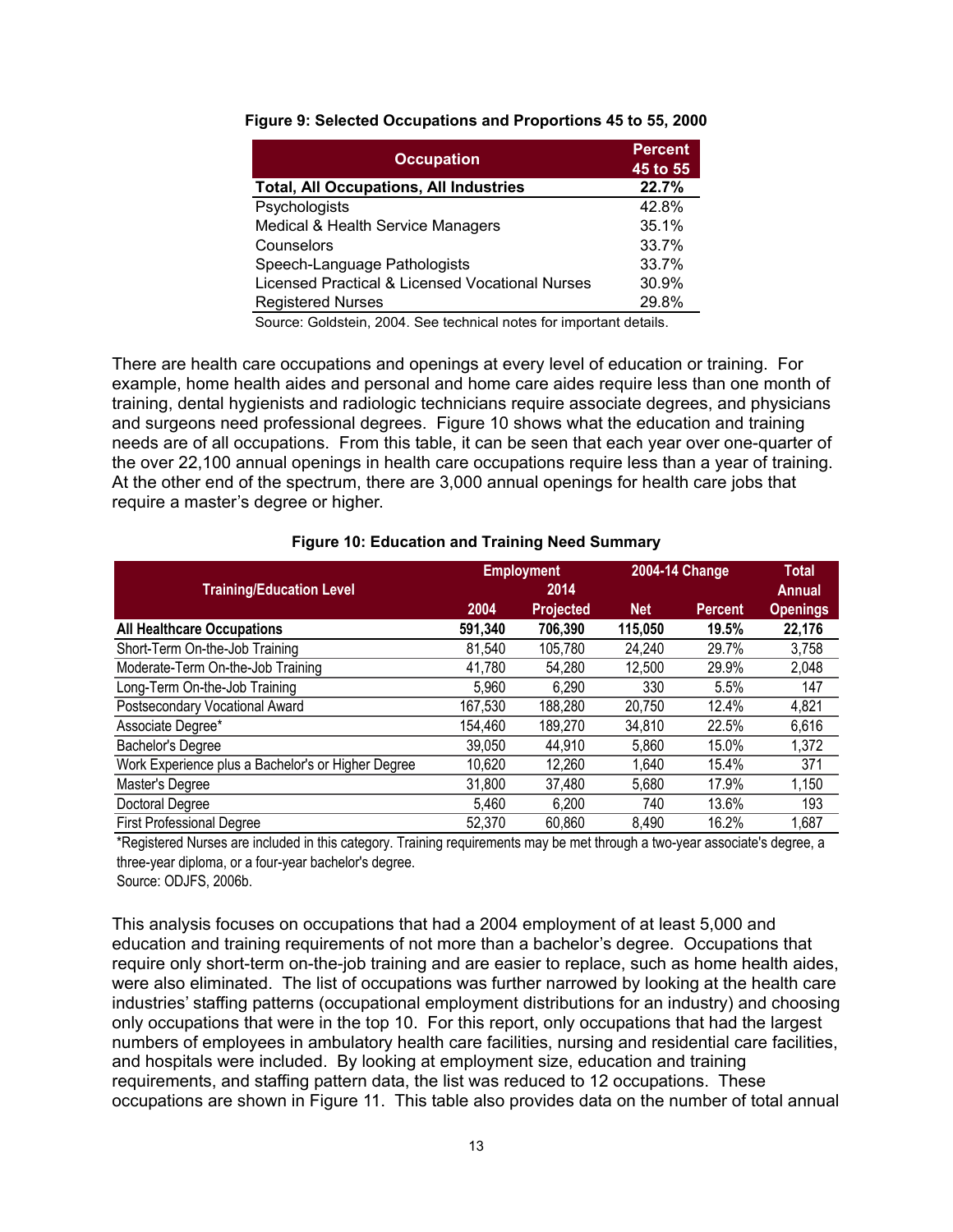openings for each of these occupations, as well as the number of apprenticeship programs currently in operation in Ohio.

|                                                       |            | <b>Total Ann.</b> | <b>Staffing Pattern Rank</b> |                  |                        |                    |
|-------------------------------------------------------|------------|-------------------|------------------------------|------------------|------------------------|--------------------|
| <b>Title</b>                                          | 2004 Empl. | <b>Openings</b>   | Ambl.<br><b>Healthcare</b>   | <b>Hospitals</b> | <b>Nursing</b><br>Care | Apprent.<br>Progs. |
| <b>Registered Nurses</b>                              | 107,010    | 4.630             | 2                            |                  | 4                      | $**$               |
| Nursing Aides, Orderlies, and Attendants              | 76.600     | 1,994             | 21                           | 2                |                        | 11                 |
| Licensed Practical & Licensed Vocat. Nurses           | 37.690     | 1.204             | 8                            | 3                | 2                      | $**$               |
| <b>Medical Secretaries</b>                            | 26,850     | 752               |                              | 4                | 52                     | 6                  |
| <b>Medical Assistants</b>                             | 17,210     | 1.044             | 4                            | 24               | $\star$                | 2                  |
| <b>Dental Assistants</b>                              | 10,250     | 582               | 5                            | 161              | $\star$                | 11                 |
| <b>Emergency Medical Technicians &amp; Paramedics</b> | 10.200     | 301               | 10                           | 37               | $\star$                |                    |
| Radiologic Technologists and Technicians              | 9.620      | 394               | 24                           | 6                | $\star$                | 0                  |
| Medical Records & Health Info. Technicians            | 6,530      | 227               | 29                           | 16               | 26                     | 0                  |
| Medical and Clinical Laboratory Technologists         | 6.200      | 275               | 41                           | 8                | $\star$                | $**$               |
| Dental Hygienists                                     | 6,070      | 226               | 9                            | 202              | $\star$                | $**$               |
| <b>Respiratory Therapists</b>                         | 5.320      | 278               | 67                           | 9                | 67                     | $**$               |

**Figure 11: Selected High-Employment Health Care Occupations** 

\*Not included in the staffing pattern

\*\*Not an apprenticeable occupation

Source: ODJFS, 2006b; 2007c.

When discussing the education and training requirements of health care occupations, registered nurses are difficult to analyze because their training can be met through a two-year associate's degree, a three-year diploma, or a bachelor's degree. According to the 2004 National Sample Survey of Registered Nurses, about half (51.2%) received their training from either a two-year associate degree or a three-year diploma.<sup>17</sup> Even without considering registered nurses, most health care workers have jobs that require less than a bachelor's degree.

The biggest employment challenge will be ensuring an adequate supply of registered nurses. This is the largest health care occupation, accounting for almost one out of every six health care jobs,<sup>18</sup> as well as a fast-growing occupation with a high number of annual openings. In addition, 30 percent of registered nurses are nearing retirement age. Compounding the issue, nursing schools cannot accommodate all applicants, primarily because of a faculty shortage.<sup>19</sup> The nurse educator workforce is aging and the salaries of these educators are considerably lower than if they were to work in hospitals.<sup>20</sup> In evaluating the supply and demand forces affecting labor markets for RNs, particularly upward pressure on wage rates, both the national and state levels project labor shortages for the immediate future. $21$ 

LPNs in Ohio, on the other hand, are likely to experience a competitive labor market with more job seekers competing for fewer openings. In recent years, the educational infrastructure for LPN training has been built up to the point where this single source of LPN labor supply now produces training program graduates almost 300 percent greater than the projected total annual openings for LPNs in Ohio. LPN training produced 3,510 graduates in FY 2006 to fill about

<sup>&</sup>lt;sup>17</sup> U.S. Department of Health & Human Services, 2004.<br><sup>18</sup> ODJFS, 2006b.<br><sup>19</sup> American Association of Colleges of Nursing, 2005.<br><sup>20</sup> ODJFS, *op. cit.*<br><sup>21</sup> ODJFS, 2007b (pp. 6-12, 26-30, & 37-38).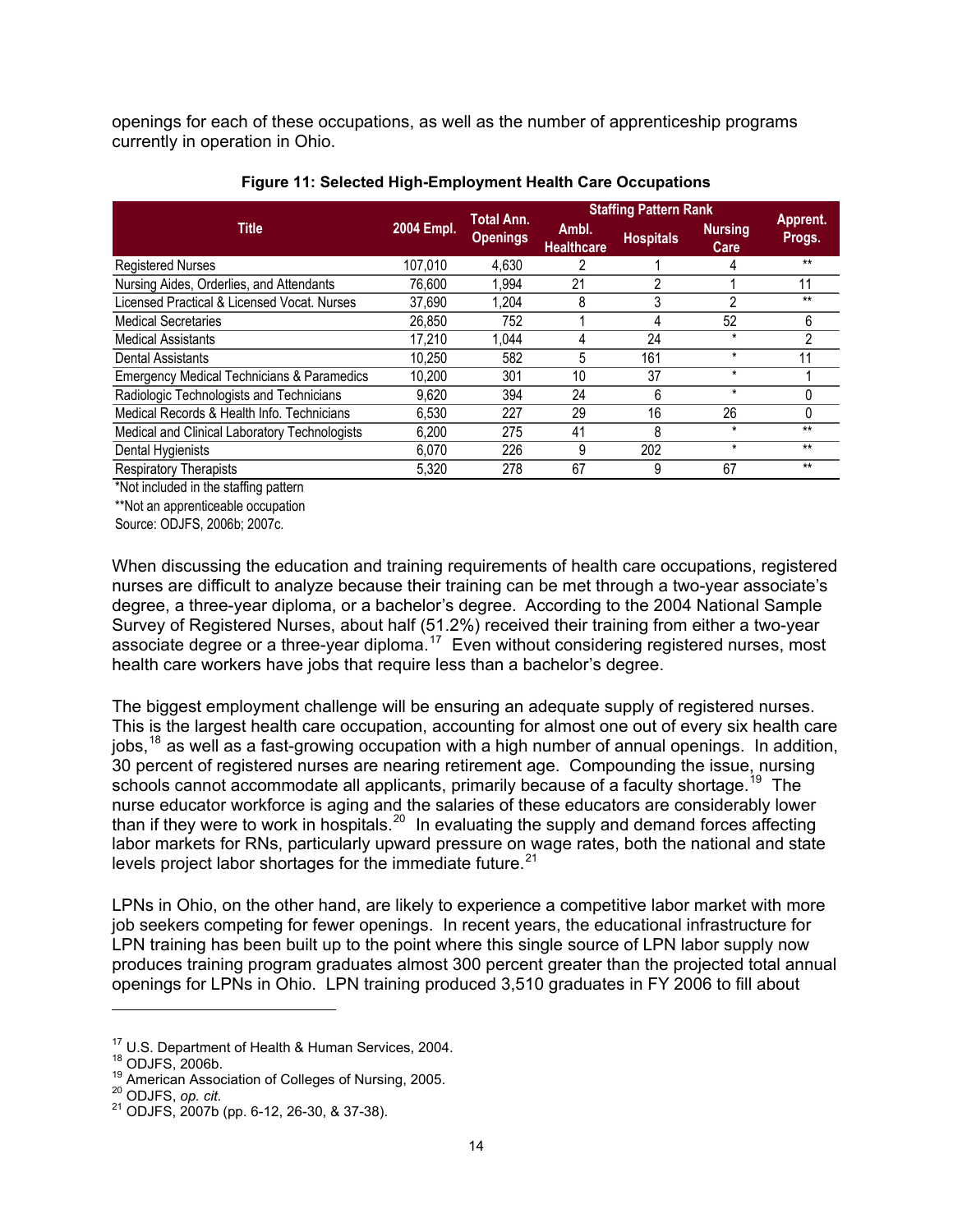1,200 projected annual openings from 2004 to 2014.<sup>22</sup> While not all LPN training program completers and license recipients will enter the labor market and seek LPN employment due to licensing difficulties, family responsibilities, health problems or other challenges, the large imbalance between the supply of LPN training program completers and demand implies a competitive labor market. Other sources of LPN labor supply, such as unemployed LPNs or occupational and geographic transfers, reinforce the conclusion of Ohio LPN labor surpluses.

Furthermore, LPN training output of new graduates is increasing rapidly: 49 percent from 2004 to 2006.<sup>23</sup> These rapid increases were reflected in the accompanying increases in newly-issued LPN licenses in Ohio. The Ohio Nursing Board issued 3,436 new LPN licenses by examination in FY 2006, an increase of 32 percent over  $2004.<sup>24</sup>$ 

The labor market conditions for the remaining ten selected occupations lie between the extremes of the RN and LPN labor markets. In general, the BLS has described the job outlook for these other occupations in positive terms. They noted that employment growth for medical secretaries would be above average and described the job outlook for emergency medical technicians and paramedics and for radiologic technologists and technicians as favorable, meaning a rough balance between the number of job openings and applicants is expected. The BLS described the job outlook for the remaining occupations as excellent or very good, meaning they expect more job openings than applicants. A recent study found that online job postings for technical health care occupations far outnumbered online postings of resumes for the same positions, indicating high demand.<sup>25</sup>

Ohio projections for job growth by 2014 for these occupations are above the state average of 7.3 percent.<sup>26</sup> The lowest projected job growth was for medical secretaries at 8.9 percent, and the highest was for medical assistants at 42.2 percent. The statewide growth in wages from 2002 to 2006 presents a somewhat different picture. Wages for radiological technologists and technicians grew 24.7 percent, which was much larger than the Consumer Price Index (CPI) increase of about 0.3 percent in Ohio. Wages for medical records and health information technicians grew 17.0 percent during the same period. The large wage increases could indicate skill shortages for these occupations. Wages for nursing aides, orderlies, and attendants; medical assistants; and emergency medical technicians and paramedics all rose more slowly than the CPI. Wages for medical secretaries, dental assistants, medical and clinical laboratory technologists, dental hygienists, and respiratory therapists increased as fast as or somewhat faster than the CPI. The next section examines the infrastructure that supplies formally trained workers for these occupations.

<sup>22</sup> *Ibid* (p. 12). This total excludes baccalaureate graduates, who are more mobile and may compete in labor markets outside of the area in which they trained.<br><sup>23</sup> Ibid.

<sup>23</sup> *Ibid*. 24 *Ibid.* 25 ODJFS, 2006a. 26 ODJFS, 2006b.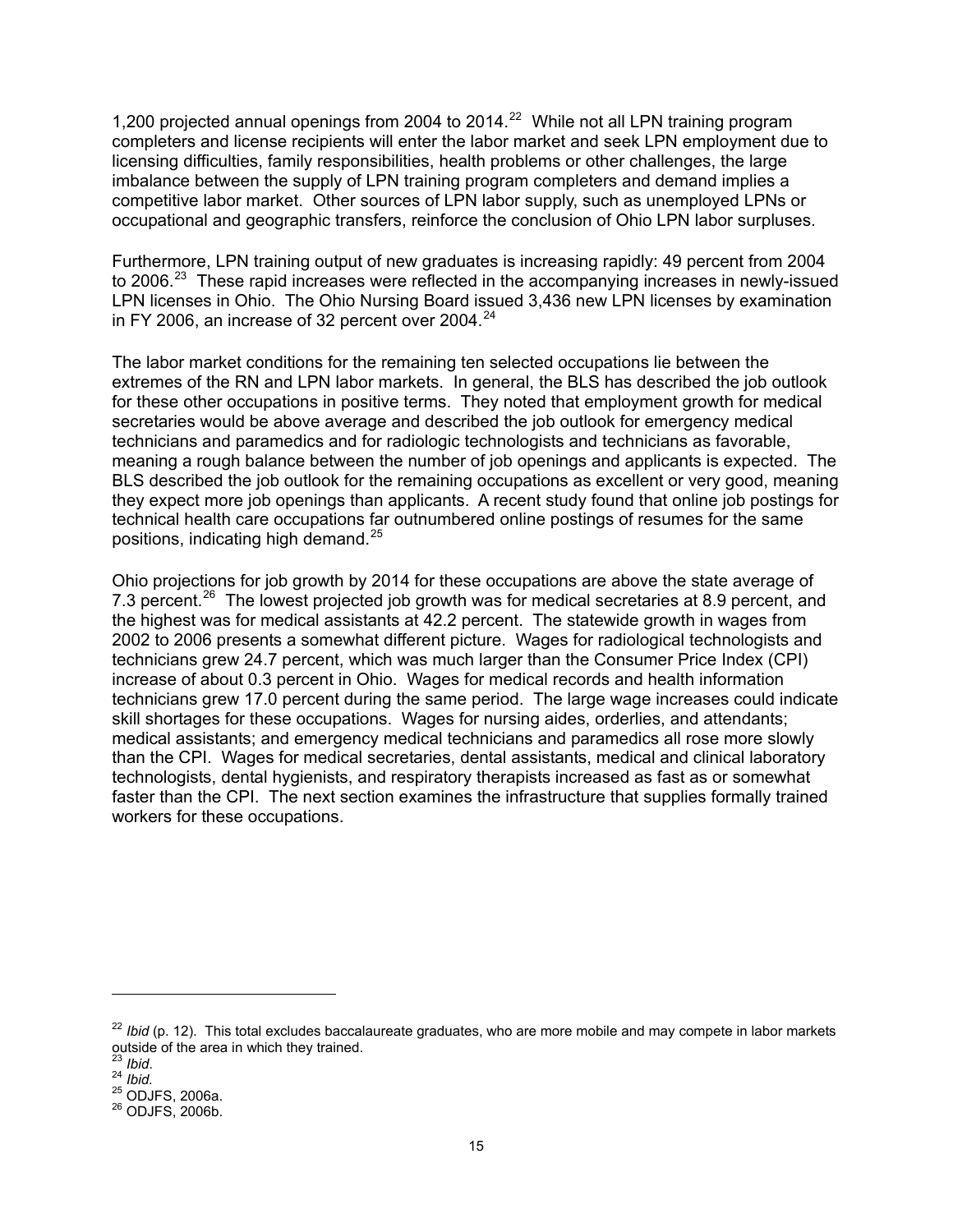## **IV. Education & Training Infrastructure**

Training requirements in our 12 key health care occupations may be met in one of two ways: degree or certificate attainment at postsecondary institutions or apprenticeship programs. Only five of the 12 key occupations have apprenticeship programs in Ohio. An additional two are apprenticeable occupations, but do not have active programs in the state. Currently, there are 31 apprenticeship programs in Ohio in key health care occupations. There are 11 programs each for nursing aides and dental assistants. The others are for medical secretaries, medical assistants, and emergency medical technicians. Almost all of these programs are located in Southwest Central Ohio, which includes the Dayton area.

Programs for any other apprenticeable occupations would only be on specific aspects of the occupation. For example, the "Medical Coder" program would fall under medical records and information technicians. For radiologic technologists and technicians there are five different apprenticeship options: Computer Tomography Technicians, Diagnostic Imaging Specialties, Magnetic Resonance Imaging Technicians, Mammography Technologists, and Tumor Registrars.

Although formal education or structured training is available for most healthcare occupations, not all occupations require state licensing or certification. For occupations that require state licensing or certification, the supply of program completers is crucial for determining the job opportunities in these occupations. The supply of education or training program completers may be less crucial in determining the job opportunities for occupations that do not require state licensing or certification. In order to compare an occupation with the common postsecondary programs that feed into the occupation, we compiled a list of training programs for each of the twelve key occupations in appendix C, using unit-of-analysis information from the Occupational Supply Demand System.<sup>27</sup>

In Ohio, RNs, LPNs, emergency medical technicians (EMTs), dental hygienists, and respiratory therapists are required to have a state license or certification. Ohio also has a program for state-tested nurse aides. The other occupations selected do not require Ohio licensure or certification. The total number of program completers at the bachelor's level and below is shown in Figure 12 compared with projected average annual openings. Training program supply does not include degrees above the bachelor's level for three reasons. First, for many occupations, especially registered nursing, only current incumbents attain master's or higher degrees, usually to enter a specialty. In other words, those earning these higher degrees are already in the labor market. Second, high educational attainment usually means greater geographic mobility, so these degree holders may compete in a broader or national labor market area. Third, on a practical level, most publicly funded worker training programs are for a shorter period of time, and thus not sufficient to cover anything higher than an associate degree.

 $27,2008$ .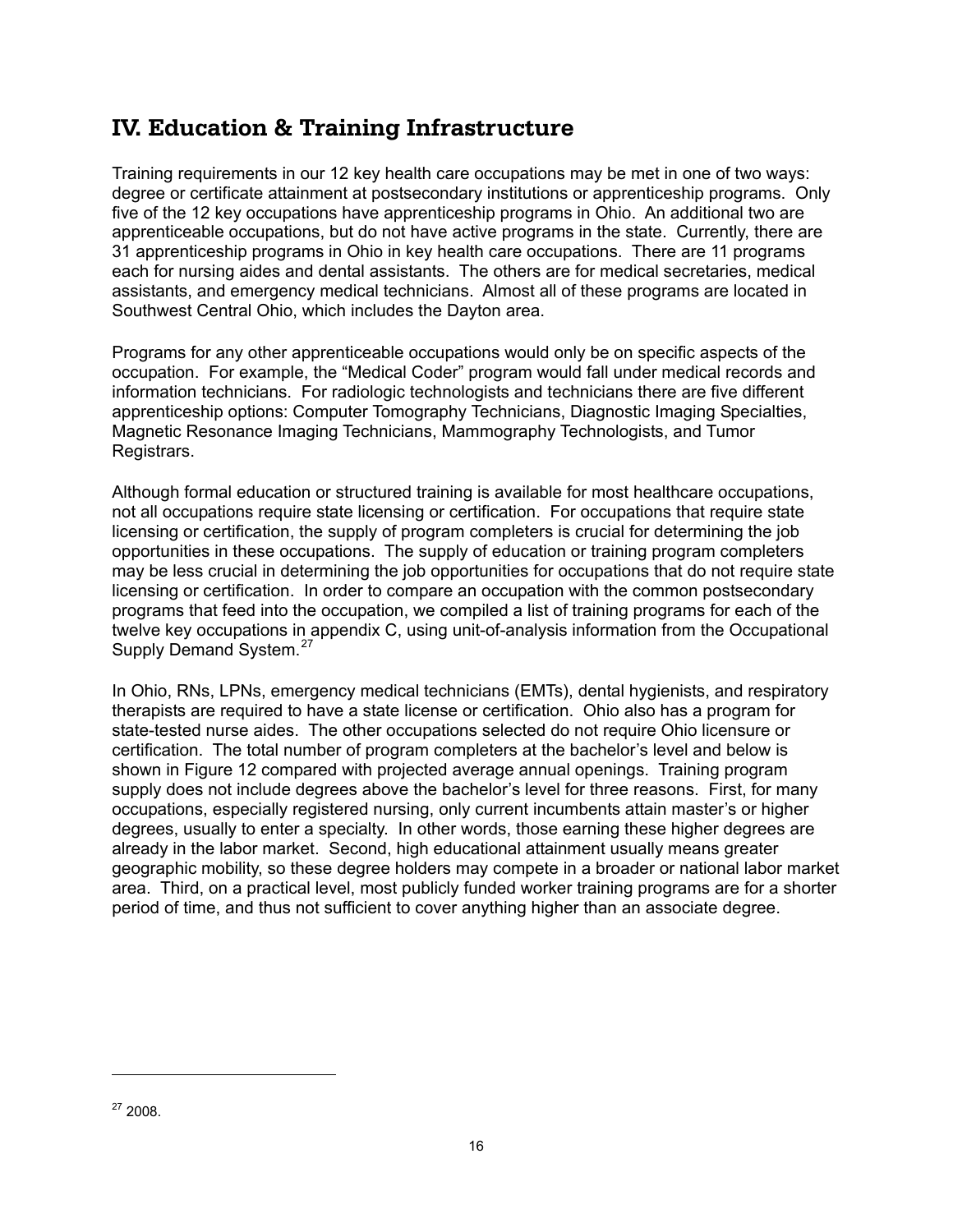| <b>Title</b>                                          | Avg. An.<br><b>Openings</b><br>2004-14 | <b>Training</b><br>Output<br>2005-06 | <b>Entering</b><br>Labor<br><b>Market</b> | <b>Difference</b> | 2006 Avg.<br>Hr. Wage | <b>Wage</b><br><b>Growth</b><br>2002-06 |
|-------------------------------------------------------|----------------------------------------|--------------------------------------|-------------------------------------------|-------------------|-----------------------|-----------------------------------------|
| Registered Nurses*                                    | 4,630                                  | 5,397                                | 4,587                                     | 43                | \$26.50               | 17.8%                                   |
| Nursing Aides, Orderlies, and Attendants              | 1,994                                  | 1,113                                | 946                                       | 1,048             | \$10.98               | 10.4%                                   |
| Licensed Practical & Licensed Vocat, Nurses           | 1,204                                  | 3,519                                | 2,991                                     | $-1,787$          | \$18.08               | 13.7%                                   |
| <b>Medical Secretaries</b>                            | 752                                    | 825                                  | 701                                       | 51                | \$12.82               | 11.8%                                   |
| <b>Medical Assistants</b>                             | 1,044                                  | 3,202                                | 2,722                                     | $-1,678$          | \$12.09               | 8.9%                                    |
| Dental Assistants                                     | 582                                    | 579                                  | 492                                       | 90                | \$14.28               | 14.4%                                   |
| <b>Emergency Medical Technicians &amp; Paramedics</b> | 301                                    | 682                                  | 580                                       | $-279$            | \$12.64               | 3.0%                                    |
| Radiologic Technologists and Technicians              | 394                                    | 567                                  | 482                                       | -88               | \$21.93               | 24.7%                                   |
| Medical Records & Health Info. Technicians            | 227                                    | 694                                  | 590                                       | $-363$            | \$14.25               | 17.0%                                   |
| Medical and Clinical Laboratory Technologists         | 275                                    | 98                                   | 83                                        | 192               | \$23.07               | 15.3%                                   |
| Dental Hygienists                                     | 226                                    | 244                                  | 207                                       | 19                | \$28.00               | 12.5%                                   |
| <b>Respiratory Therapists</b>                         | 278                                    | 265                                  | 225                                       | 53                | \$21.67               | 15.2%                                   |

#### **Figure 12: Demand/Training Supply Comparisons in Key Health Care Occupations**

Entering Labor Market reflects that of those completing training programs, about 15 percent do not enter the occupational market. Please see the Technical Notes. Training Output includes completers through the Bachelor's level.

\*Training output only includes Registered Nurse Training (CIP 51.1601).

Source: ODJFS, 2006b; OSDS 2008; Ohio Board of Regents, 2007; BLS, 2007b.

Looking at training output, one must bear in mind that on average, about 15 percent of those completing training programs in health care occupations do not go on to enter their respective labor markets.<sup>28</sup> Individuals may have a variety of reasons for not entering the labor market, such as failure to pass licensing exams, health problems, or family obligations. This reduced supply is shown in the 'entering labor market' column and is used for direct comparison with the demand of annual openings.

Also note that any projected training shortage may only be temporary if the training requirements for an occupation are relatively low. For example, training for nursing aides, orderlies and attendants lasts for a month or two, leading to a postsecondary vocational award. Additionally, for occupations not requiring state licensure or certification, structured training programs may not be the only source of occupational supply. Still, this could be a significant barrier to entry in an occupation, especially if training options in an area are limited.

The purpose of Figure 12 is not to identify labor shortages or surpluses in the market. Rather, this table is intended to measure whether the current educational infrastructure meets market demand. That is, whether there is an *educational* shortage or surplus. One example of an occupation that does not appear to have sufficient educational programs is medical and clinical laboratory technologists. There is a difference of 192 fewer training program completers expected to enter the job market and projected average annual openings.

The comparisons of demand and training output in Figure 12 are not enough to determine a labor shortage or surplus. Determining the incidence of shortage or surplus of labor in a given occupation requires examination of several economic indicators. It is recommended that forecasts of labor shortages in any occupation be based on conclusions reached using the six

<sup>28</sup> Ohio Board of Regents, 2007.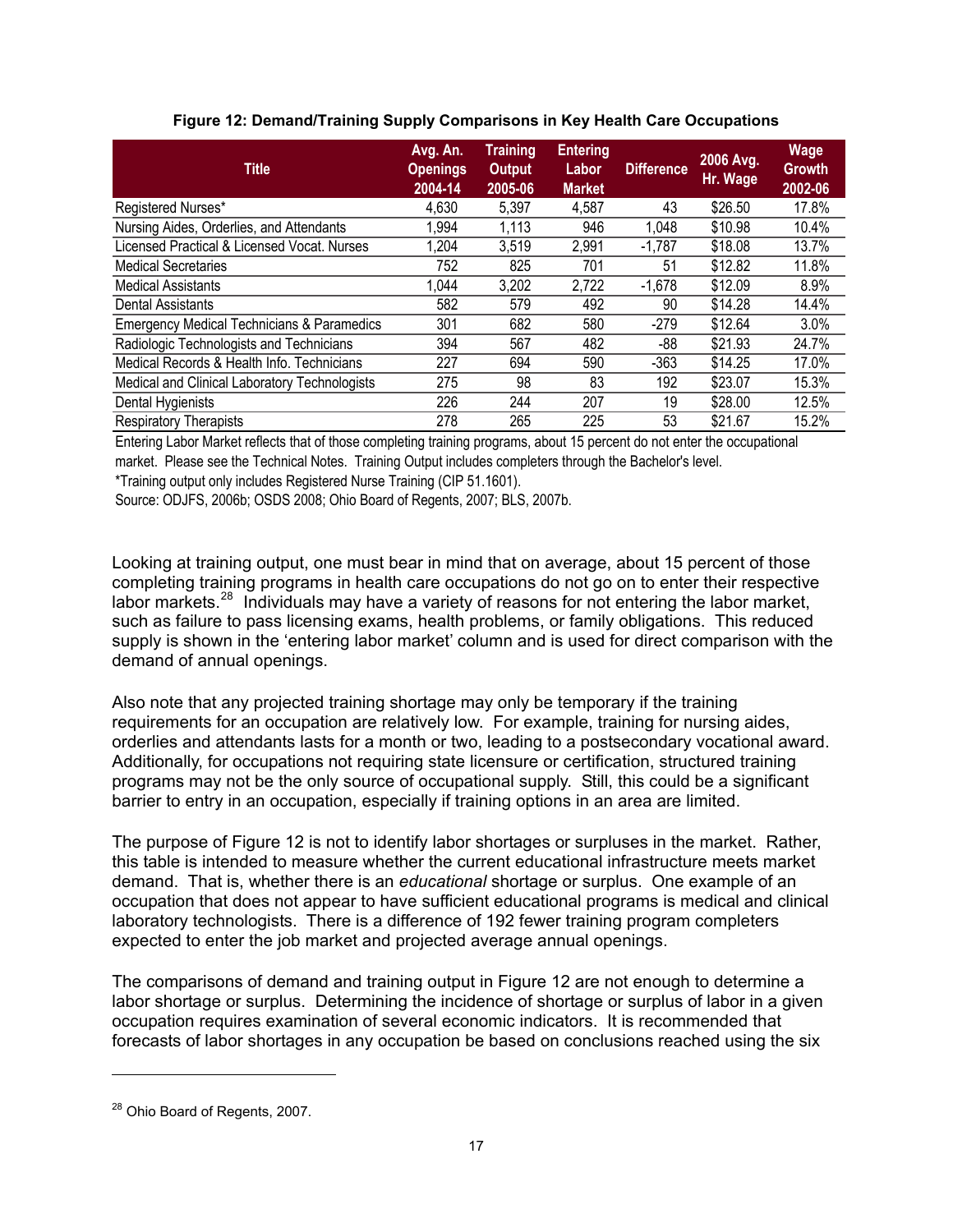different state and national planning models of (a) high employment prospect occupations, (b) the human resource accounting model statewide (of occupational employment projections, training, and licensing data), (c) occupational wage data over time, (d) hard-to-fill job order statistics from the Ohio Job Matching System, (e) America's Job Bank keyword analysis of occupational balances and imbalances, and (f) BLS analyses of occupational labor market opportunities and competition in the *Occupational Outlook Handbook* (OOH) and its supplement, *Occupational Projections and Training Data*. 29

One indicator of labor shortage or surplus—growth in average wages—is shown alongside education in Figure 12. Comparing wage growth from 2002 to 2006 with inflation during the same period (about 12.1% for all national urban areas) can hint as to whether supply is keeping pace with demand. Wage growth for radiologic technicians and technologists (24.7%) and for RNs (17.8%) is significantly higher than inflation, suggesting a possible shortage for those occupations.

Finally, some imbalances in labor markets may occur for reasons such as a lack of occupational knowledge among workers or inadequate recruitment efforts among employers. For example, people unaware of certain occupational opportunities will not choose training programs leading to employment in those occupations.<sup>30</sup>

 $^{29}$  ODJFS, 2007b.<br> $^{30}$  Richardson, 2007.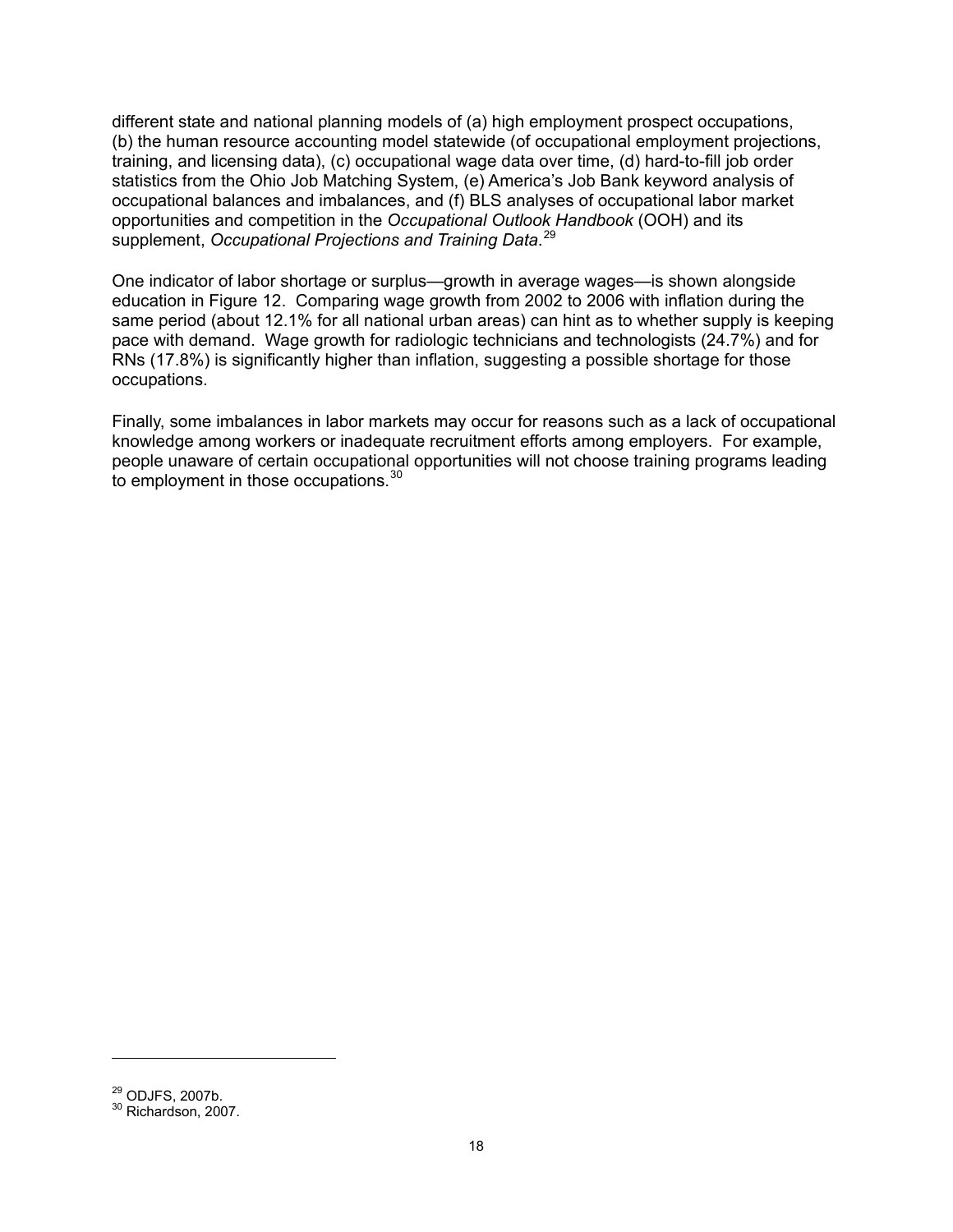## **V. Regional Analysis**

The Ohio Department of Development has divided the state into twelve Economic Development Regions (EDRs) for analytical and administrative purposes. A map of the EDRs and their names can be found in Appendix A. A brief comparison of the health care industry, its key occupations, and vital training programs in each of the EDRs follows.

Figure 13 below compares location quotients (LQs) for health care industries in each of the EDRs. A location quotient may be defined as an industry's proportion of total employment for a region as a ratio of its proportion of total employment nationally. An LQ greater than one indicates that industry employment is more concentrated in a region than nationally, while less than one means that it is less concentrated. LQs of 1.2 or more are highlighted in gray.

| <b>Economic</b><br><b>Development</b><br><b>Region</b> | <b>Health</b><br>Care &<br><b>Social</b><br>Assist. | Ambl.<br><b>Health</b><br>Care | <b>Hospitals</b> | <b>Nursing</b><br>& Res.<br><b>Care</b> |
|--------------------------------------------------------|-----------------------------------------------------|--------------------------------|------------------|-----------------------------------------|
| <b>Ohio Statewide</b>                                  | 1.1                                                 | 1.0                            | 1.2              | 1.4                                     |
| <b>Central</b>                                         | 1.0                                                 | 1.0                            | 1.0              | 1.0                                     |
| <b>Northwest</b>                                       | 1.2                                                 | 1.2                            | 1.3              | 1.6                                     |
| <b>West Central</b>                                    | 1.1                                                 | 0.9                            | 1.1              | 1.5                                     |
| <b>Southwest Central</b>                               | 1.1                                                 | 1.0                            | 1.2              | 1.4                                     |
| <b>Southwest</b>                                       | 1.1                                                 | 1.1                            | 1.1              | 1.2                                     |
| <b>North Central</b>                                   | 1.1                                                 | 1.0                            | 0.9              | 1.8                                     |
| <b>Southern</b>                                        | 1.6                                                 | 1.5                            | 1.5              | 2.3                                     |
| <b>Northern</b>                                        | 1.2                                                 | 1.0                            | 1.5              | 1.4                                     |
| <b>Northeast Central</b>                               | 1.1                                                 | 1.1                            | 1.1              | 1.4                                     |
| <b>East Central</b>                                    | 1.3                                                 | 1.1                            | 1.2              | 2.0                                     |
| <b>Southeast</b>                                       | 1.3                                                 | 1.3                            | 0.9              | 2.0                                     |
| <b>Northeast</b>                                       | 1.3                                                 | 1.4                            | 1.0              | 1.9                                     |

#### **Figure 13: Health Care Location Quotients**

The table clearly indicates that across Ohio, employment in nursing and residential care is highly concentrated relative to the rest of the nation. In some regions, this industry's share of employment is more than twice as much as in the U.S. The only region that has a normal share of employment in this industry is Central Ohio, which includes most of the Columbus metropolitan area.

While location quotients are generally used to determine whether a region is host to an export industry, this measure does have some drawbacks, especially in regards to health care. For some areas, health care may comprise a large portion of employment if there is high local unemployment or if most of the economy relies on employment not covered by the Quarterly Census of Employment and Wages (QCEW). And because demand for health care services may be regarded as relatively inelastic as the economy grows and contracts, it may be expected to stick out more in an economically-ailing region. Thus, Northern Ohio's LQ of 1.5 for hospitals might reflect high employment at some nationally-recognized establishments, while the same hospital LQ in Southern Ohio (Chillicothe, Portsmouth and environs) may reflect the relative lack of employment in other covered industries.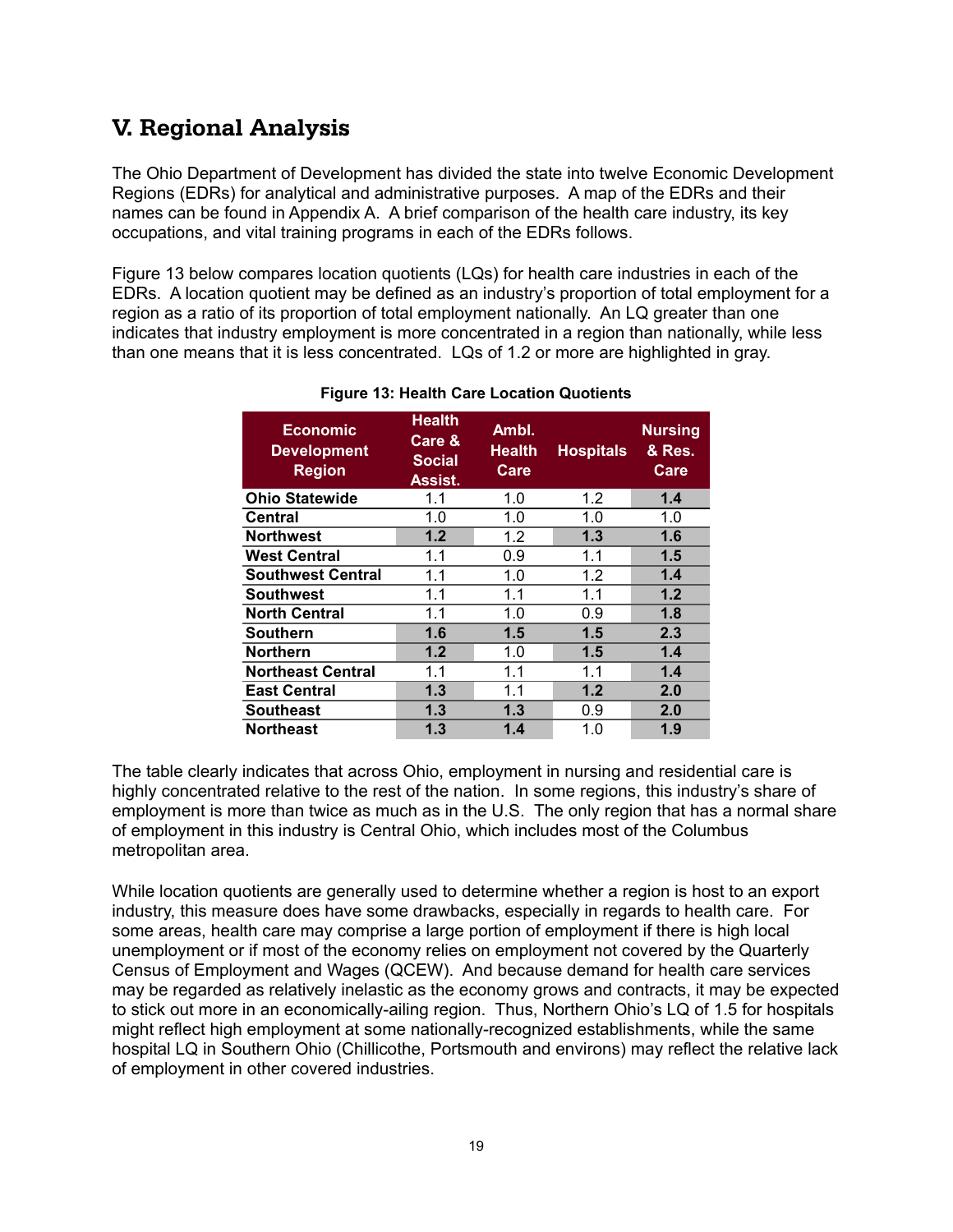Since we might expect demand for health care to stay constant relative to general economic conditions, we could use total population as a proxy for demand. A ratio of employment to population higher than the national ratio might indicate greater demand for services than would normally be supported by the local area—an export industry. (In any of these local/national comparison statistics, we are assuming constant labor productivity and constant patterns of consumption or general health.)

#### **Figure 14: Formula for Modified "Population Location Quotient"**

$$
PLQ = \frac{E_r \times P_n}{E_n \times P_r}
$$

A formula for this new measure—call it the population location quotient or PLQ—is shown above, where *Er* is the industry's regional employment, *En* is the industry's national employment,  $P_r$  is regional population and  $P_n$  is national population. Results are shown in Figure 15 below. Within the hospital industry, Northern Ohio has the highest quotient, indicative of an export industry for this region. Other strong regions include Northwest Ohio (the Toledo area) and Southwest Ohio (the Cincinnati area). Interestingly, Central Ohio's quotient is only slightly elevated. As with the regular LQ earlier, nursing and residential care is still very concentrated across Ohio.

| <b>Economic</b><br><b>Development</b><br><b>Region</b> | <b>Health</b><br>Care &<br><b>Social</b><br>Assist. | Ambl.<br><b>Health</b><br><b>Care</b> | <b>Hospitals</b> | <b>Nursing</b><br>& Res.<br>Care |
|--------------------------------------------------------|-----------------------------------------------------|---------------------------------------|------------------|----------------------------------|
| <b>Ohio Statewide</b>                                  | 1.2                                                 | 1.1                                   | 1.2              | 1.4                              |
| <b>Central</b>                                         | 1.2                                                 | 1.1                                   | 1.1              | 1.2                              |
| <b>Northwest</b>                                       | 1.3                                                 | 1.2                                   | 1.3              | 1.7                              |
| <b>West Central</b>                                    | 1.1                                                 | 0.9                                   | 1.1              | 1.5                              |
| <b>Southwest Central</b>                               | 1.2                                                 | 1.1                                   | 1.2              | 1.4                              |
| <b>Southwest</b>                                       | 1.2                                                 | 1.2                                   | 1.2              | 1.4                              |
| <b>North Central</b>                                   | 0.9                                                 | 0.8                                   | 0.8              | 1.5                              |
| <b>Southern</b>                                        | 1.0                                                 | 1.0                                   | 0.9              | 1.5                              |
| <b>Northern</b>                                        | 1.4                                                 | 1.1                                   | 1.7              | 1.5                              |
| <b>Northeast Central</b>                               | 1.1                                                 | 1.1                                   | 1.1              | 1.4                              |
| <b>East Central</b>                                    | 1.0                                                 | 0.9                                   | 1.0              | 1.6                              |
| <b>Southeast</b>                                       | 0.8                                                 | 0.8                                   | 0.6              | 1.3                              |
| <b>Northeast</b>                                       | 1.1                                                 | 1.2                                   | 0.9              | 1.7                              |

**Figure 15: Modified Health Care Population Location Quotients** 

Figure 10 earlier in this report had identified 12 occupations key to the health care industry: RNs; nursing aides and orderlies; LPNs; medical secretaries; medical assistants; dental assistants; EMTs; radiologic techs; medical record techs; medical and clinical laboratory techs; dental hygienists; and respiratory therapists. Appendix D at the end of this report lists employment projections and current wages for each of these occupations in each of the Economic Development Regions.

Figure 16 compares the relative ranks of average hourly wages for each of the occupations. In most of these regions, the top three occupations are dental hygienists, registered nurses, and medical and clinical lab technologists, with hygienists or RNs usually having the highest wages.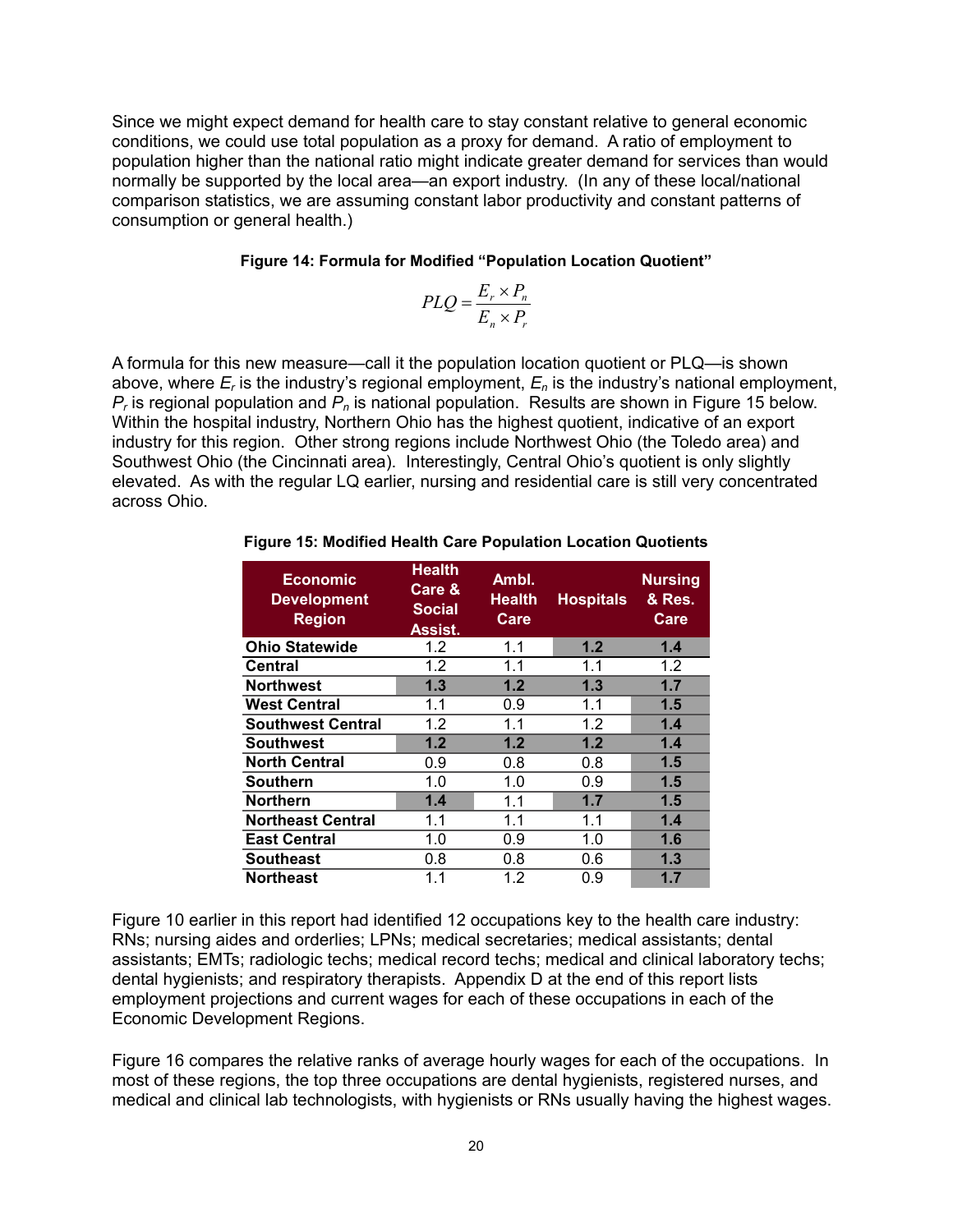There is not much variation in rankings between regions, with those occupations requiring more education and training generally commanding higher wages. Bear in mind that wage data are not available for all areas and all occupations; if wage data are suppressed in certain regions, ranks for other occupations may be artificially high.

|                    | Ohio | EDR <sub>1</sub> | EDR <sub>2</sub> | EDR <sub>3</sub> | EDR <sub>4</sub> | EDR <sub>5</sub> | EDR <sub>6</sub> | EDR <sub>7</sub> | EDR <sub>8</sub> | EDR 9 | <b>EDR 10</b> | <b>EDR 11</b> | <b>EDR 12</b> |
|--------------------|------|------------------|------------------|------------------|------------------|------------------|------------------|------------------|------------------|-------|---------------|---------------|---------------|
| Dent. Hyg.         |      |                  |                  |                  |                  |                  |                  |                  |                  |       |               |               |               |
| <b>RNs</b>         |      |                  |                  |                  |                  |                  |                  |                  |                  |       |               |               |               |
| <b>Lab Techs</b>   |      |                  |                  |                  |                  |                  |                  |                  |                  |       |               |               |               |
| Resp. Ther.        |      |                  |                  |                  |                  |                  |                  |                  |                  |       |               |               |               |
| Rad. Techs         | 5    |                  |                  |                  |                  |                  |                  |                  |                  |       |               |               |               |
| <b>LPNs</b>        | հ    |                  |                  |                  | 6                |                  |                  |                  | ∩                |       |               |               |               |
| Dent. Assts.       |      |                  |                  |                  |                  |                  |                  |                  |                  |       |               |               |               |
| Med. Rec. Techs    | 8    | a                |                  |                  |                  |                  |                  |                  |                  |       |               |               |               |
| <b>EMTs</b>        | 9    |                  |                  |                  |                  |                  |                  |                  |                  |       |               |               |               |
| Med. Secs.         | 10   | 8                | 8                |                  |                  |                  | 11               |                  | 4                |       | 5             |               | 10            |
| Med. Assts.        | 11   | 10               | 10               |                  | 10               | 10               | 9                |                  | h                | 10    | h             |               |               |
| <b>Nurs. Aides</b> | 12   |                  | 12               | 5                |                  | 12               | 10               |                  |                  |       |               |               |               |

#### **Figure 16: Relative Ranks of 2006 Average Hourly Wages by EDR, Selected Occupations**

Figure 17 shows similar rankings for projected average annual openings from 2004 to 2014. Across all regions, registered nursing will have the strongest job openings, followed by nursing aides and licensed practical nurses. Again, there is little variation between regions in the relative ranks of annual openings. And like before, suppression in certain occupations may lead to artificially high rankings.

#### **Figure 17: Relative Ranks of Projected 2004-14 Average Annual Openings by EDR, Selected Occupations**

|                    | Ohio | EDR <sub>1</sub> | EDR <sub>2</sub> | EDR <sub>3</sub> | EDR 4 | EDR <sub>5</sub> | EDR <sub>6</sub> | EDR <sub>7</sub> | EDR <sub>8</sub> | EDR 9 | <b>EDR 10</b> | <b>EDR 11</b> | <b>EDR 12</b> |
|--------------------|------|------------------|------------------|------------------|-------|------------------|------------------|------------------|------------------|-------|---------------|---------------|---------------|
| <b>RNs</b>         |      |                  |                  |                  |       |                  |                  |                  |                  |       |               |               |               |
| <b>Nurs, Aides</b> |      |                  |                  |                  |       |                  | r                |                  |                  |       |               |               |               |
| <b>LPNs</b>        |      |                  |                  |                  |       |                  |                  |                  |                  |       |               |               |               |
| Med. Assts.        | 4    |                  |                  |                  |       |                  |                  |                  |                  |       |               |               |               |
| Med. Secs.         | 5    |                  |                  |                  |       |                  |                  |                  | h.               | ٠h    |               | ۰.            |               |
| Dent. Assts.       | հ    |                  | h                |                  |       |                  |                  |                  |                  | h     |               |               |               |
| Rad. Techs         |      |                  |                  |                  |       |                  |                  |                  |                  |       |               |               |               |
| <b>EMTs</b>        |      |                  | я                |                  | 10    | 8                |                  |                  | 10               |       |               |               |               |
| Resp. Ther.        | 9    | 11               |                  |                  | 9     | 12               | q                |                  |                  | 9     |               |               | 10            |
| <b>Lab Techs</b>   | 10   | 10               |                  |                  | 8     | 9                |                  | 9                | 8                | 12    | 11            |               |               |
| Med. Rec. Techs    | 11   | 12               | 9                |                  | 12    | 11               | 12               |                  |                  | 10    |               | h             |               |
| Dent. Hyg.         | 12   |                  | 12               | 10               | 11    | 10               | 10               |                  | 12               | 10    | 10            |               |               |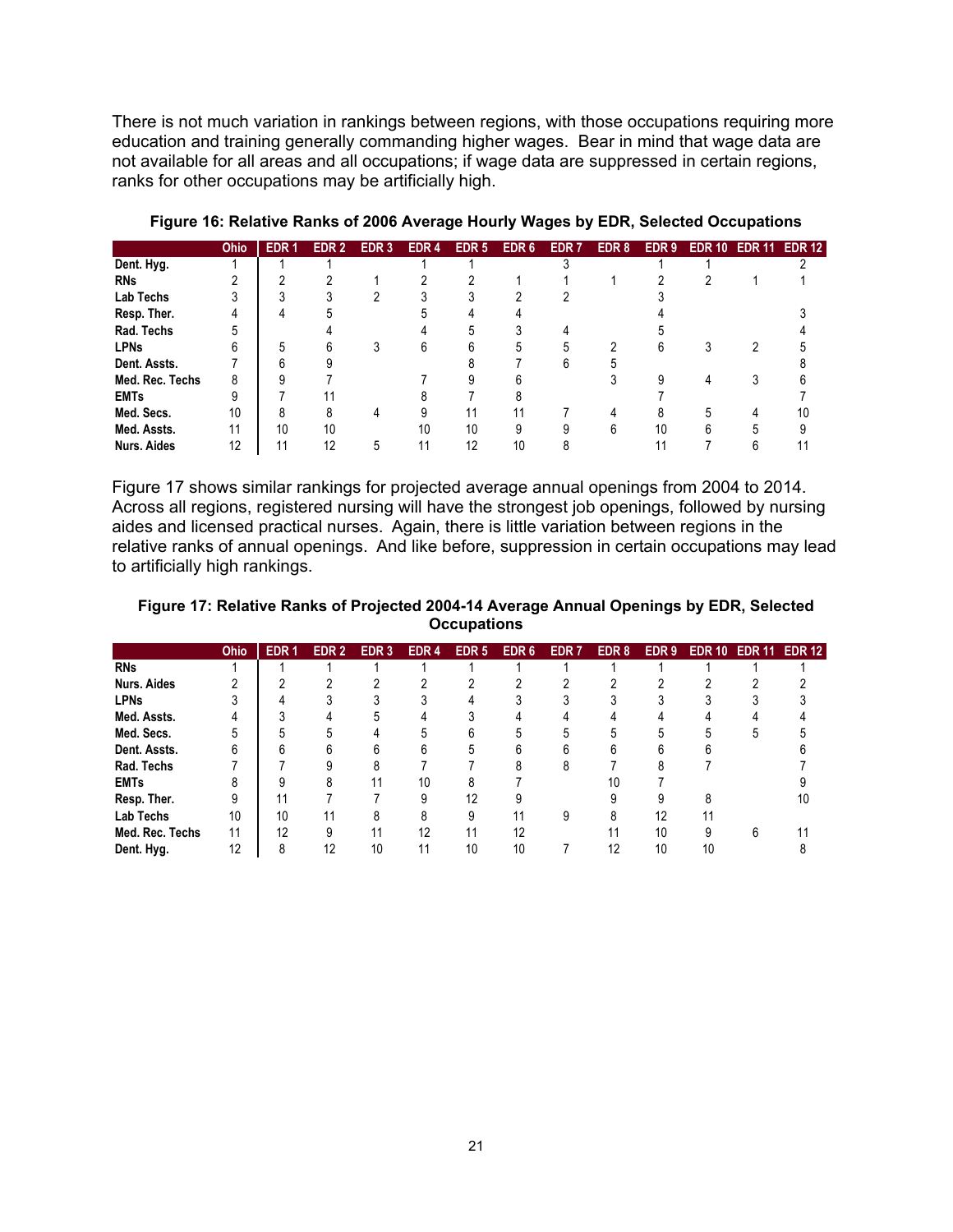## **VI. Conclusions**

The health care industries present exciting opportunities and challenges for workforce development in Ohio. Historically, health care industries have been relatively immune to fluctuations in the business cycle. Employment in health care industries has increased almost linearly since the mid-1970s and is expected to continue growing strongly because of an aging population. Not all health care industries and occupations share the same employment outlook.

The hospital industry tends to have a relatively small number of establishments with a large number of employees, and the ambulatory health care services and the nursing and residential care facilities industries tend to have more numerous establishments with fewer employees. Health care occupations can be high-skill, high-wage occupations or low-skill, low-wage occupations. The key for workforce development will be to see to it that there is an adequate supply of workers for the high-skill occupations.

As a group, employment in 77 different health care occupations is expected to grow by 19.5 percent between 2004 and 2014. Most of these occupations are expected to grow faster than the statewide average for all occupations, 7.3 percent. High job growth and occupational demand also carries the potential for shortages where the educational infrastructure cannot keep pace with demand. The classic example is the labor market for registered nurses. Demand for highly skilled registered nurses is increasing, and the average educational attainment of registered nurses will probably increase.

In addition to employment growth, the health care industries will also face an increasing need to replace retiring workers. Many health care occupations have a high proportion of workers ages 45 to 55. Employers and educators should anticipate potential losses of crucial health care workers due to retirements and plan accordingly.

High-skill occupations tend to rely on structured training or educational programs for a supply of workers. The educational infrastructure of an occupation can affect its labor market. For example, the current educational infrastructure may not be able to produce enough RNs in the future because of faculty shortages. Education for registered nurses will need to consider both future job demand and the education infrastructure. Other high-skill health care occupations may need to make similar considerations. Planners should also be concerned about the potential for over production, which appears to be the current situation for Licensed Practical Nurses. Over production will create a competitive labor market among program completers and could depress wages.

Another challenge for workforce development in Ohio will be the geographic distribution of both the need for health care workers and the training and education of those workers. The distribution of the educational training opportunities across the state may not always be aligned with the demand for health care workers.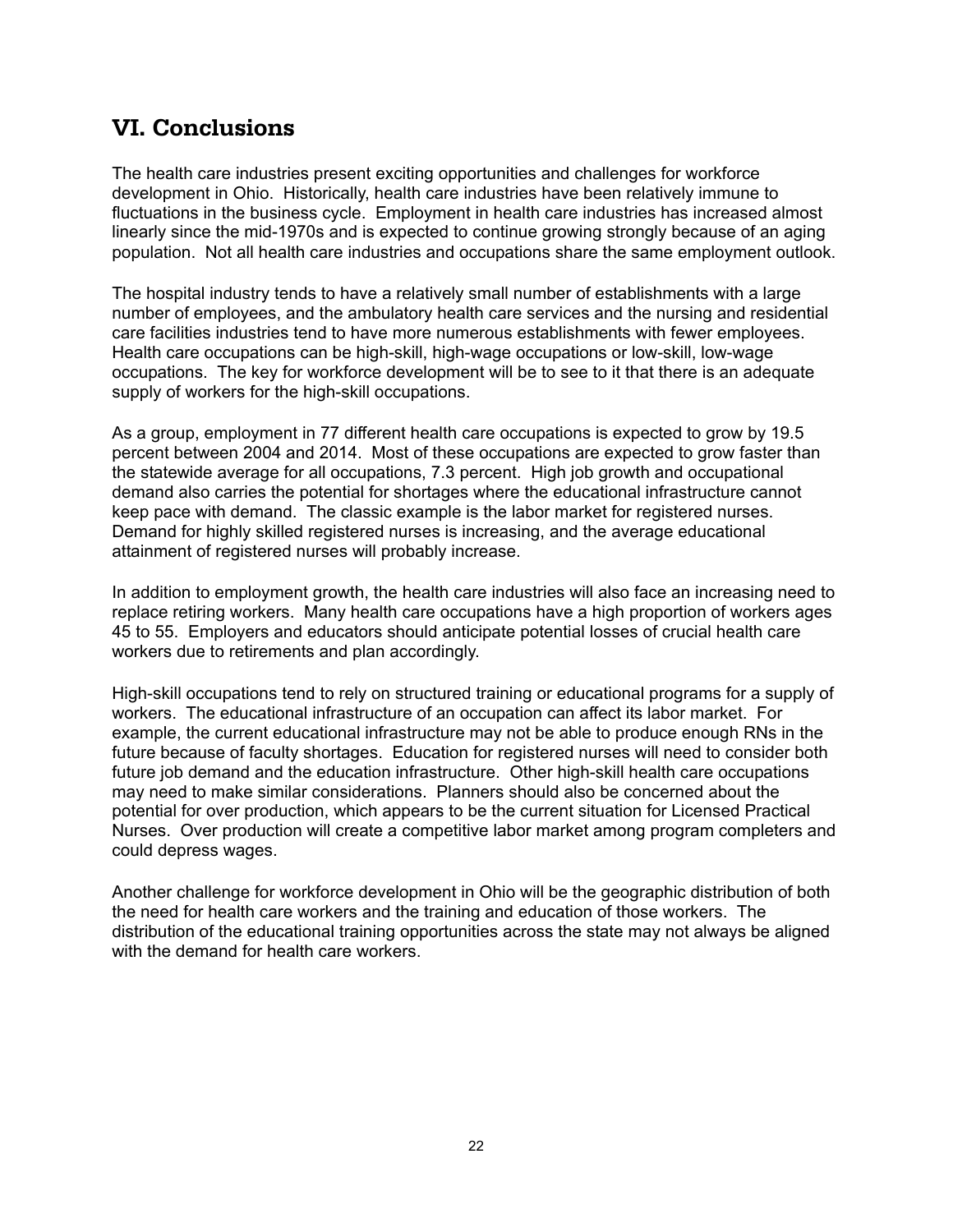## **Technical Notes**

Industrial employment and wage data in this report are from the Quarterly Census of Employment and Wages (QCEW). These data are compiled using unemployment compensation tax returns and administrative data. As a result, business establishments not covered by Ohio unemployment compensation law are not counted. Most health care business establishments are covered and are thus included.

All industries in this report were classified using the North American Industrial Classification System (NAICS) 2002 edition, developed in part by the U.S. Office of Management and Budget. NAICS assigns each industry a 2- to 6-digit code, with longer codes assigned to more detailed industries. For more details on NAICS and a complete listing of industries and codes, please visit http://www.census.gov/epcd/www/naics.html.

Occupational employment and average wage data in this report are from the Occupational Employment Statistics (OES) program. These survey estimates are compiled through voluntary questionnaires sent to business establishments around the state on a three-year cycle. Not all OES data are comparable over time, especially if major changes have been made to the series. Given the limited scope of this project, however, we believe we can make reasonable longitudinal comparisons of the data, specifically average hourly wages. Point estimates at the state level have low relative standard errors, indicating a high degree of accuracy for each year. Plus, year-to-year stability of these estimates suggests the health care data have been affected less by classification changes than in other industries.

Occupations in this report were largely classified using Standard Occupational Classifications (SOC). Like NAICS, SOC uses a set of 2- to 6-digit codes to classify standardized occupations, with longer codes going to more detailed occupations. For details on SOC, please visit http://www.bls.gov/soc/home.htm.

The occupational aging data shown in Figure 9 were developed as part of a study of occupational replacement rates by the State Projections Workgroup and were derived from the 2000 Decennial Census. The complete set of data is available from ODJFS upon request. These data were originally classified using the Census 2000 Equal Employment Opportunity (EEO) tabulations. EEO and SOC are slightly different and have some inconsistencies. These classifications were converted before analysis. For details on Census classifications, visit http://www.census.gov/hhes/www/index/view.html.

Data on educational program completions are from the Integrated Postsecondary Education Data System (IPEDS) from the U.S. Department of Education. To log on to the IPEDS system and download data, visit http://nces.ed.gov/ipedspas/. Instructional programs were classified using Classifications of Instructional Programs (CIP). Again, CIP uses a set of 2- to 6-digit codes to classify standardized educational programs. For details, visit http://nces.ed.gov/pubs2002/cip2000/.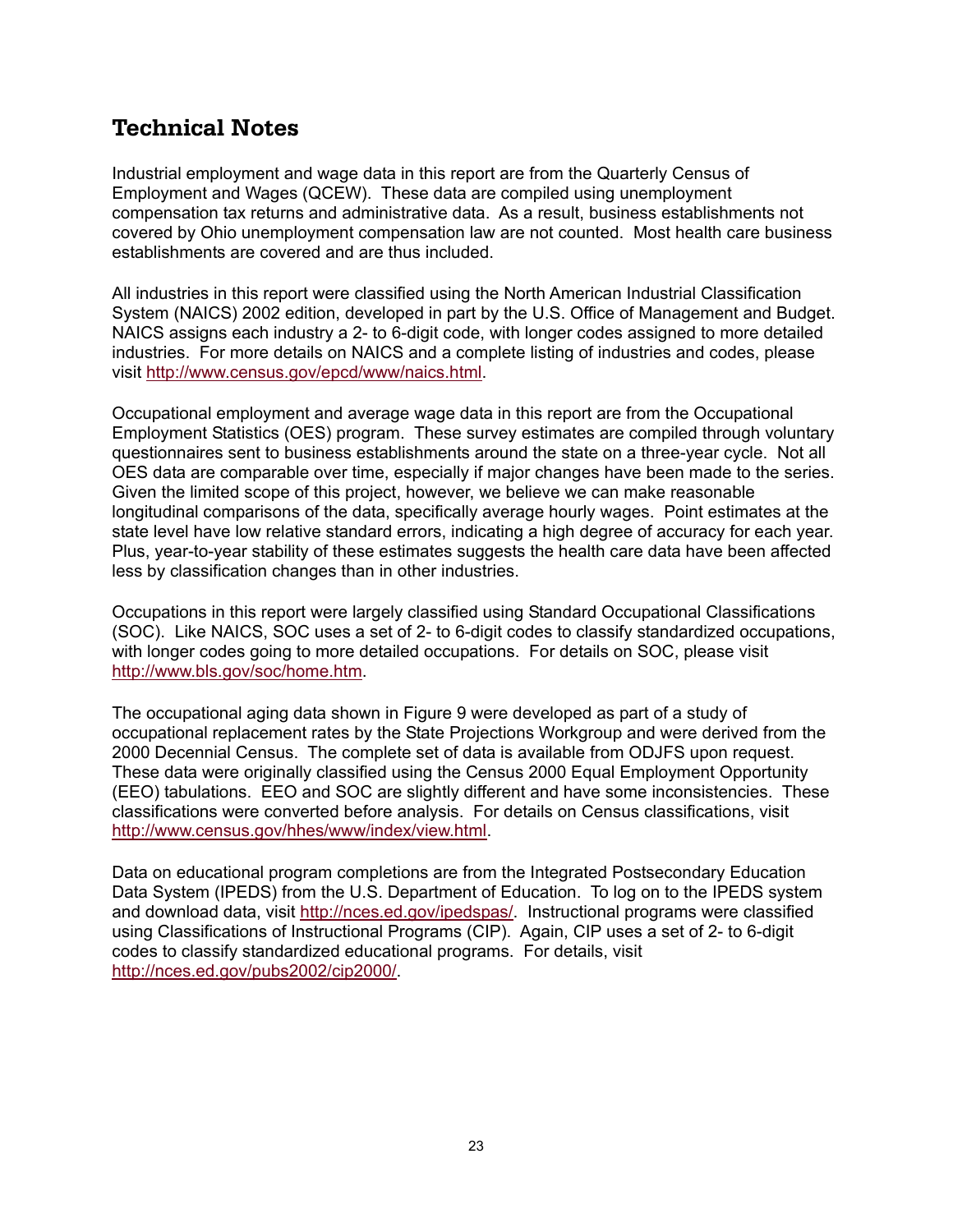## **References**

- American Association of Colleges of Nursing (2007, December 3). *Enrollment Growth Slows at U.S. Nursing Colleges and Universities in 2007 Despite Calls for More Registered Nurses* [Press Release]. Retrieved April 1, 2008, from http://www.aacn.nche.edu/ Media/NewsReleases/2007/enrl.htm.
- American Nurses Credentialing Center (2008). *What is the Magnet Recognition Program?* Retrieved April 7, 2008, from http://www.nursecredentialing.org/magnet/index.html.
- America's Best Hospitals 2007 (2007). *U.S. News and World Report.* Retrieved April 7, 2008, from http://health.usnews.com/usnews/health/best-hospitals/honorroll.htm.
- Arnst, C. (2008, March 25). Health care: not so recession-proof. *BusinessWeek*. Retrieved March 31, 2008, from http://www.businessweek.com/technology/content/mar2008/ tc20080324\_828167.htm.
- Blaine, H.R. & Kelley, S.C. (1983). *Occupational Profiles: Ohio Hospitals*. Columbus, OH: The Ohio State University, Center for Human Resource Research.
- Goldstein, H. (2004). *Occupational Demographics: Interstate Variation from the 2000 Census*. Salt Lake City, UT: State Projections Workgroup. Retrieved November 14, 2007, from http://dev.projectionscentral.com/micromatrix/downloads/Occupational\_ Demographics.pdf.
- Goodman, W. (2006). Employment in hospitals: unconventional patterns over time. *Monthly Labor Review, 129* (6), 3-14. Retrieved April 7, 2008, from http://www.bls.gov/opub/mlr/2006/06/art1full.pdf.
- Kaiser Family Foundation (2008). *Ohio State Medicaid Fact Sheet.* Retrieved April 7, 2008, from http://pdf.kff.org/mfs/OHUS.pdf.
- Kelley, S.C., Blaine, H.R., Sandver, M.H., & Wilkens, R. (1980). *Occupational Profiles: Ohio Hospitals*. Columbus, OH: The Ohio State University, Center for Human Resource Research.
- National Bureau of Economic Research (2003). *Business Cycle Expansions and Contractions*. Retrieved January 31, 2008, from http://www.nber.org/cycles.html.
- Occupational Supply/Demand System (2008). *Occupations* [Various]. Retrieved February 11, 2008, from http://occsupplydemand.org.
- Ohio Board of Regents (2007). *The Performance Report for Ohio's Colleges and Universities, 2006*. Retrieved January 8, 2008, from http://regents.ohio.gov/perfrpt/2006/.
- Ohio Department of Job and Family Services (2004). *Inroads: Strategies for Economic Growth.* Columbus, OH: State Printing & Mail Services.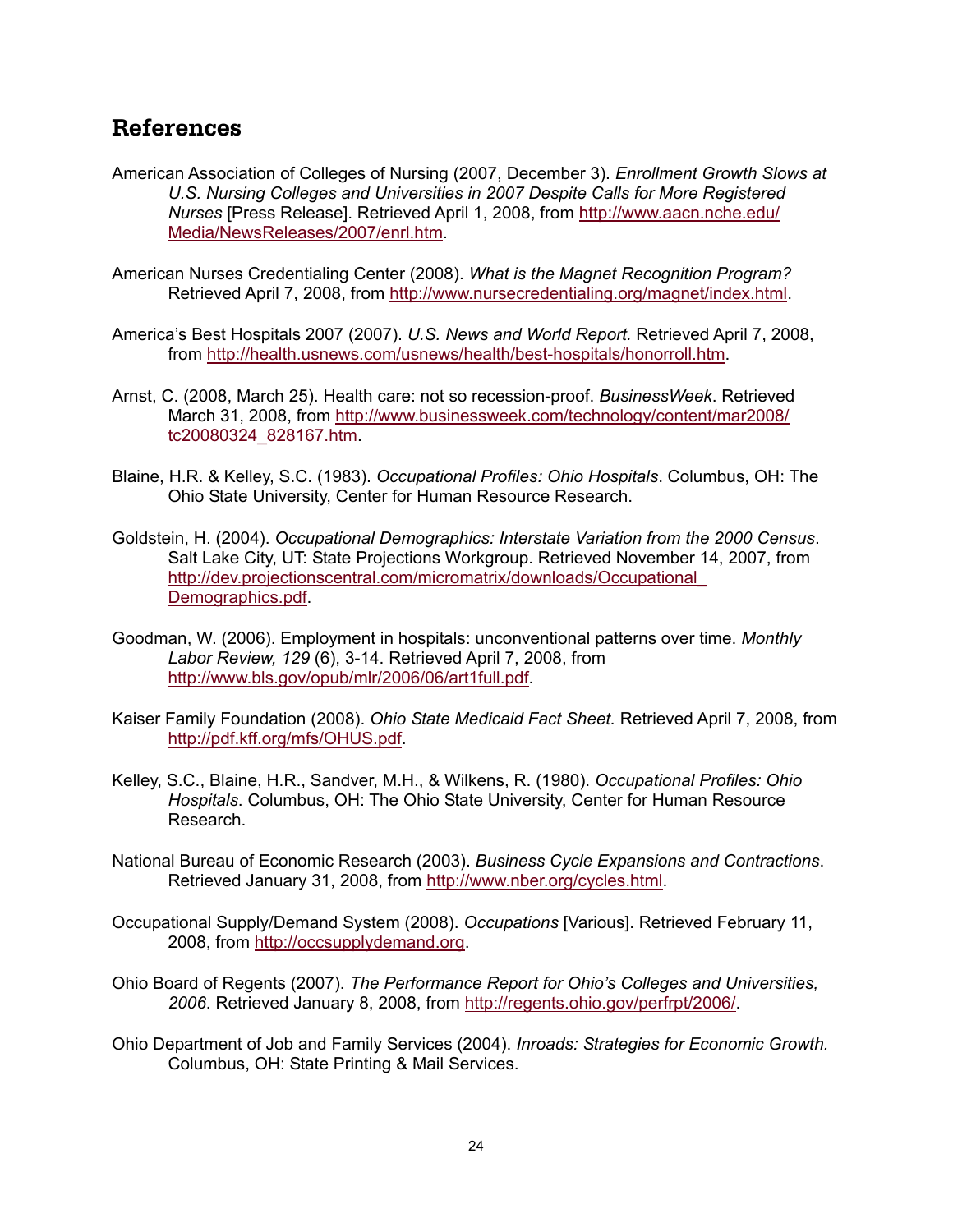- Ohio Department of Job and Family Services (2006a). *Keywords Found on AJB Resumes and Job Orders, 2004.* Retrieved April 7, 2008, from http://lmi.state.oh.us/research/ KeywordAnalysis.pdf.
- Ohio Department of Job and Family Services (2006b). *Ohio Job Outlook to 2014*. Retrieved January 8, 2008, from http://lmi.state.oh.us/proj/Projections/Ohio/OhioJobOutlook.pdf.
- Ohio Department of Job and Family Services (2007a). *Economic Development Profiles*. Retrieved January 31, 2008, from http://lmi.state.oh.us/asp/edeps/EdepsNAICS.htm.
- Ohio Department of Job and Family Services (2007b). *Identifying Regional Skill Shortages: Dayton Metropolitan Statistical Area*. Retrieved January 8, 2008, from http://www.lmi.state.oh.us/research/skill/DaytonSummary.pdf. Also see research documentation at http://www.lmi.state.oh.us/research/skill/DaytonResearch.pdf.
- Ohio Department of Job and Family Services (2007c). *Workforce Informer: Occupation by Industry & Staffing Patterns*. Retrieved February 6, from http://www.ohioworkforceinformer.org/cgi/dataanalysis/AreaSelection.asp? tableName=Iomatrix.
- Richardson, S. (2007). *What is a Skill Shortage?* Adelaide, SA Australia: National Centre for Vocation Education Research.
- Roman, L.R. (2008, March). Nursing shortage: looking to the future. *RN, 71*, 34-41.
- U.S. Bureau of Labor Statistics (2003). *2002 State Occupational Employment and Wage Estimates: Ohio*. Retrieved April 3, 2008, from http://www.bls.gov/oes/2002/oes\_oh.htm.
- U.S. Bureau of Labor Statistics (2006). *Occupational Projections and Training Data, 2006-07 Edition*. Washington, DC: U.S. Government Printing Office.
- U.S. Bureau of Labor Statistics (2007a). *Career Guide to Industries, 2008-09 Edition*. Washington, DC: U.S. Government Printing Office.
- U.S. Bureau of Labor Statistics (2007b). *May 2006 State Occupational Employment and Wage Estimates: Ohio*. Retrieved April 3, 2008, from http://www.bls.gov/oes/current/ oes\_oh.htm.
- *Keywords Found on America's Job Bank (AJB)Resumes and Job Orders 2004*, at http://lmi.state.oh.us/research/Research.htm.
- U.S. Department of Health & Human Services (2004). *The Registered Nurse Population: National Sample Survey of Registered Nurses, March 2004* [Preliminary Findings]. Washington, DC: U.S. Government Printing Office. Retrieved February 5, 2008, from http://bhpr.hrsa.gov/healthworkforce/reports/rnpopulation/preliminaryfindings.htm.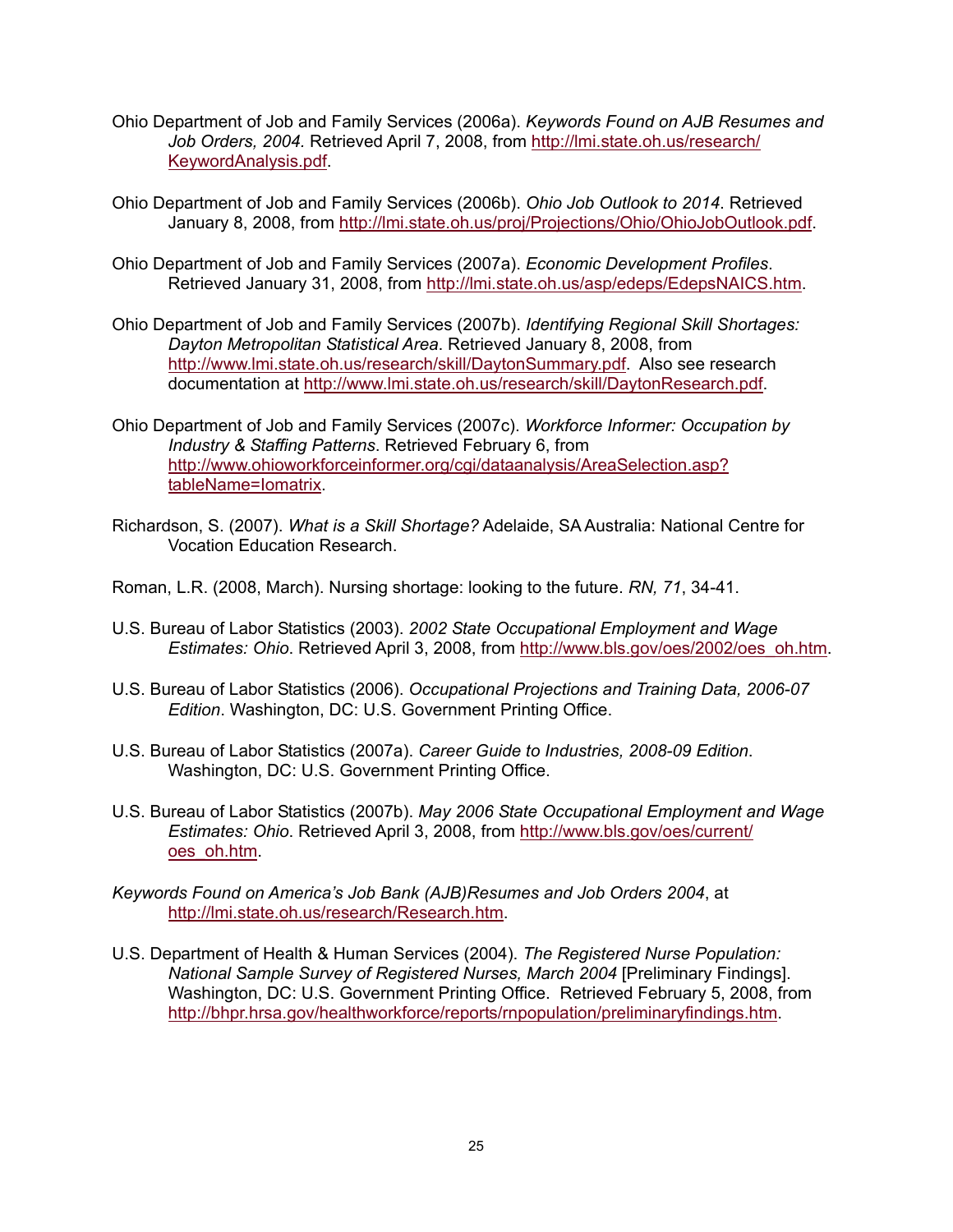## **Appendix A: Map of Ohio's Economic Development Regions**



- 1. Central Ohio
- 2. Northwest Ohio
- 3. West Central Ohio
- 4. Southwest Central Ohio
- 5. Southwest Ohio
- 6. North Central Ohio
- 7. Southern Ohio
- 8. Northern Ohio
- 9. Northeast Central Ohio
- 10. East Central Ohio
- 11. Southeast Ohio
- 12. Northeast Ohio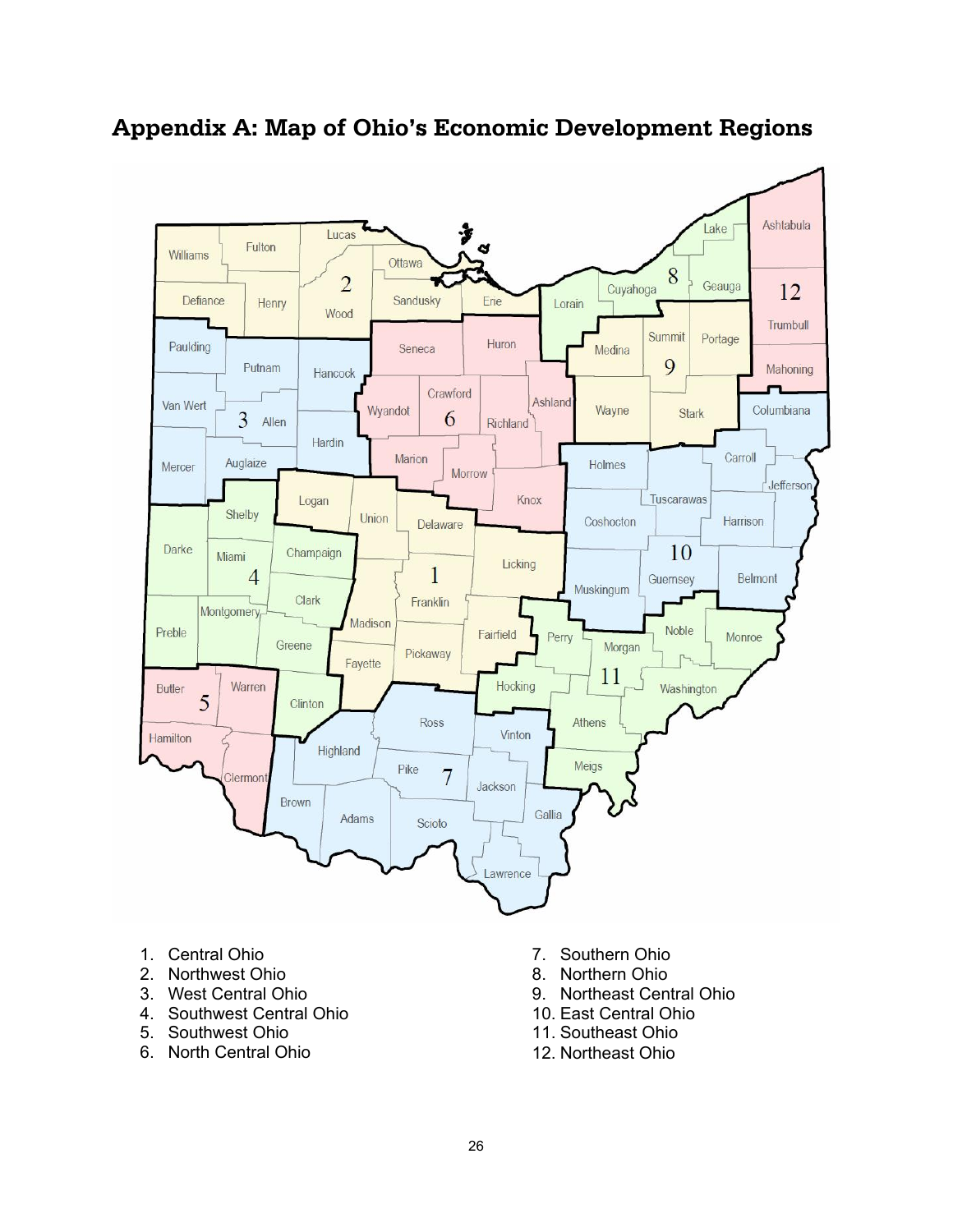# **Appendix B: Health Care-Related Occupational Projections by Training Needs**

|                    |                                                                                                             |                   | <b>Employment</b> |                 | <b>Change 2004-14</b> | Avg. An.        | Avg. Hr.             |
|--------------------|-------------------------------------------------------------------------------------------------------------|-------------------|-------------------|-----------------|-----------------------|-----------------|----------------------|
| Code               | <b>Occupational Title</b>                                                                                   | 2004              | 2014              | <b>Net</b>      | <b>Percent</b>        | <b>Openings</b> | <b>Wages</b>         |
|                    |                                                                                                             |                   | Projected         |                 |                       |                 | 2007*                |
|                    | Occupations Requiring Short-Term On-the-Job Training (up to one month)                                      |                   |                   |                 |                       |                 |                      |
|                    |                                                                                                             | 81,540            | 105,780           | 24,240          | 29.7%                 | 3,758           | <b>NA</b>            |
| 31-1011            | Home Health Aides                                                                                           | 33,970            | 49,250            | 15,280          | 45.0%<br>11.3%        | 1,973           | \$9.70               |
| 31-1013            | <b>Psychiatric Aides</b>                                                                                    | 1,060             | 1,180             | 120             |                       | 26              | \$10.74              |
|                    | 31-2012 Occupational Therapist Aides                                                                        | 110               | 130               | 20              | 18.2%<br>20.3%        | 3               | \$12.98              |
|                    | 31-2022 Physical Therapist Aides                                                                            | 1,230             | 1,480             | 250             |                       | 46              | \$11.56              |
|                    | 31-9093 Medical Equipment Preparers                                                                         | 2,080             | 2,370             | 290             | 13.9%                 | 67              | \$12.97              |
| 31-9095            | <b>Pharmacy Aides</b>                                                                                       | 2,220             | 2,470             | 250             | 11.3%                 | 66              | \$9.85               |
| 31-9096            | Vet. Assistants & Laboratory Animal Caretakers                                                              | 3,790             | 4,340             | 550             | 14.5%                 | 125             | \$10.42              |
| 39-9021            | Personal and Home Care Aides                                                                                | 20,300            | 25,020            | 4,720           | 23.3%                 | 797             | \$9.20               |
| 43-4111            | Interviewers, except Eligibility and Loan                                                                   | 9,370             | 11,040            | 1,670           | 17.8%                 | 409             | \$13.16              |
|                    | Occupations Requiring Moderate-Term On-the-Job Training (one to twelve months combined experience/training) |                   |                   |                 |                       |                 |                      |
|                    |                                                                                                             | 41,780            | 54,280<br>710     | 12,500          | 29.9%                 | 2,048           | <b>NA</b><br>\$15.81 |
| 29-2051            | Dietetic Technicians                                                                                        | 620               |                   | 90              | 14.5%                 | 17              |                      |
| 29-2052            | Pharmacy Technicians                                                                                        | 9,970             | 11,820            | 1,850           | 18.6%                 | 315             | \$12.19<br>\$15.48   |
| 29-2053            | Psychiatric Technicians                                                                                     | 1,890             | 1,940             | 50              | 2.6%                  | 30              |                      |
| 31-9091            | <b>Dental Assistants</b>                                                                                    | 10,250            | 13,200            | 2,950           | 28.8%                 | 582             | \$14.75              |
| 31-9092            | <b>Medical Assistants</b>                                                                                   | 17,210            | 24,470            | 7,260           | 42.2%                 | 1,044           | \$12.48              |
| 39-9041            | <b>Residential Advisors</b>                                                                                 | 1,050             | 1,240             | 190             | 18.1%                 | 41              | \$13.10              |
| 53-3011            | Ambulance Drivers & Attendants, except EMT                                                                  | 790               | 900               | 110             | 13.9%                 | 19              | \$8.72               |
|                    | Occupations Requiring Long-Term On-the-Job Training (twelve months or more combined experience/training)    |                   |                   |                 |                       |                 |                      |
|                    |                                                                                                             | 5,960             | 6,290             | 330             | 5.5%                  | 147             | <b>NA</b>            |
|                    | 29-2081 Opticians, Dispensing                                                                               | 3,870             | 4,020             | 150             | 3.9%                  | 83              | \$15.27              |
|                    | 51-9081 Dental Laboratory Technicians                                                                       | 2,090             | 2,270             | 180             | 8.6%                  | 64              | \$17.11              |
|                    | <b>Occupations Requiring Postsecondary Vocational Award</b>                                                 |                   |                   |                 | 12.4%                 |                 | <b>NA</b>            |
| 29-2041            | <b>Emergency Medical Technicians &amp; Paramedics</b>                                                       | 167,530<br>10,200 | 188,280<br>12,040 | 20,750<br>1,840 | 18.0%                 | 4,821<br>301    | \$13.04              |
| 29-2055            | <b>Surgical Technologists</b>                                                                               | 2,650             | 3,210             | 560             | 21.1%                 | 91              | \$17.25              |
| 29-2061            | Licensed Practical & Licensed Vocat. Nurses                                                                 | 37,690            | 41,510            | 3,820           | 10.1%                 | 1,204           | \$18.67              |
|                    |                                                                                                             |                   |                   |                 | 5.1%                  |                 |                      |
| 29-9012<br>31-1012 | Occupational Health and Safety Technicians                                                                  | 590<br>76,600     | 620<br>86,500     | 30              | 12.9%                 | 16              | \$22.69<br>\$11.34   |
| 31-9011            | Nursing Aides, Orderlies, and Attendants                                                                    |                   |                   | 9,900           |                       | 1,994           | \$22.47              |
| 31-9094            | Massage Therapists                                                                                          | 3,780             | 4,350             | 570<br>890      | 15.1%                 | 130<br>171      | \$14.32              |
| 43-6013            | <b>Medical Transcriptionists</b><br><b>Medical Secretaries</b>                                              | 4,430             | 5,320             | 2,380           | 20.1%<br>8.9%         |                 |                      |
|                    | <b>Occupations Requiring an Associate Degree</b>                                                            | 26,850<br>154,460 | 29,230<br>189,270 | 34,810          | 22.5%                 | 752<br>6,616    | \$13.15<br><b>NA</b> |
|                    | 29-1111 Registered Nurses                                                                                   | 107,010           | 130,920           | 23,910          | 22.3%                 | 4,630           | \$27.36              |
|                    | 29-1124 Radiation Therapists                                                                                | 590               | 700               | 110             | 18.6%                 | 24              | \$30.09              |
| 29-1126            | <b>Respiratory Therapists</b>                                                                               | 5,320             | 6,350             | 1,030           | 19.4%                 | 278             | \$22.37              |
|                    |                                                                                                             |                   | 6,120             |                 |                       |                 |                      |
| 29-2012            | Medical and Clinical Laboratory Technicians                                                                 | 5,080             |                   | 1,040           | 20.5%                 | 241             | \$16.71              |
| 29-2021            | Dental Hygienists                                                                                           | 6,070             | 7,810             | 1,740           | 28.7%                 | 226             | \$28.91              |
| 29-2031            | Cardiovascular Technologists and Technicians                                                                | 1,650             | 1,960             | 310             | 18.8%                 | 62              | \$21.32              |
| 29-2032            | Diagnostic Medical Sonographers                                                                             | 1,840             | 2,410             | 570             | 31.0%                 | 91              | \$28.06              |
| 29-2033            | Nuclear Medicine Technologists                                                                              | 820               | 990               | 170             | 20.7%                 | 32              | \$29.40              |
| 29-2034            | Radiologic Technologists and Technicians                                                                    | 9,620             | 11,760            | 2,140           | 22.2%                 | 394             | \$22.64              |
| 29-2054            | <b>Respiratory Therapy Technicians</b>                                                                      | 580               | 600               | 20              | 3.4%                  | 10              | \$18.23              |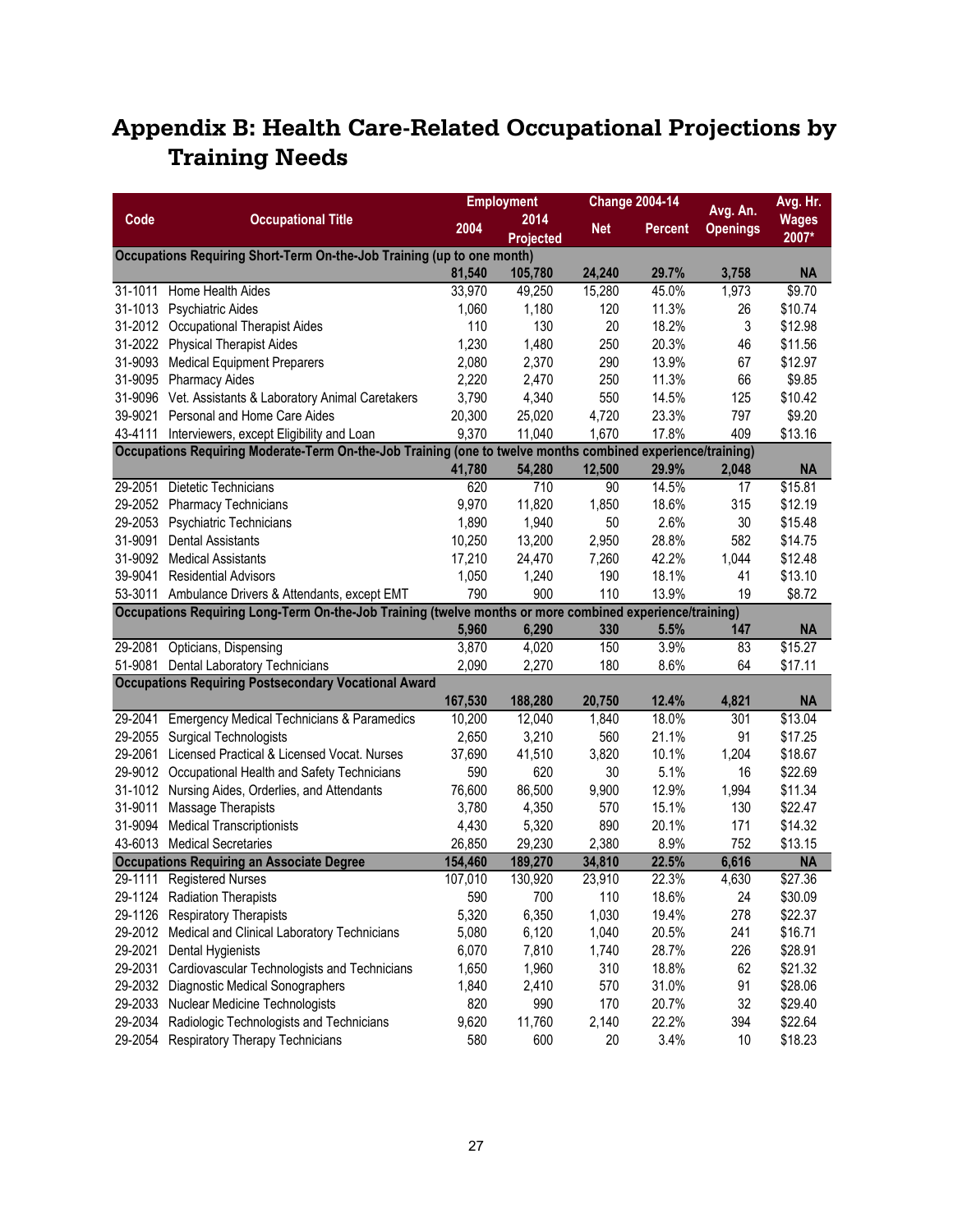|         |                                                                          |         | <b>Employment</b> |            | <b>Change 2004-14</b> |                             | Avg. Hr.     |
|---------|--------------------------------------------------------------------------|---------|-------------------|------------|-----------------------|-----------------------------|--------------|
| Code    | <b>Occupational Title</b>                                                | 2004    | 2014              | <b>Net</b> | <b>Percent</b>        | Avg. An.<br><b>Openings</b> | <b>Wages</b> |
|         |                                                                          |         | Projected         |            |                       |                             | 2007*        |
|         | <b>Occupations Requiring an Associate Degree [con't]</b>                 | 154,460 | 189,270           | 34,810     | 22.5%                 | 6,616                       | <b>NA</b>    |
|         | 29-2056 Veterinary Technologists and Technicians                         | 1,650   | 2,100             | 450        | 27.3%                 | 67                          | \$14.10      |
| 29-2071 | Medical Records & Health Info. Technicians                               | 6,530   | 7,860             | 1,330      | 20.4%                 | 227                         | \$14.71      |
| 31-2011 | <b>Occupational Therapist Assistants</b>                                 | 2,010   | 2,560             | 550        | 27.4%                 | 81                          | \$21.93      |
| 31-2021 | <b>Physical Therapist Assistants</b>                                     | 4,430   | 5,770             | 1,340      | 30.2%                 | 208                         | \$21.28      |
|         | 49-9062 Medical Equipment Repairers                                      | 1,260   | 1,360             | 100        | 7.9%                  | 45                          | \$22.43      |
|         | <b>Occupations Requiring a Bachelor's Degree</b>                         | 39,050  | 44,910            | 5,860      | 15.0%                 | 1,372                       | <b>NA</b>    |
|         | 17-2031 Biomedical Engineers                                             | 230     | 290               | 60         | 26.1%                 | 10                          | \$33.02      |
| 21-1021 | Child, Family and School Social Workers                                  | 11,020  | 12,480            | 1,460      | 13.2%                 | 335                         | \$17.59      |
|         | 21-1022 Medical and Public Health Social Workers                         | 6,320   | 7,370             | 1,050      | 16.6%                 | 213                         | \$20.44      |
| 29-1031 | Dietitians and Nutritionists                                             | 2,490   | 2,760             | 270        | 10.8%                 | 92                          | \$23.74      |
| 29-1071 | <b>Physician Assistants</b>                                              | 2,140   | 3,060             | 920        | 43.0%                 | 125                         | \$36.85      |
|         | 29-1125 Recreational Therapists                                          | 1,070   | 1,080             | 10         | 0.9%                  | 27                          | \$19.29      |
| 29-2011 | Medical and Clinical Laboratory Technologists                            | 6,200   | 7,280             | 1,080      | 17.4%                 | 275                         | \$23.82      |
| 29-2091 | <b>Orthotists and Prosthetists</b>                                       | 190     | 210               | 20         | 10.5%                 | 5                           | \$28.10      |
| 29-9011 | Occupational Health and Safety Specialists                               | 1,840   | 1,990             | 150        | 8.2%                  | 55                          | \$32.80      |
| 29-9091 | <b>Athletic Trainers</b>                                                 | 840     | 1,070             | 230        | 27.4%                 | 41                          | \$42,581**   |
|         | Occupations Requiring Work Experience plus a Bachelor's or Higher Degree |         |                   |            |                       |                             |              |
|         | 11-9111 Medical and Health Services Managers                             | 10,620  | 12,260            | 1,640      | 15.4%                 | 371                         | \$36.35      |
|         | <b>Occupations Requiring a Master's Degree</b>                           | 31,800  | 37,480            | 5,680      | 17.9%                 | 1,150                       | <b>NA</b>    |
|         | 19-3032 Industrial-Organizational Psychologists                          | 120     | 140               | 20         | 16.7%                 | 5                           | \$34.86      |
| 21-1011 | Substance Abuse & Behavioral Dis. Counselors                             | 2,150   | 2,580             | 430        | 20.0%                 | 92                          | \$18.06      |
| 21-1013 | Marriage and Family Therapists                                           | 360     | 410               | 50         | 13.9%                 | 13                          | \$24.24      |
| 21-1014 | <b>Mental Health Counselors</b>                                          | 3,010   | 3,600             | 590        | 19.6%                 | 128                         | \$19.84      |
|         | 21-1015 Rehabilitation Counselors                                        | 3,720   | 4,140             | 420        | 11.3%                 | 127                         | \$20.45      |
| 21-1023 | Mental Health & Substance Abuse Social Work.                             | 6,120   | 7,560             | 1,440      | 23.5%                 | 249                         | \$17.94      |
| 21-1091 | <b>Health Educators</b>                                                  | 1,600   | 1,890             | 290        | 18.1%                 | 57                          | \$21.02      |
| 29-1122 | Occupational Therapists                                                  | 3,730   | 4,580             | 850        | 22.8%                 | 135                         | \$32.42      |
| 29-1123 | <b>Physical Therapists</b>                                               | 5,780   | 7,040             | 1,260      | 21.8%                 | 183                         | \$33.70      |
|         | 29-1127 Speech-Language Pathologists                                     | 4,880   | 5,200             | 320        | 6.6%                  | 153                         | \$33.02      |
|         | <b>Occupations Requiring a Doctoral Degree</b>                           |         |                   |            |                       |                             |              |
| 19-3031 | Clinical, Counseling and School Psychologists                            | 5,460   | 6,200             | 740        | 13.6%                 | 193                         | \$37.46      |
|         | <b>Occupations Requiring a First Professional Degree</b>                 | 52,370  | 60,860            | 8,490      | 16.2%                 | 1,687                       | <b>NA</b>    |
| 29-1011 | Chiropractors                                                            | 1,880   | 2,020             | 140        | 7.4%                  | 50                          | \$50.59      |
| 29-1021 | Dentists, General                                                        | 4,300   | 4,450             | 150        | 3.5%                  | 87                          | \$82.15      |
|         | 29-1041 Optometrists                                                     | 1,450   | 1,540             | 90         | 6.2%                  | 49                          | \$54.29      |
| 29-1051 | Pharmacists                                                              | 9,580   | 11,360            | 1,780      | 18.6%                 | 364                         | \$45.02      |
| 29-1061 | Anesthesiologists                                                        | 1,180   | 1,420             | 240        | 20.3%                 | 40                          | \$93.97      |
|         | 29-1062 Family and General Practitioners                                 | 5,750   | 6,850             | 1,100      | 19.1%                 | 187                         | \$77.79      |
| 29-1063 | Internists, General                                                      | 3,230   | 3,900             | 670        | 20.7%                 | 110                         | \$76.02      |
| 29-1064 | Obstetricians and Gynecologists                                          | 1,140   | 1,370             | 230        | 20.2%                 | 38                          | \$83.20      |
| 29-1065 | Pediatricians, General                                                   | 2,910   | 3,470             | 560        | 19.2%                 | 95                          | \$74.06      |
| 29-1066 | Psychiatrists                                                            | 830     | 970               | 140        | 16.9%                 | 25                          | \$73.63      |
| 29-1067 | Surgeons                                                                 | 2,050   | 2,480             | 430        | 21.0%                 | 70                          | \$93.41      |
| 29-1081 | Podiatrists                                                              | 560     | 600               | 40         | 7.1%                  | 18                          | \$51.47      |
| 29-1121 | Audiologists                                                             | 420     | 430               | 10         | 2.4%                  | 11                          | \$27.56      |
| 29-1131 | Veterinarians                                                            | 2,240   | 2,520             | 280        | 12.5%                 | 82                          | \$41.93      |

\*Occupations with 100 workers or more.

\*\*Annual earnings, typically for a 9½ month school year.

Source: ODJFS, 2006b.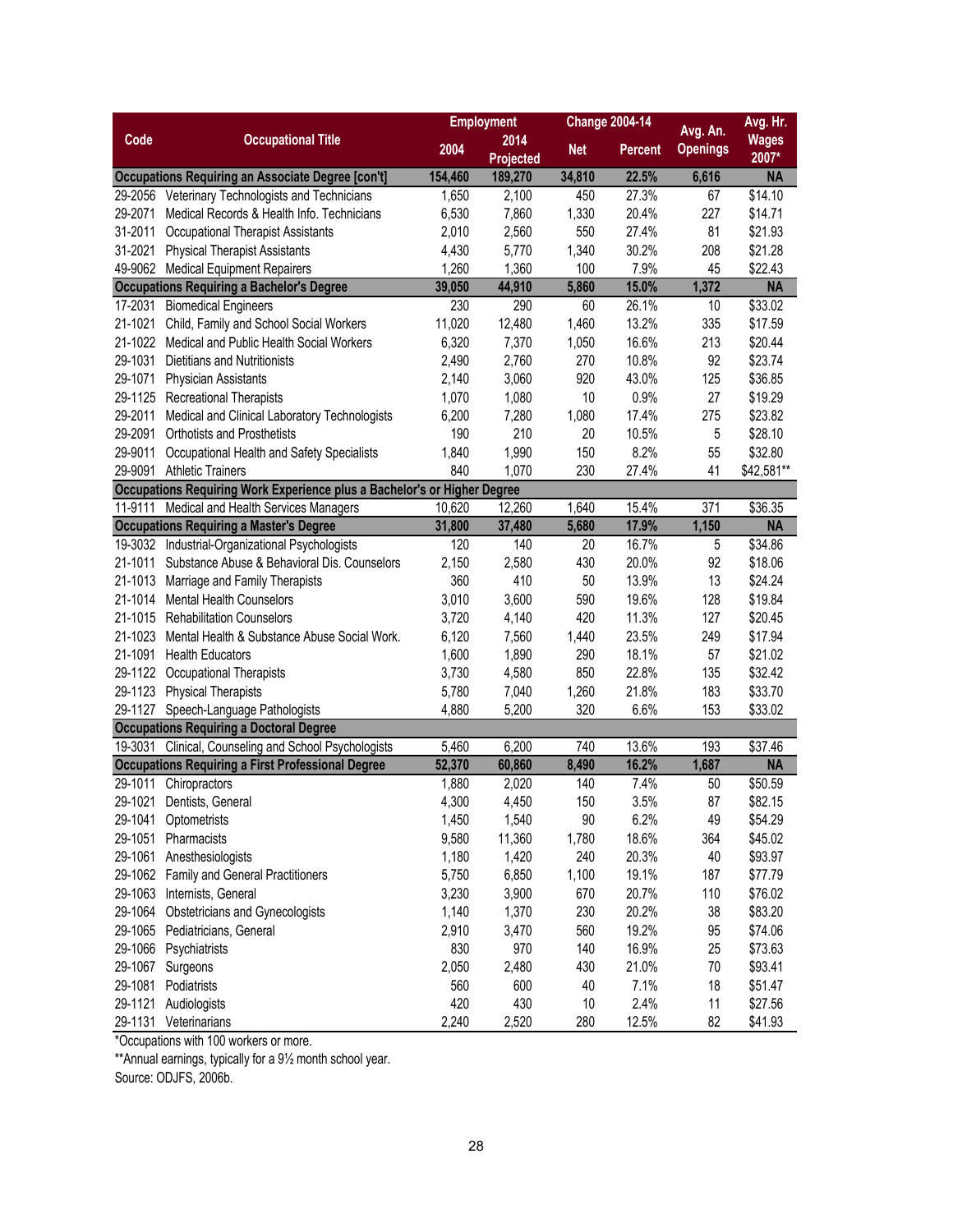# **Appendix C: Training Programs for Crucial Health Care Occupations**

| <b>Registered Nurses (29-1111)</b>                                                                                               |
|----------------------------------------------------------------------------------------------------------------------------------|
| 51.1601 Nursing - Registered Nurse Training (RN, ASN, BSN, MSN)                                                                  |
| 51.1603 Adult Health Nurse/Nursing                                                                                               |
| 51.1604 Nurse Anesthetist                                                                                                        |
| 51.1605 Family Practice Nurse/Nurse Practitioner                                                                                 |
| 51.1606 Maternal/Child Health and Neonatal Nurse/Nursing                                                                         |
| 51.1607 Nurse Midwife/Nursing Midwifery                                                                                          |
| 51.1608 Nursing Science (MS, PhD)                                                                                                |
| 51.1609 Pediatric Nurse/Nursing                                                                                                  |
| 51.1610 Psychiatric/Mental Health Nurse/Nursing                                                                                  |
| 51.1611 Public Health/Community Nurse/Nursing                                                                                    |
| 51.1612 Perioperative/Operating Room and Surgical Nurse/Nursing                                                                  |
| 51.1616 Clinical Nurse Specialist                                                                                                |
| 51.1699 Nursing, Other                                                                                                           |
| Nursing Aides, Orderlies, and Attendants (31-1012)                                                                               |
| 51.1614 Nurse/Nursing Assistant/Aide and Patient Care Assistant                                                                  |
| <b>Licensed Practical and Licensed Vocational Nurses (29-2061)</b>                                                               |
| 51.1613 Licensed Practical /Vocational Nurse Training (LPN, LVN, Cert, Dipl, AAS)                                                |
| <b>Medical Secretaries (43-6013)</b>                                                                                             |
| 51.0710 Medical Office Assistant/Specialist                                                                                      |
| 51.0712 Medical Reception/Receptionist                                                                                           |
| 51.0714 Medical Insurance Specialist/Medical Biller                                                                              |
| 51.0715 Health/Medical Claims Examiner                                                                                           |
| 51.0716 Medical Administrative/Executive Assistant and Medical Secretary                                                         |
| <b>Medical Assistants (31-9092)</b>                                                                                              |
| 51.0711 Medical/Health Management and Clinical Assistant/Specialist                                                              |
| 51.0801 Medical/Clinical Assistant                                                                                               |
| 51.0811 Pathology/Pathologist Assistant                                                                                          |
| 51.0813 Chiropractic Assistant/Technician                                                                                        |
| 51.0899 Allied Health and Medical Assisting Services, Other                                                                      |
| 51.1803 Opthalmic Technician/Technologist                                                                                        |
| 51.1804 Orthoptics/Orthoptist                                                                                                    |
| 51.1899 Ophthalmic and Optometric Support Services and Allied Professions, Other                                                 |
| Dental Assistants (31-9091)                                                                                                      |
| 51.0601 Dental Assisting/Assistant                                                                                               |
| <b>Emergency Medical Technicians and Paramedics (29-2041)</b>                                                                    |
| 51.0810 Emergency Care Attendant (EMT Ambulance)                                                                                 |
| 51.0904 Emergency Medical Technology/Technician (EMT Paramedic)                                                                  |
| Radiologic Technologists and Technicians (29-2034)                                                                               |
| 51.0907 Medical Radiologic Technology/Science - Radiation Therapist                                                              |
| 51.0911 Radiologic Technology/Science - Radiographer                                                                             |
| Medical Records and Health Information Technicians (29-2071)<br>51.0707 Health Information/Medical Records Technology/Technician |
| $0.740$ Medical leaves on $0.1$ directed and $0.1$                                                                               |

51.0713 Medical Insurance Coding Specialist/Coder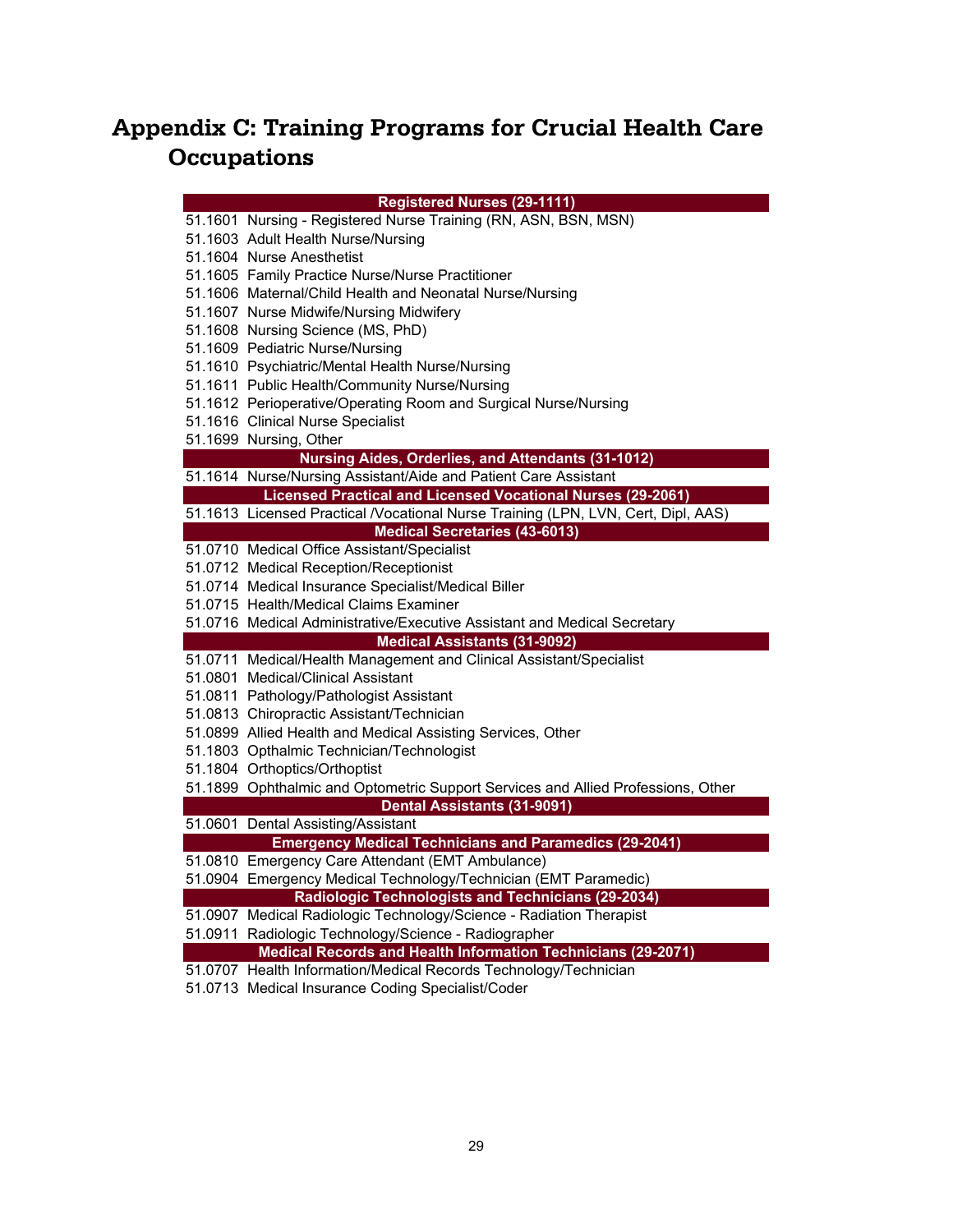| <b>Medical and Clinical Laboratory Technologists (29-2011)</b>            |
|---------------------------------------------------------------------------|
| 51.1001 Blood Bank Technology Specialist                                  |
| 51.1002 Cytotechnology/Cytotechnologist                                   |
| 51.1003 Hematology Technology/Technician                                  |
| 51.1004 Clinical/Medical Laboratory Technician                            |
| 51.1005 Clinical Laboratory Science/Medical Technology/Technologist       |
| 51.1007 Histologic Technology/Histotechnologist                           |
| 51.1008 Histologic Technician                                             |
| 51.1010 Cytogenetics/Genetics/Clinical Genetics Technology/Technologist   |
| 51.1011 Renal/Dialysis Technologist/Technician                            |
| 51.1099 Clinical/Medical Laboratory Science and Allied Professions, Other |
| Dental Hygienists (29-2021)                                               |
| 51.0602 Dental Hygiene/Hygienist                                          |
| <b>Respiratory Therapists (29-1126)</b>                                   |
| 51.0908 Respiratory Care Therapy/Therapist                                |

Source: OSDS, 2008.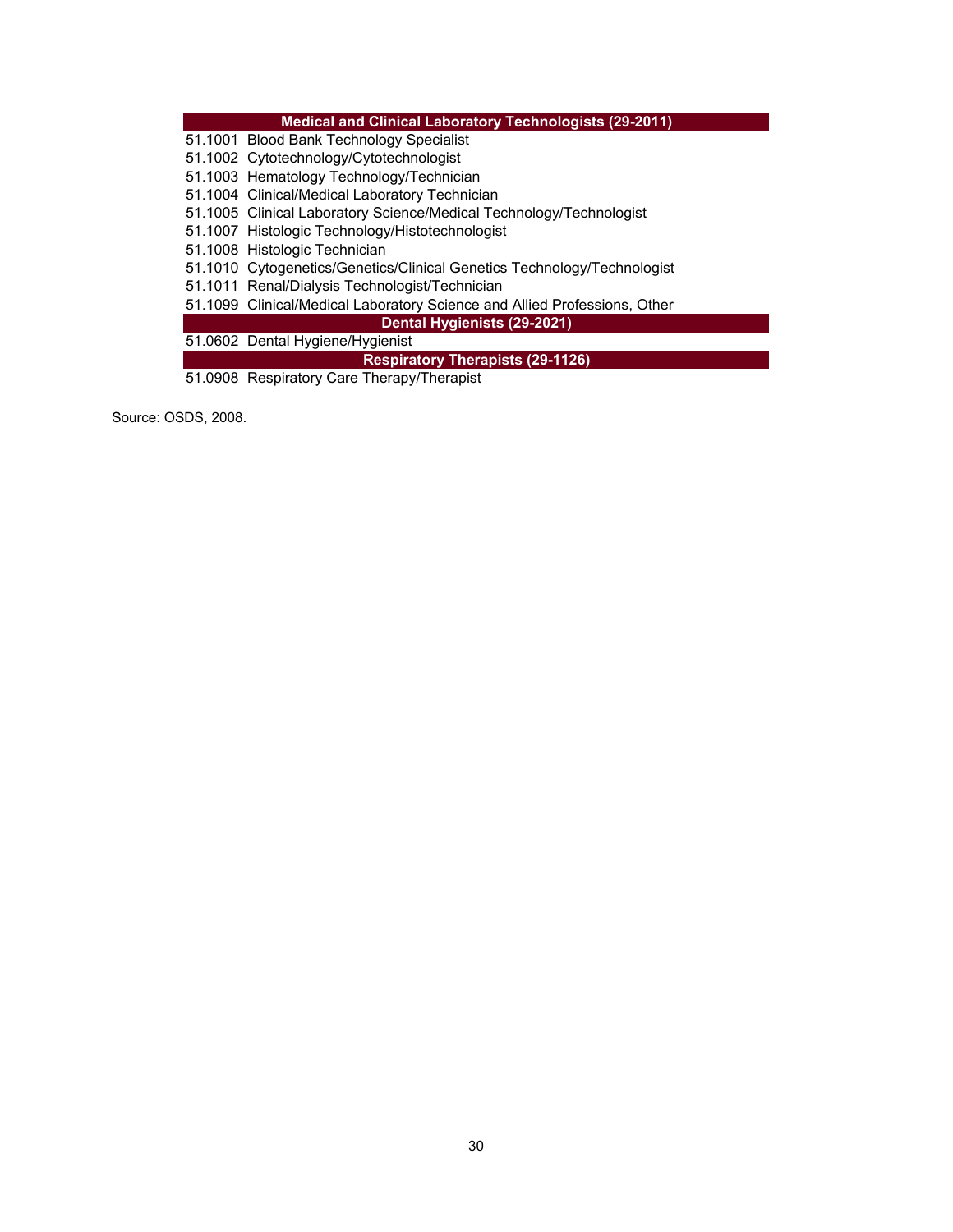# **Appendix D: Employment Projections & Wages by Economic Development Region, Selected Occupations**

|         | <b>EDR 1: Central Ohio</b>                                |                |                          |            |               |                           |                                |                 |  |  |  |
|---------|-----------------------------------------------------------|----------------|--------------------------|------------|---------------|---------------------------|--------------------------------|-----------------|--|--|--|
|         |                                                           |                | <b>Employment</b>        |            | <b>Change</b> | Average                   | 2006                           | <b>Rank EDR</b> |  |  |  |
| Code    | <b>Title</b>                                              | 2004<br>Annual | 2014<br><b>Projected</b> | <b>Net</b> | Percent       | Annual<br><b>Openings</b> | <b>Average</b><br><b>Wages</b> | Wage            |  |  |  |
| 29-0000 | <b>Healthcare Practitioners and Technical Occupations</b> | 48.680         | 57,510                   | 8,830      | 18.1%         | 1.790                     | \$32.58                        |                 |  |  |  |
| 29-1111 | <b>Registered Nurses</b>                                  | 16,340         | 19,620                   | 3,280      | 20.1%         | 670                       | \$27.16                        | 2               |  |  |  |
| 29-1126 | <b>Respiratory Therapists</b>                             | 810            | 970                      | 160        | 19.8%         | 43                        | \$21.85                        | 4               |  |  |  |
| 29-2011 | Medical and Clinical Laboratory Technologists             | 1,030          | 1,220                    | 190        | 18.4%         | 47                        | \$22.65                        | 3               |  |  |  |
| 29-2021 | Dental Hygienists                                         | 1,330          | 1,780                    | 450        | 33.8%         | 57                        | \$28.08                        |                 |  |  |  |
| 29-2034 | Radiologic Technologists and Technicians                  | 1,470          | 1,800                    | 330        | 22.4%         | 60                        | NA                             |                 |  |  |  |
| 29-2041 | Emergency Medical Technicians & Paramedics                | 2,360          | 2,610                    | 250        | 10.6%         | 52                        | \$14.24                        |                 |  |  |  |
| 29-2061 | Licensed Practical & Licensed Vocat. Nurses               | 4,540          | 4,840                    | 300        | 6.6%          | 129                       | \$19.69                        | 5               |  |  |  |
| 29-2071 | Medical Records & Health Info. Technicians                | 1,070          | 1,280                    | 210        | 19.6%         | 35                        | \$14.07                        | 9               |  |  |  |
| 31-0000 | <b>Healthcare Support Occupations</b>                     | 25,530         | 32,200                   | 6,670      | 26.1%         | 1,059                     | \$12.02                        |                 |  |  |  |
| 31-1012 | Nursing Aides, Orderlies, and Attendants                  | 10.050         | 10.900                   | 850        | 8.5%          | 218                       | \$11.44                        | 11              |  |  |  |
| 31-9091 | Dental Assistants                                         | 1,400          | 1,880                    | 480        | 34.3%         | 87                        | \$15.82                        | 6               |  |  |  |
| 31-9092 | <b>Medical Assistants</b>                                 | 3,120          | 4,480                    | 1,360      | 43.6%         | 194                       | \$12.81                        | 10              |  |  |  |
| 43-6013 | <b>Medical Secretaries</b>                                | 3,980          | 4.420                    | 440        | 11.1%         | 120                       | \$14.08                        | 8               |  |  |  |

|         | <b>EDR 2: Northwest Ohio</b>                              |                |                          |            |                |                           |                         |                 |  |  |  |
|---------|-----------------------------------------------------------|----------------|--------------------------|------------|----------------|---------------------------|-------------------------|-----------------|--|--|--|
|         |                                                           |                | <b>Employment</b>        |            | <b>Change</b>  | Average                   | 2006                    | <b>Rank EDR</b> |  |  |  |
| Code    | <b>Title</b>                                              | 2004<br>Annual | 2014<br><b>Projected</b> | <b>Net</b> | <b>Percent</b> | Annual<br><b>Openings</b> | Average<br><b>Wages</b> | <b>Wage</b>     |  |  |  |
| 29-0000 | <b>Healthcare Practitioners and Technical Occupations</b> | 27,050         | 32,650                   | 5,600      | 20.7%          | 1.080                     | \$29.10                 |                 |  |  |  |
| 29-1111 | <b>Registered Nurses</b>                                  | 9,550          | 11,850                   | 2,300      | 24.1%          | 430                       | \$25.88                 | 2               |  |  |  |
| 29-1126 | <b>Respiratory Therapists</b>                             | 700            | 880                      | 180        | 25.7%          | 41                        | \$21.63                 | 5               |  |  |  |
| 29-2011 | Medical and Clinical Laboratory Technologists             | 640            | 730                      | 90         | 14.1%          | 26                        | \$24.42                 | 3               |  |  |  |
| 29-2021 | Dental Hygienists                                         | 510            | 720                      | 210        | 41.2%          | 25                        | \$26.66                 |                 |  |  |  |
| 29-2034 | Radiologic Technologists and Technicians                  | 790            | 960                      | 170        | 21.5%          | 32                        | \$22.08                 | 4               |  |  |  |
| 29-2041 | Emergency Medical Technicians & Paramedics                | 1,160          | 1,400                    | 240        | 20.7%          | 37                        | \$12.42                 | 11              |  |  |  |
| 29-2061 | Licensed Practical & Licensed Vocat. Nurses               | 3,380          | 3,710                    | 330        | 9.8%           | 107                       | \$18.22                 | 6               |  |  |  |
| 29-2071 | Medical Records & Health Info. Technicians                | 860            | 1,060                    | 200        | 23.3%          | 32                        | \$14.26                 |                 |  |  |  |
| 31-0000 | <b>Healthcare Support Occupations</b>                     | 16,090         | 20,890                   | 4,800      | 29.8%          | 730                       | \$11.86                 |                 |  |  |  |
| 31-1012 | Nursing Aides, Orderlies, and Attendants                  | 7,010          | 8,050                    | 1,040      | 14.8%          | 196                       | \$10.82                 | 12              |  |  |  |
| 31-9091 | Dental Assistants                                         | 950            | 1,340                    | 390        | 41.1%          | 65                        | \$13.18                 | 9               |  |  |  |
| 31-9092 | <b>Medical Assistants</b>                                 | 1,580          | 2,340                    | 760        | 48.1%          | 105                       | \$12.62                 | 10              |  |  |  |
| 43-6013 | <b>Medical Secretaries</b>                                | 1.970          | 2,250                    | 280        | 14.2%          | 66                        | \$13.33                 | 8               |  |  |  |

#### **EDR 3: West Central Ohio**

|         |                                                           |        | <b>Employment</b> |            | Change  | Average         | 2006         | <b>Rank EDR</b> |
|---------|-----------------------------------------------------------|--------|-------------------|------------|---------|-----------------|--------------|-----------------|
| Code    | <b>Title</b>                                              | 2004   | 2014              | <b>Net</b> | Percent | Annual          | Average      | <b>Wage</b>     |
|         |                                                           | Annual | <b>Projected</b>  |            |         | <b>Openings</b> | <b>Wages</b> |                 |
| 29-0000 | <b>Healthcare Practitioners and Technical Occupations</b> | 8,770  | 10.490            | 1.720      | 19.6%   | 343             | \$25.85      |                 |
| 29-1111 | <b>Registered Nurses</b>                                  | 3,450  | 4,310             | 860        | 24.9%   | 158             | \$24.34      |                 |
| 29-1126 | <b>Respiratory Therapists</b>                             | 210    | 250               | 40         | 19.0%   | 11              | <b>NA</b>    |                 |
| 29-2011 | Medical and Clinical Laboratory Technologists             | 180    | 230               | 50         | 27.8%   | 10              | \$21.17      | 2               |
| 29-2021 | Dental Hygienists                                         | 260    | 330               | 70         | 26.9%   | 9               | <b>NA</b>    |                 |
| 29-2034 | Radiologic Technologists and Technicians                  | 280    | 330               | 50         | 17.9%   | 10              | <b>NA</b>    |                 |
| 29-2041 | Emergency Medical Technicians & Paramedics                | 150    | 180               | 30         | 20.0%   | 5               | <b>NA</b>    |                 |
| 29-2061 | Licensed Practical & Licensed Vocat, Nurses               | 1.140  | 1.210             | 70         | 6.1%    | 32              | \$17.13      | 3               |
| 29-2071 | Medical Records & Health Info. Technicians                | 180    | 200               | 20         | 11.1%   | 5               | <b>NA</b>    |                 |
| 31-0000 | <b>Healthcare Support Occupations</b>                     | 5,640  | 7,140             | 1,500      | 26.6%   | 235             | \$10.56      |                 |
| 31-1012 | Nursing Aides, Orderlies, and Attendants                  | 2.560  | 2.880             | 320        | 12.5%   | 66              | \$10.19      | 5               |
| 31-9091 | <b>Dental Assistants</b>                                  | 310    | 410               | 100        | 32.3%   | 19              | <b>NA</b>    |                 |
| 31-9092 | <b>Medical Assistants</b>                                 | 350    | 500               | 150        | 42.9%   | 21              | <b>NA</b>    |                 |
| 43-6013 | <b>Medical Secretaries</b>                                | 1,010  | 1,110             | 100        | 9.9%    | 29              | \$13.21      |                 |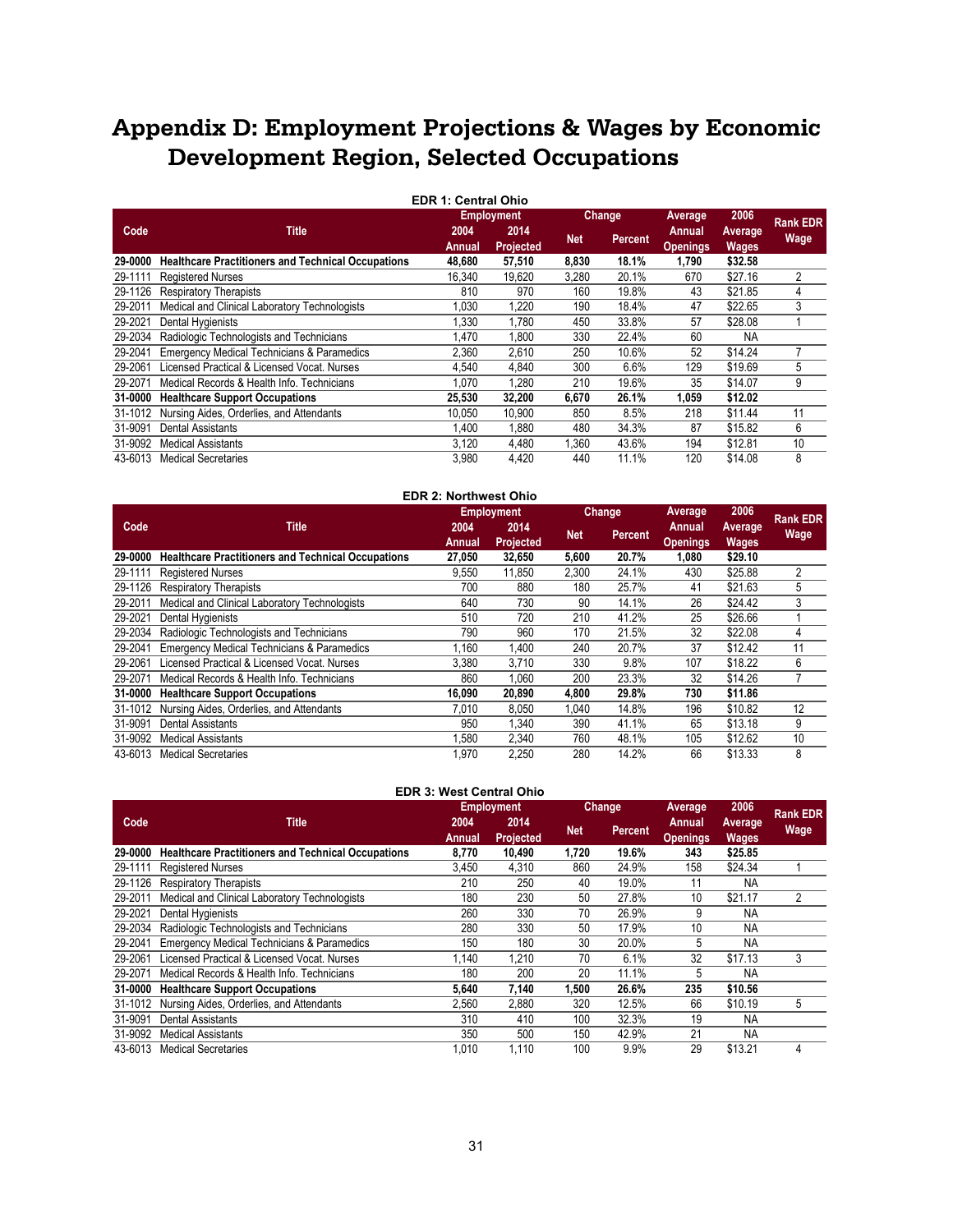| <b>EDR 4: Southwest Central Ohio</b> |                                                           |        |                   |            |         |                 |              |                 |  |
|--------------------------------------|-----------------------------------------------------------|--------|-------------------|------------|---------|-----------------|--------------|-----------------|--|
|                                      |                                                           |        | <b>Employment</b> |            | Change  | Average         | 2006         | <b>Rank EDR</b> |  |
| Code                                 | <b>Title</b>                                              | 2004   | 2014              |            | Percent | Annual          | Average      |                 |  |
|                                      |                                                           | Annual | <b>Projected</b>  | <b>Net</b> |         | <b>Openings</b> | <b>Wages</b> | Wage            |  |
| 29-0000                              | <b>Healthcare Practitioners and Technical Occupations</b> | 29,770 | 35,160            | 5,390      | 18.1%   | 1,111           | \$29.80      |                 |  |
| 29-1111                              | <b>Registered Nurses</b>                                  | 10,720 | 13,140            | 2,420      | 22.6%   | 466             | \$25.30      | 2               |  |
| 29-1126                              | <b>Respiratory Therapists</b>                             | 520    | 630               | 110        | 21.2%   | 28              | \$21.55      | 5               |  |
| 29-2011                              | Medical and Clinical Laboratory Technologists             | 600    | 730               | 130        | 21.7%   | 29              | \$22.87      | 3               |  |
| 29-2021                              | Dental Hygienists                                         | 570    | 750               | 180        | 31.6%   | 23              | \$28.91      |                 |  |
| 29-2034                              | Radiologic Technologists and Technicians                  | 1,020  | 1,200             | 180        | 17.6%   | 37              | \$21.59      | 4               |  |
| 29-2041                              | Emergency Medical Technicians & Paramedics                | 900    | 1,050             | 150        | 16.7%   | 25              | \$13.63      | 8               |  |
| 29-2061                              | Licensed Practical & Licensed Vocat, Nurses               | 3,870  | 4,350             | 480        | 12.4%   | 133             | \$18.12      | 6               |  |
| 29-2071                              | Medical Records & Health Info. Technicians                | 620    | 720               | 100        | 16.1%   | 19              | \$13.68      |                 |  |
| 31-0000                              | <b>Healthcare Support Occupations</b>                     | 16,980 | 20.890            | 3,910      | 23.0%   | 651             | \$11.70      |                 |  |
| 31-1012                              | Nursing Aides, Orderlies, and Attendants                  | 8,690  | 9,820             | 1,130      | 13.0%   | 227             | \$11.24      | 11              |  |
| 31-9091                              | Dental Assistants                                         | 990    | 1,310             | 320        | 32.3%   | 60              | <b>NA</b>    |                 |  |
| 31-9092                              | <b>Medical Assistants</b>                                 | 560, ا | 2,240             | 680        | 43.6%   | 97              | \$12.07      | 10              |  |
| 43-6013                              | <b>Medical Secretaries</b>                                | 3,220  | 3.560             | 340        | 10.6%   | 96              | \$12.53      | 9               |  |

|         | <b>EDR 5: Southwest Ohio</b>                              |        |                   |            |                |                 |              |                 |  |  |  |
|---------|-----------------------------------------------------------|--------|-------------------|------------|----------------|-----------------|--------------|-----------------|--|--|--|
|         |                                                           |        | <b>Employment</b> |            | Change         | Average         | 2006         | <b>Rank EDR</b> |  |  |  |
| Code    | <b>Title</b>                                              | 2004   | 2014              | <b>Net</b> | <b>Percent</b> | Annual          | Average      | Wage            |  |  |  |
|         |                                                           | Annual | Projected         |            |                | <b>Openings</b> | <b>Wages</b> |                 |  |  |  |
| 29-0000 | <b>Healthcare Practitioners and Technical Occupations</b> | 47,010 | 57,410            | 10,400     | 22.1%          | 1,924           | \$30.62      |                 |  |  |  |
| 29-1111 | <b>Registered Nurses</b>                                  | 16,390 | 20,740            | 4,350      | 26.5%          | 778             | \$27.64      | 2               |  |  |  |
| 29-1126 | <b>Respiratory Therapists</b>                             | 760    | 930               | 170        | 22.4%          | 42              | \$22.09      | 4               |  |  |  |
| 29-2011 | Medical and Clinical Laboratory Technologists             | 1,000  | 1,230             | 230        | 23.0%          | 50              | \$23.79      | 3               |  |  |  |
| 29-2021 | Dental Hygienists                                         | 1,030  | 1,390             | 360        | 35.0%          | 45              | \$30.85      |                 |  |  |  |
| 29-2034 | Radiologic Technologists and Technicians                  | 1,390  | 1,720             | 330        | 23.7%          | 59              | \$21.86      | 5               |  |  |  |
| 29-2041 | Emergency Medical Technicians & Paramedics                | 1,760  | 2,140             | 380        | 21.6%          | 58              | \$15.60      |                 |  |  |  |
| 29-2061 | Licensed Practical & Licensed Vocat. Nurses               | 4,730  | 5,200             | 470        | 9.9%           | 150             | \$19.38      | 6               |  |  |  |
| 29-2071 | Medical Records & Health Info. Technicians                | 1,060  | 1,340             | 280        | 26.4%          | 43              | \$14.58      | 9               |  |  |  |
| 31-0000 | <b>Healthcare Support Occupations</b>                     | 22,380 | 28,750            | 6,370      | 28.5%          | 991             | \$12.61      |                 |  |  |  |
| 31-1012 | Nursing Aides, Orderlies, and Attendants                  | 9,530  | 10,580            | 1,050      | 11.0%          | 230             | \$11.79      | 12              |  |  |  |
| 31-9091 | Dental Assistants                                         | 1.720  | 2,320             | 600        | 34.9%          | 108             | \$15.17      | 8               |  |  |  |
| 31-9092 | <b>Medical Assistants</b>                                 | 2,840  | 4,240             | 1,400      | 49.3%          | 193             | \$12.93      | 10              |  |  |  |
| 43-6013 | <b>Medical Secretaries</b>                                | 2,190  | 2,480             | 290        | 13.2%          | 71              | \$12.56      | 11              |  |  |  |

|         | <b>EDR 6: North Central Ohio</b>                          |                   |                          |            |                |                           |                         |                 |  |  |  |
|---------|-----------------------------------------------------------|-------------------|--------------------------|------------|----------------|---------------------------|-------------------------|-----------------|--|--|--|
|         | <b>Title</b>                                              | <b>Employment</b> |                          | Change     |                | Average                   | 2006                    | <b>Rank EDR</b> |  |  |  |
| Code    |                                                           | 2004<br>Annual    | 2014<br><b>Projected</b> | <b>Net</b> | <b>Percent</b> | Annual<br><b>Openings</b> | Average<br><b>Wages</b> | <b>Wage</b>     |  |  |  |
| 29-0000 | <b>Healthcare Practitioners and Technical Occupations</b> | 9,510             | 10,860                   | 1,350      | 14.2%          | 317                       | \$24.92                 |                 |  |  |  |
| 29-1111 | <b>Registered Nurses</b>                                  | 3,050             | 3,590                    | 540        | 17.7%          | 118                       | \$25.03                 |                 |  |  |  |
| 29-1126 | <b>Respiratory Therapists</b>                             | 180               | 220                      | 40         | 22.2%          | 10                        | \$20.63                 | 4               |  |  |  |
| 29-2011 | Medical and Clinical Laboratory Technologists             | 140               | 160                      | 20         | 14.3%          | 6                         | \$23.08                 | 2               |  |  |  |
| 29-2021 | Dental Hygienists                                         | 240               | 300                      | 60         | 25.0%          | 8                         | <b>NA</b>               |                 |  |  |  |
| 29-2034 | Radiologic Technologists and Technicians                  | 300               | 350                      | 50         | 16.7%          | 11                        | \$21.16                 | 3               |  |  |  |
| 29-2041 | Emergency Medical Technicians & Paramedics                | 340               | 420                      | 80         | 23.5%          | 12                        | \$11.69                 | 8               |  |  |  |
| 29-2061 | Licensed Practical & Licensed Vocat. Nurses               | 1.830             | 1,870                    | 40         | 2.2%           | 44                        | \$16.45                 | 5               |  |  |  |
| 29-2071 | Medical Records & Health Info. Technicians                | 240               | 260                      | 20         | 8.3%           | 5                         | \$12.55                 | 6               |  |  |  |
| 31-0000 | <b>Healthcare Support Occupations</b>                     | 6,880             | 8,210                    | 1,330      | 19.3%          | 236                       | \$10.94                 |                 |  |  |  |
| 31-1012 | Nursing Aides, Orderlies, and Attendants                  | 3,330             | 3,440                    | 110        | 3.3%           | 55                        | \$10.91                 | 10              |  |  |  |
| 31-9091 | Dental Assistants                                         | 290               | 360                      | 70         | 24.1%          | 15                        | \$11.71                 |                 |  |  |  |
| 31-9092 | <b>Medical Assistants</b>                                 | 570               | 780                      | 210        | 36.8%          | 32                        | \$11.51                 | 9               |  |  |  |
| 43-6013 | <b>Medical Secretaries</b>                                | 1,170             | 1,240                    | 70         | 6.0%           | 29                        | \$10.56                 | 11              |  |  |  |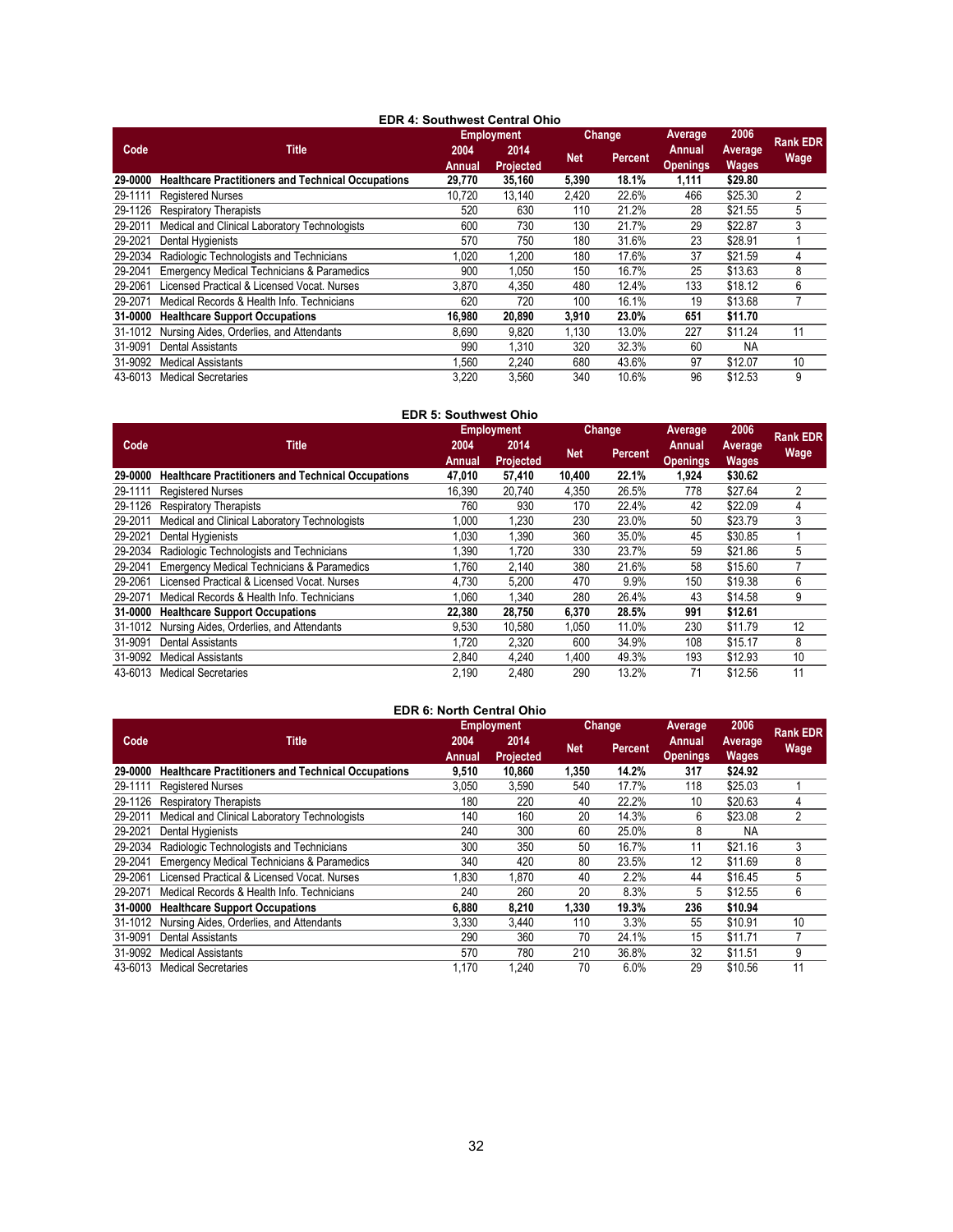| <b>EDR 7: Southern Ohio</b> |                                                           |                   |           |            |         |                 |           |                 |  |  |
|-----------------------------|-----------------------------------------------------------|-------------------|-----------|------------|---------|-----------------|-----------|-----------------|--|--|
|                             | <b>Title</b>                                              | <b>Employment</b> |           | Change     |         | Average         | 2006      | <b>Rank EDR</b> |  |  |
| Code                        |                                                           | 2004              | 2014      |            |         | Annual          | Average   |                 |  |  |
|                             |                                                           | Annual            | Projected | <b>Net</b> | Percent | <b>Openings</b> | Wages     | <b>Wage</b>     |  |  |
| 29-0000                     | <b>Healthcare Practitioners and Technical Occupations</b> | 8,850             | 10,180    | 1,330      | 15.0%   | 298             | \$24.44   |                 |  |  |
| 29-1111                     | <b>Registered Nurses</b>                                  | 2,760             | 3,270     | 510        | 18.5%   | 109             | \$24.84   |                 |  |  |
| 29-1126                     | <b>Respiratory Therapists</b>                             | <b>NA</b>         | <b>NA</b> | <b>NA</b>  | NA.     | <b>NA</b>       | <b>NA</b> |                 |  |  |
| 29-2011                     | Medical and Clinical Laboratory Technologists             | 150               | 180       | 30         | 20.0%   | 7               | \$22.33   | 2               |  |  |
| 29-2021                     | Dental Hygienists                                         | 280               | 360       | 80         | 28.6%   | 10              | \$20.97   | 3               |  |  |
| 29-2034                     | Radiologic Technologists and Technicians                  | 220               | 260       | 40         | 18.2%   | 8               | \$20.87   | 4               |  |  |
| 29-2041                     | Emergency Medical Technicians & Paramedics                | <b>NA</b>         | NA        | NA         | NA      | <b>NA</b>       | <b>NA</b> |                 |  |  |
| 29-2061                     | icensed Practical & Licensed Vocat, Nurses                | 1,590             | 1,720     | 130        | 8.2%    | 48              | \$16.19   | 5               |  |  |
| 29-2071                     | Medical Records & Health Info. Technicians                | <b>NA</b>         | <b>NA</b> | <b>NA</b>  | NA.     | <b>NA</b>       | <b>NA</b> |                 |  |  |
| 31-0000                     | <b>Healthcare Support Occupations</b>                     | 6,360             | 7,740     | 1,380      | 21.7%   | 232             | \$10.07   |                 |  |  |
| 31-1012                     | Nursing Aides, Orderlies, and Attendants                  | 3,140             | 3,440     | 300        | 9.6%    | 71              | \$10.28   | 8               |  |  |
| 31-9091                     | Dental Assistants                                         | 290               | 360       | 70         | 24.1%   | 15              | \$12.44   | 6               |  |  |
| 31-9092                     | <b>Medical Assistants</b>                                 | 480               | 650       | 170        | 35.4%   | 26              | \$9.57    | 9               |  |  |
| 43-6013                     | <b>Medical Secretaries</b>                                | 840               | 910       | 70         | 8.3%    | 23              | \$10.86   | 7               |  |  |

| <b>EDR 8: Northern Ohio</b> |                                                           |                   |           |            |                |                 |              |                 |  |  |
|-----------------------------|-----------------------------------------------------------|-------------------|-----------|------------|----------------|-----------------|--------------|-----------------|--|--|
|                             |                                                           | <b>Employment</b> |           | Change     |                | Average         | 2006         | <b>Rank EDR</b> |  |  |
| Code                        | <b>Title</b>                                              | 2004              | 2014      | <b>Net</b> | <b>Percent</b> | Annual          | Average      | Wage            |  |  |
|                             |                                                           | Annual            | Projected |            |                | <b>Openings</b> | <b>Wages</b> |                 |  |  |
| 29-0000                     | <b>Healthcare Practitioners and Technical Occupations</b> | 60,840            | 67,930    | 7,090      | 11.7%          | 1,888           | \$29.65      |                 |  |  |
| 29-1111                     | <b>Registered Nurses</b>                                  | 23,510            | 28,500    | 4,990      | 21.2%          | 991             | \$28.03      |                 |  |  |
| 29-1126                     | <b>Respiratory Therapists</b>                             | 950               | 1,100     | 150        | 15.8%          | 46              | NA.          |                 |  |  |
| 29-2011                     | Medical and Clinical Laboratory Technologists             | ,590              | 1.730     | 140        | 8.8%           | 57              | NA           |                 |  |  |
| 29-2021                     | Dental Hygienists                                         | 560               | 660       | 100        | 17.9%          | 15              | <b>NA</b>    |                 |  |  |
| 29-2034                     | Radiologic Technologists and Technicians                  | 1,710             | .990      | 280        | 16.4%          | 60              | <b>NA</b>    |                 |  |  |
| 29-2041                     | Emergency Medical Technicians & Paramedics                | 1,770             | 1,990     | 220        | 12.4%          | 42              | NA           |                 |  |  |
| 29-2061                     | Licensed Practical & Licensed Vocat, Nurses               | 7,050             | 7,520     | 470        | 6.7%           | 201             | \$19.36      | 2               |  |  |
| 29-2071                     | Medical Records & Health Info. Technicians                | 910               | 1,100     | 190        | 20.9%          | 32              | \$15.69      | 3               |  |  |
| 31-0000                     | <b>Healthcare Support Occupations</b>                     | 33,530            | 39,810    | 6,280      | 18.7%          | 1,149           | \$11.97      |                 |  |  |
| 31-1012                     | Nursing Aides, Orderlies, and Attendants                  | 14,840            | 16,650    | 1,810      | 12.2%          | 375             | <b>NA</b>    |                 |  |  |
| 31-9091                     | <b>Dental Assistants</b>                                  | 2,130             | 2,700     | 570        | 26.8%          | 117             | \$13.46      | 5               |  |  |
| 31-9092                     | <b>Medical Assistants</b>                                 | 3,090             | 4,300     | 1,210      | 39.2%          | 178             | \$12.06      | 6               |  |  |
| 43-6013                     | <b>Medical Secretaries</b>                                | 6,610             | 7,100     | 490        | 7.4%           | 176             | \$13.57      | 4               |  |  |

| <b>EDR 9: Northeast Central Ohio</b> |                                                           |                   |                   |               |                |                           |                         |                 |  |
|--------------------------------------|-----------------------------------------------------------|-------------------|-------------------|---------------|----------------|---------------------------|-------------------------|-----------------|--|
|                                      |                                                           | <b>Employment</b> |                   | <b>Change</b> |                | Average                   | 2006                    | <b>Rank EDR</b> |  |
| Code                                 | <b>Title</b>                                              | 2004<br>Annual    | 2014<br>Projected | <b>Net</b>    | <b>Percent</b> | Annual<br><b>Openings</b> | Average<br><b>Wages</b> | Wage            |  |
| 29-0000                              | <b>Healthcare Practitioners and Technical Occupations</b> | 34,390            | 40,670            | 6,280         | 18.3%          | 1,275                     | \$28.78                 |                 |  |
| 29-1111                              | <b>Registered Nurses</b>                                  | 11,420            | 14,150            | 2,730         | 23.9%          | 512                       | \$26.06                 | 2               |  |
| 29-1126                              | <b>Respiratory Therapists</b>                             | 610               | 730               | 120           | 19.7%          | 32                        | \$21.27                 | 4               |  |
| 29-2011                              | Medical and Clinical Laboratory Technologists             | 600               | 700               | 100           | 16.7%          | 26                        | \$24.93                 | 3               |  |
| 29-2021                              | Dental Hygienists                                         | 680               | 890               | 210           | 30.9%          | 27                        | \$29.47                 |                 |  |
| 29-2034                              | Radiologic Technologists and Technicians                  | 990               | 1,220             | 230           | 23.2%          | 41                        | \$20.32                 | 5               |  |
| 29-2041                              | <b>Emergency Medical Technicians &amp; Paramedics</b>     | 1,450             | 1.710             | 260           | 17.9%          | 43                        | \$14.55                 |                 |  |
| 29-2061                              | Licensed Practical & Licensed Vocat, Nurses               | 4,450             | 4,920             | 470           | 10.6%          | 144                       | \$17.73                 | 6               |  |
| 29-2071                              | Medical Records & Health Info. Technicians                | 710               | 880               | 170           | 23.9%          | 27                        | \$13.11                 | 9               |  |
| 31-0000                              | <b>Healthcare Support Occupations</b>                     | 18,380            | 23,440            | 5,060         | 27.5%          | 786                       | \$11.26                 |                 |  |
| 31-1012                              | Nursing Aides, Orderlies, and Attendants                  | 8,550             | 9,970             | 1,420         | 16.6%          | 254                       | \$10.72                 | 11              |  |
| 31-9091                              | Dental Assistants                                         | 940               | 1.240             | 300           | 31.9%          | 56                        | <b>NA</b>               |                 |  |
| 31-9092                              | <b>Medical Assistants</b>                                 | 2,220             | 3,150             | 930           | 41.9%          | 134                       | \$11.80                 | 10              |  |
| 43-6013                              | <b>Medical Secretaries</b>                                | 3,350             | 3.720             | 370           | 11.0%          | 101                       | \$13.17                 | 8               |  |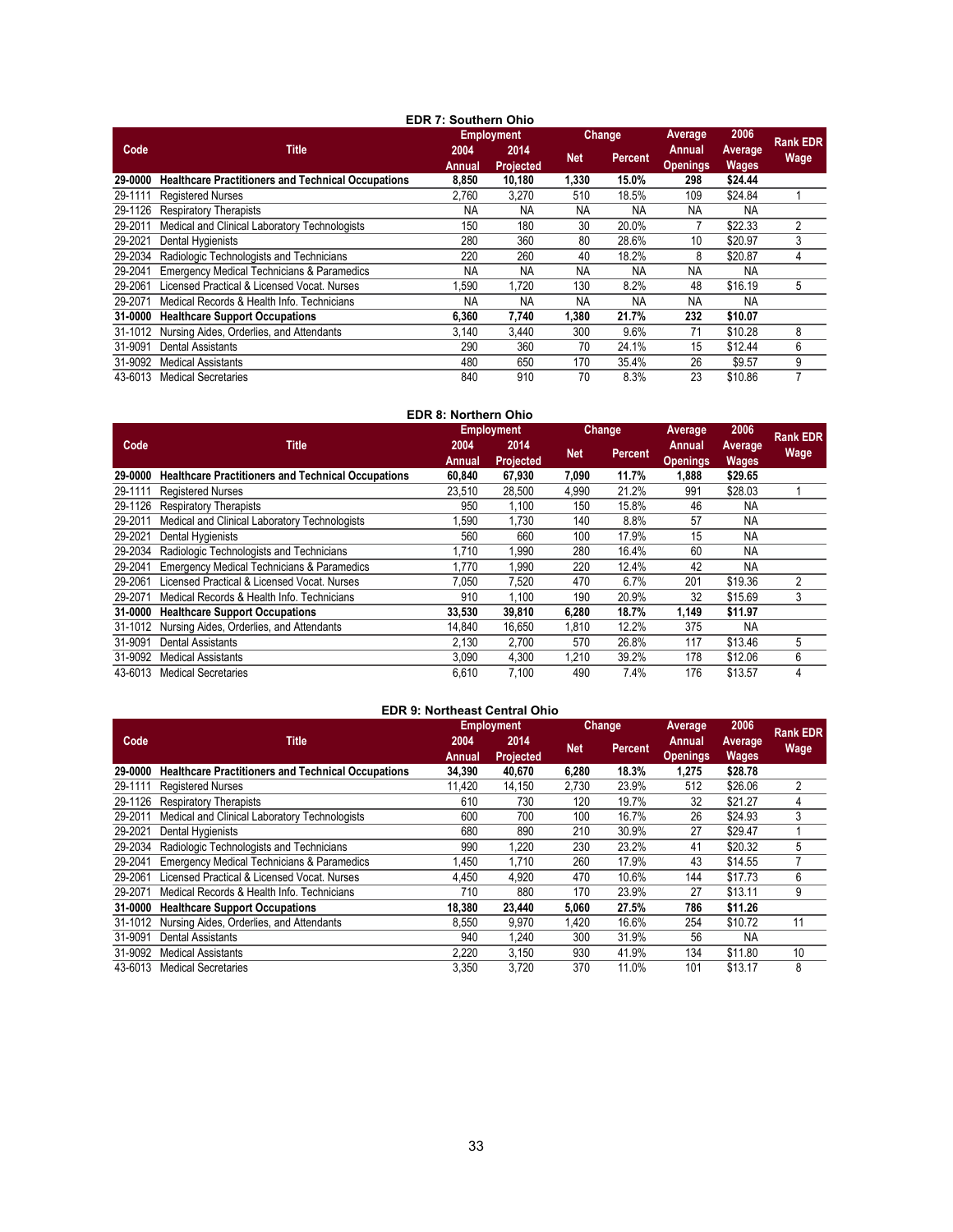| <b>EDR 10: East Central Ohio</b> |                                                           |                   |           |               |                |                 |                |                 |  |  |
|----------------------------------|-----------------------------------------------------------|-------------------|-----------|---------------|----------------|-----------------|----------------|-----------------|--|--|
|                                  | <b>Title</b>                                              | <b>Employment</b> |           | <b>Change</b> |                | Average         | 2006           | <b>Rank EDR</b> |  |  |
| Code                             |                                                           | 2004              | 2014      |               |                | Annual          | <b>Average</b> |                 |  |  |
|                                  |                                                           | Annual            | Projected | <b>Net</b>    | <b>Percent</b> | <b>Openings</b> | Wages          | <b>Wage</b>     |  |  |
| 29-0000                          | <b>Healthcare Practitioners and Technical Occupations</b> | 12,260            | 14,130    | 1,870         | 15.3%          | 426             | \$26.99        |                 |  |  |
| 29-1111                          | <b>Registered Nurses</b>                                  | 4,500             | 5,360     | 860           | 19.1%          | 180             | \$23.49        | $\overline{2}$  |  |  |
| 29-1126                          | <b>Respiratory Therapists</b>                             | 250               | 290       | 40            | 16.0%          | 12              | NA.            |                 |  |  |
| 29-2011                          | Medical and Clinical Laboratory Technologists             | 170               | 190       | 20            | 11.8%          |                 | <b>NA</b>      |                 |  |  |
| 29-2021                          | Dental Hygienists                                         | 190               | 250       | 60            | 31.6%          | 8               | \$27.49        |                 |  |  |
| 29-2034                          | Radiologic Technologists and Technicians                  | 430               | 500       | 70            | 16.3%          | 15              | NA.            |                 |  |  |
| 29-2041                          | Emergency Medical Technicians & Paramedics                | <b>NA</b>         | <b>NA</b> | <b>NA</b>     | NA.            | <b>NA</b>       | <b>NA</b>      |                 |  |  |
| 29-2061                          | icensed Practical & Licensed Vocat, Nurses                | 1,990             | 2,110     | 120           | 6.0%           | 55              | \$16.04        | 3               |  |  |
| 29-2071                          | Medical Records & Health Info. Technicians                | 300               | 360       | 60            | 20.0%          | 10              | \$11.96        | 4               |  |  |
| 31-0000                          | <b>Healthcare Support Occupations</b>                     | 8.860             | 10,740    | 1,880         | 21.2%          | 319             | \$10.25        |                 |  |  |
| 31-1012                          | Nursing Aides, Orderlies, and Attendants                  | 4,800             | 5,250     | 450           | 9.4%           | 108             | \$9.78         |                 |  |  |
| 31-9091                          | Dental Assistants                                         | 420               | 540       | 120           | 28.6%          | 24              | <b>NA</b>      |                 |  |  |
| 31-9092                          | <b>Medical Assistants</b>                                 | 660               | 920       | 260           | 39.4%          | 38              | \$10.64        | 6               |  |  |
| 43-6013                          | <b>Medical Secretaries</b>                                | 1,080             | 1,140     | 60            | 5.6%           | 27              | \$11.19        | 5               |  |  |

| <b>EDR 11: Southeast Ohio</b> |                                                           |                   |                          |            |           |                           |                                |                 |  |  |  |
|-------------------------------|-----------------------------------------------------------|-------------------|--------------------------|------------|-----------|---------------------------|--------------------------------|-----------------|--|--|--|
|                               |                                                           | <b>Employment</b> |                          | Change     |           | Average                   | 2006                           | <b>Rank EDR</b> |  |  |  |
| Code                          | <b>Title</b>                                              | 2004<br>Annual    | 2014<br><b>Projected</b> | <b>Net</b> | Percent   | Annual<br><b>Openings</b> | <b>Average</b><br><b>Wages</b> | Wage            |  |  |  |
| 29-0000                       | <b>Healthcare Practitioners and Technical Occupations</b> | 3,710             | 4,380                    | 670        | 18.1%     | 139                       | \$23.22                        |                 |  |  |  |
| 29-1111                       | <b>Registered Nurses</b>                                  | 1,200             | 1,470                    | 270        | 22.5%     | 52                        | \$23.97                        |                 |  |  |  |
| 29-1126                       | <b>Respiratory Therapists</b>                             | <b>NA</b>         | NA                       | <b>NA</b>  | NA        | <b>NA</b>                 | <b>NA</b>                      |                 |  |  |  |
| 29-2011                       | Medical and Clinical Laboratory Technologists             | <b>NA</b>         | NA                       | NA         | NA        | <b>NA</b>                 | <b>NA</b>                      |                 |  |  |  |
| 29-2021                       | Dental Hygienists                                         | <b>NA</b>         | <b>NA</b>                | <b>NA</b>  | <b>NA</b> | <b>NA</b>                 | <b>NA</b>                      |                 |  |  |  |
| 29-2034                       | Radiologic Technologists and Technicians                  | <b>NA</b>         | NA                       | <b>NA</b>  | NA        | <b>NA</b>                 | <b>NA</b>                      |                 |  |  |  |
| 29-2041                       | Emergency Medical Technicians & Paramedics                | <b>NA</b>         | <b>NA</b>                | <b>NA</b>  | <b>NA</b> | <b>NA</b>                 | <b>NA</b>                      |                 |  |  |  |
| 29-2061                       | Licensed Practical & Licensed Vocat, Nurses               | 740               | 820                      | 80         | 10.8%     | 24                        | \$14.66                        | 2               |  |  |  |
| 29-2071                       | Medical Records & Health Info. Technicians                | 100               | 120                      | 20         | 20.0%     | 3                         | \$12.37                        | 3               |  |  |  |
| 31-0000                       | <b>Healthcare Support Occupations</b>                     | 2,720             | 3,520                    | 800        | 29.4%     | 120                       | \$9.27                         |                 |  |  |  |
| 31-1012                       | Nursing Aides, Orderlies, and Attendants                  | 1,140             | 1,320                    | 180        | 15.8%     | 33                        | \$9.14                         | 6               |  |  |  |
| 31-9091                       | <b>Dental Assistants</b>                                  | <b>NA</b>         | <b>NA</b>                | <b>NA</b>  | NA.       | <b>NA</b>                 | NA.                            |                 |  |  |  |
| 31-9092                       | <b>Medical Assistants</b>                                 | 210               | 280                      | 70         | 33.3%     | 11                        | \$10.21                        | 5               |  |  |  |
| 43-6013                       | <b>Medical Secretaries</b>                                | 390               | 410                      | 20         | 5.1%      | 9                         | \$11.28                        | 4               |  |  |  |

#### **EDR 12: Northeast Ohio**

|         |                                                           |           | <b>Employment</b> |            | Change    | Average         | 2006         | <b>Rank EDR</b> |
|---------|-----------------------------------------------------------|-----------|-------------------|------------|-----------|-----------------|--------------|-----------------|
| Code    | Title                                                     | 2004      | 2014              | <b>Net</b> | Percent   | Annual          | Average      | Wage            |
|         |                                                           | Annual    | Projected         |            |           | <b>Openings</b> | <b>Wages</b> |                 |
| 29-0000 | <b>Healthcare Practitioners and Technical Occupations</b> | 14,920    | 17,200            | 2,280      | 15.3%     | 511             | \$27.72      |                 |
| 29-1111 | <b>Registered Nurses</b>                                  | 4,630     | 5,490             | 860        | 18.6%     | 183             | \$27.41      |                 |
| 29-1126 | <b>Respiratory Therapists</b>                             | 230       | 270               | 40         | 17.4%     | 12              | \$21.89      | 3               |
| 29-2011 | Medical and Clinical Laboratory Technologists             | <b>NA</b> | <b>NA</b>         | <b>NA</b>  | <b>NA</b> | <b>NA</b>       | NA           |                 |
| 29-2021 | Dental Hygienists                                         | 480       | 640               | 160        | 33.3%     | 20              | \$24.27      | 2               |
| 29-2034 | Radiologic Technologists and Technicians                  | 610       | 730               | 120        | 19.7%     | 23              | \$20.56      | 4               |
| 29-2041 | Emergency Medical Technicians & Paramedics                | 620       | 730               | 110        | 17.7%     | 18              | \$12.73      |                 |
| 29-2061 | Licensed Practical & Licensed Vocat, Nurses               | 2.160     | 2,290             | 130        | 6.0%      | 60              | \$16.92      | 5               |
| 29-2071 | Medical Records & Health Info. Technicians                | 280       | 310               | 30         | 10.7%     |                 | \$13.86      | 6               |
| 31-0000 | <b>Healthcare Support Occupations</b>                     | 8,830     | 10,770            | 1,940      | 22.0%     | 329             | \$11.22      |                 |
| 31-1012 | Nursing Aides, Orderlies, and Attendants                  | 4,110     | 4,390             | 280        | 6.8%      | 82              | \$10.50      | 11              |
| 31-9091 | <b>Dental Assistants</b>                                  | 470       | 620               | 150        | 31.9%     | 28              | \$12.02      | 8               |
| 31-9092 | <b>Medical Assistants</b>                                 | 940       | 1.310             | 370        | 39.4%     | 54              | \$11.77      | 9               |
| 43-6013 | <b>Medical Secretaries</b>                                | ,590      | 1,720             | 130        | 8.2%      | 44              | \$11.60      | 10              |

NA- Data not available due to confidentiality restrictions. Source: ODJFS, 2006b.